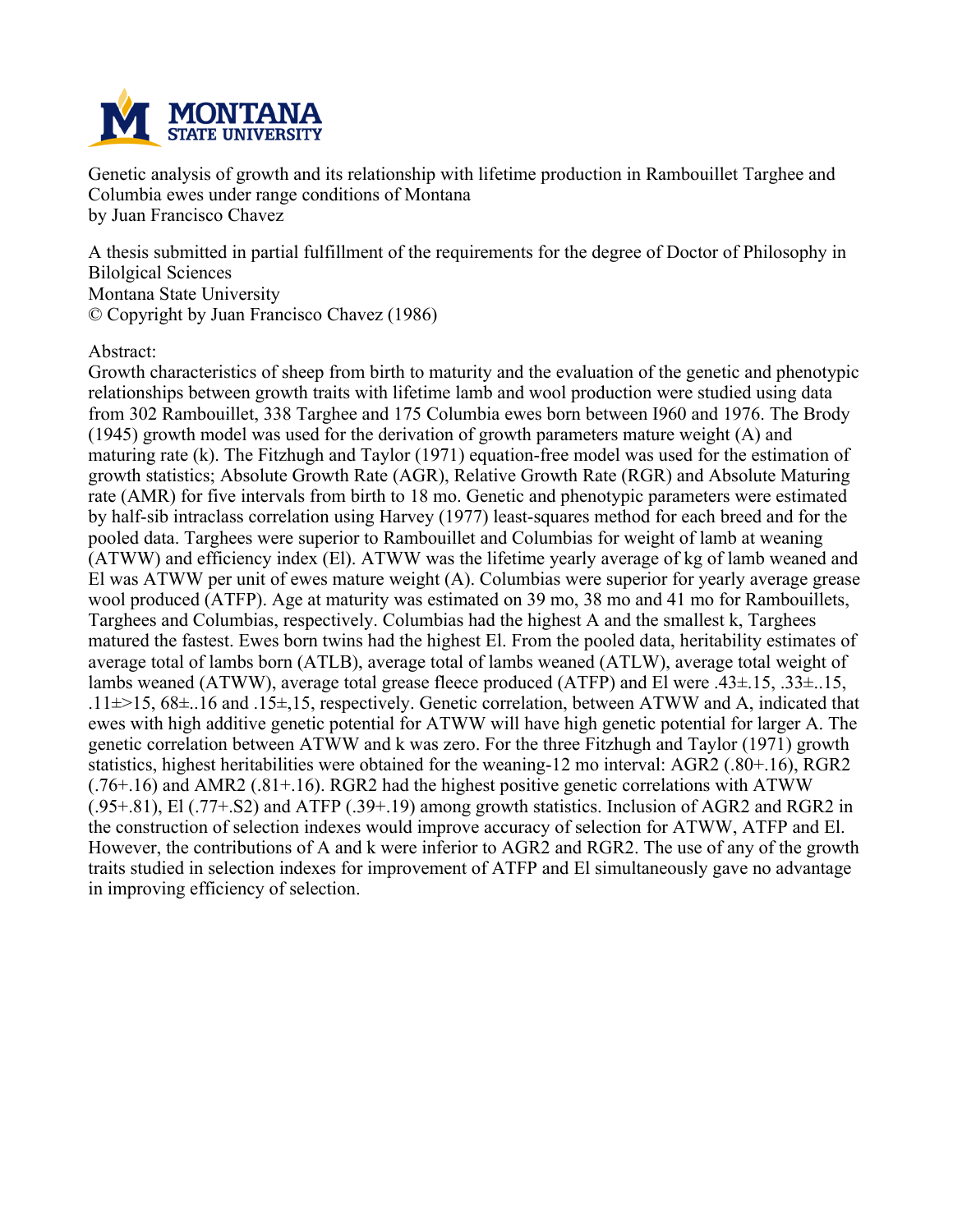# GENETIC ANALYSIS OF GROWTH AND ITS RELATIONSHIP WITH LIFETIME PRODUCTION IN RAMBOUILLET, TARGHEE AND COLUMBIA EWES UNDER RANGE CONDITIONS OF MONTANA

by

Juan Francisco Chavez

## A thesis submitted in partial fulfillment of the requirements for the degree

 $of$ 

Doctor of Philosophy

in

**Biological Sciences** 

MONTANA STATE UNIVERSITY Bozeman, Montana

July 1986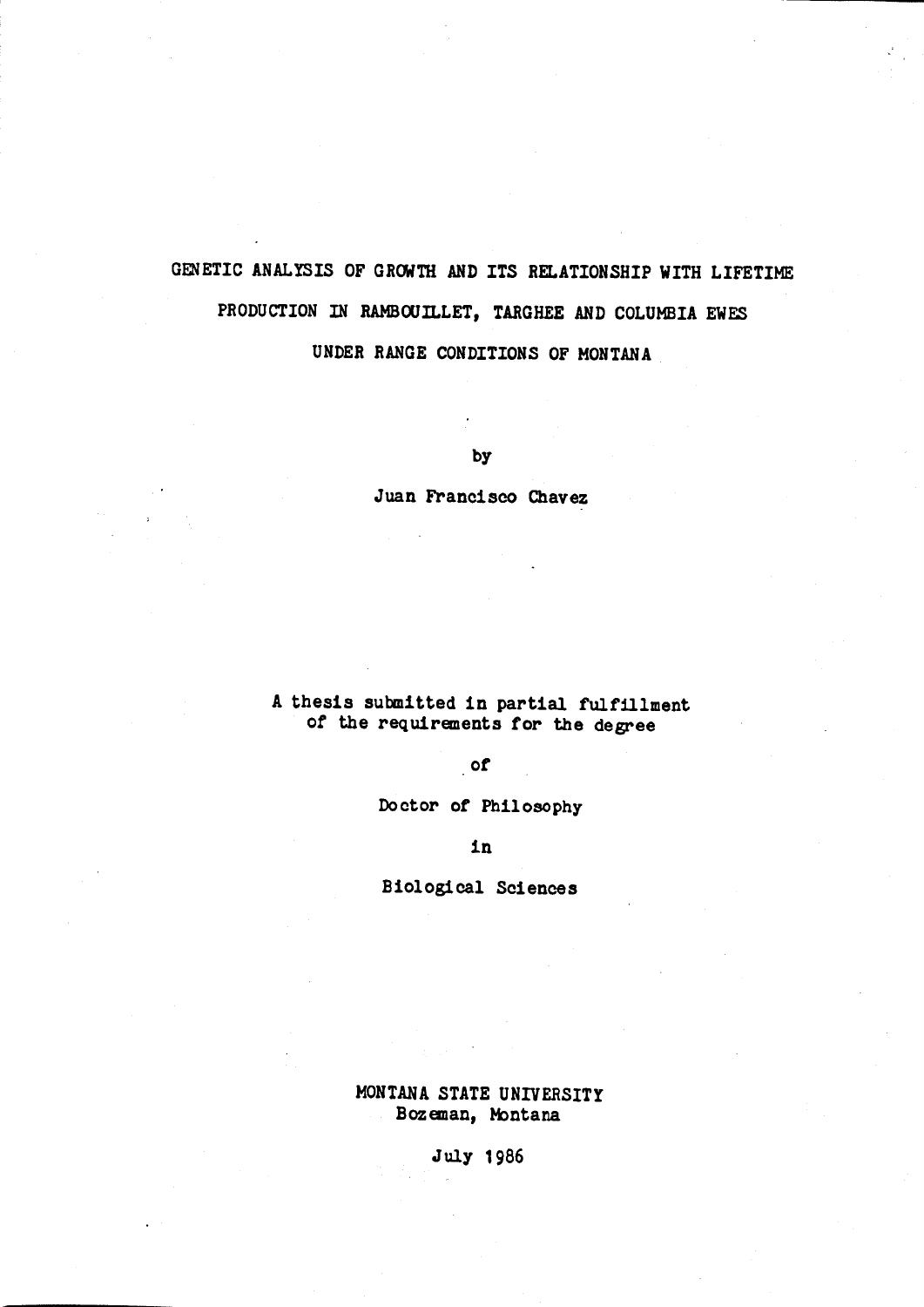# © 1987

 $\bar{t}$ 

# JUAN FRANCISCO CHAVEZ

All Rights Reserved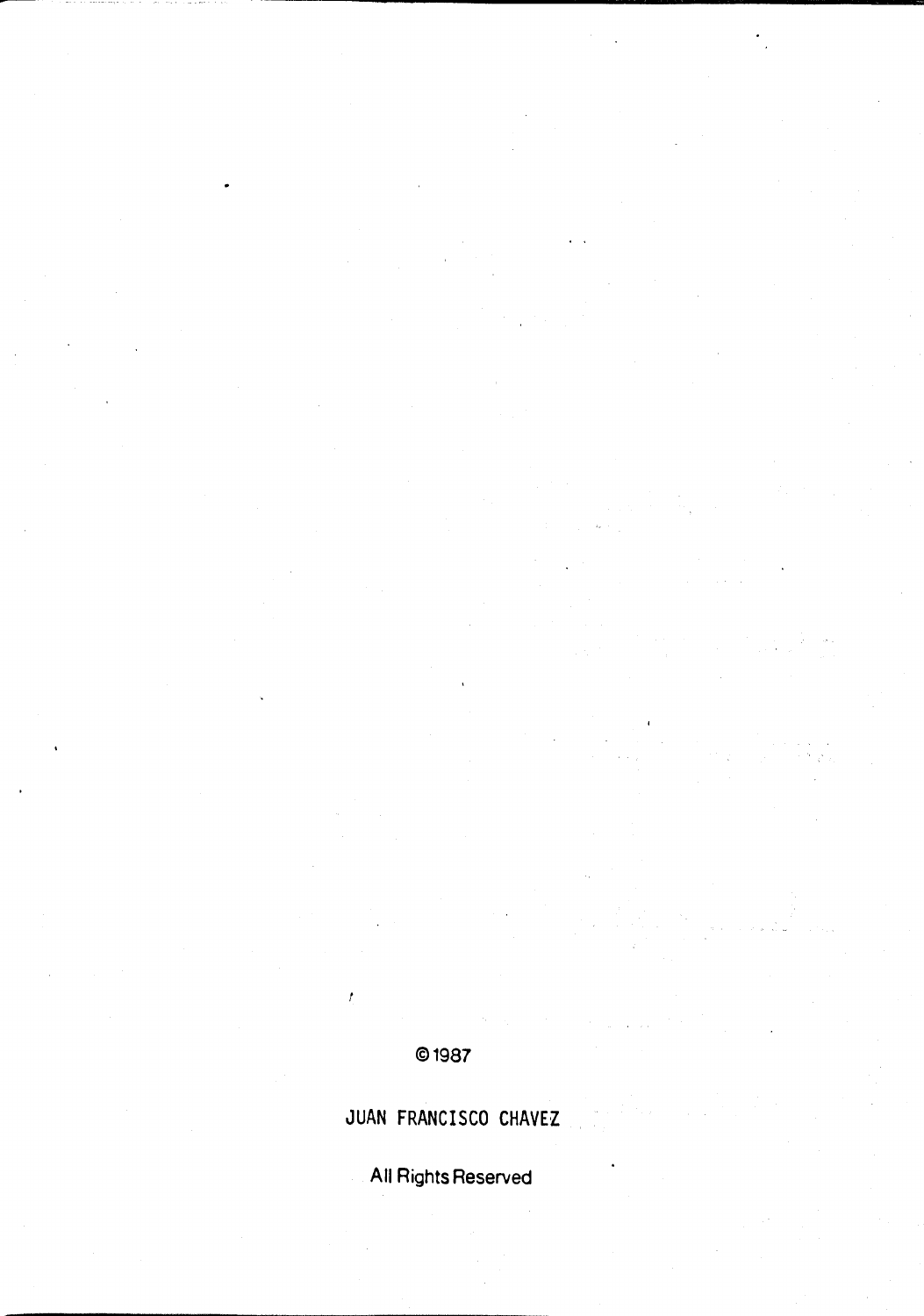## **APPROVAL**

## of a thesis submitted by

## Juan Francisco Chavez

This thesis has been read by each member of the thesis committee and has been found to be satisfactory regarding content, English usage, format, citations, bibliographic style, and consistency, and is ready for submission to the College of Graduate Studies.

leg 28, 1986

Consirperson,

Graduate Committee

 $986$ 

Dalayavel

Approved for the Major Department

Cury 6, 1986  $\overline{\mathbf{D}}$ ate

Major Department Head.

Approved for the College of Graduate Studies

September 10, 1986 Deury & Parson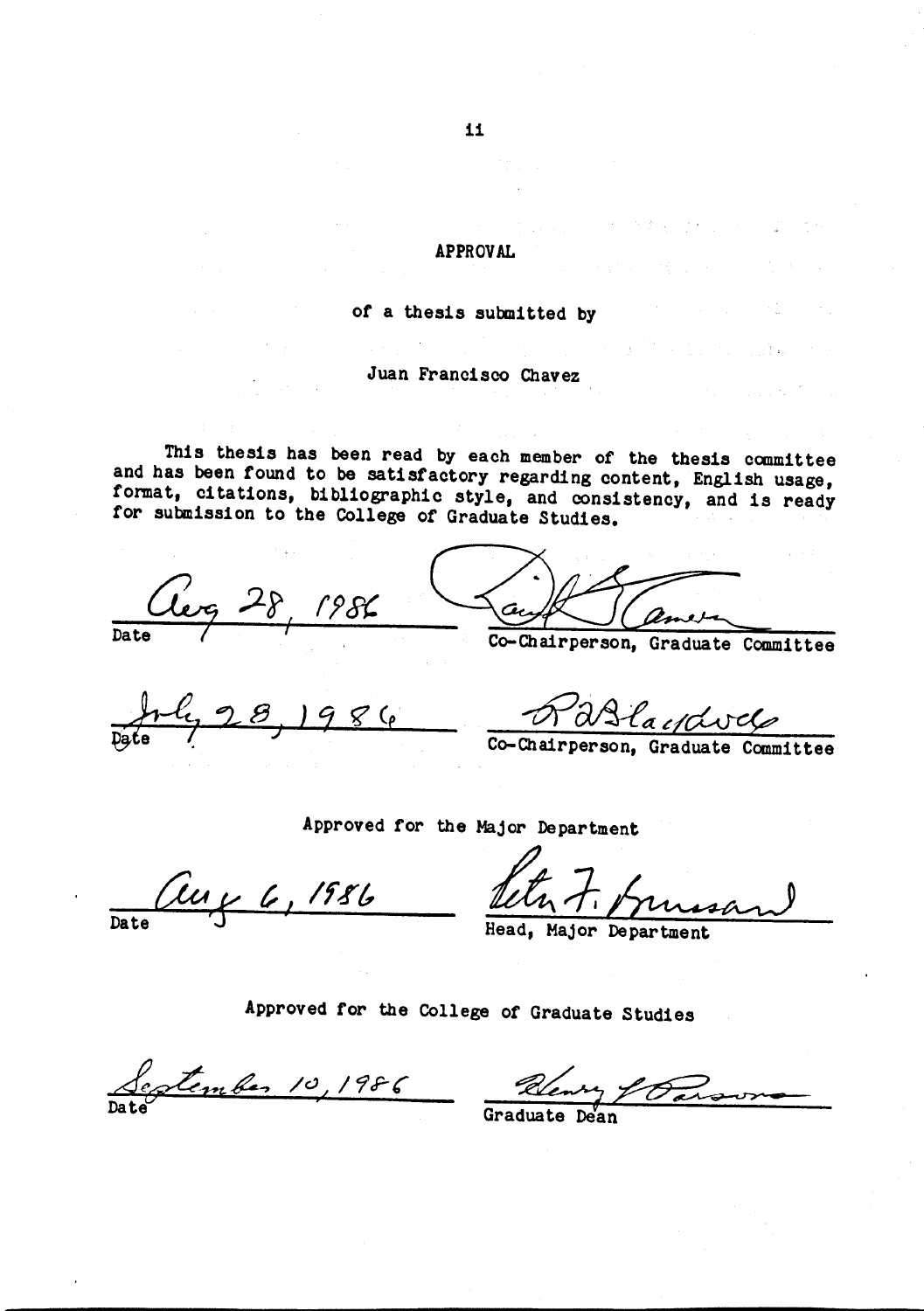#### STATEMENT OF PERMISSION TO USE

In presenting this thesis in partial fulfillment of the requirements for a doctoral degree at Montana State University, I agree that the Library shall make it available to borrowers under rules of the Library. I further agree that copying of this thesis is allowable only for scholarly purposes, consistent with "fair use" as prescribed in the U.S. Copyright Law. Requests for extensive copying or reproduction of this thesis should be referred to University Microfilms International, 300 North Zeeb Road, Ann Arbor, Michigan 48106, to whom I have granted "the exclusive right to reproduce and distribute copies of the dissertation in and from microfilm and the right to reproduce and distribute by abstract in any format."

 $1/100 - 1.$ Signature **Date**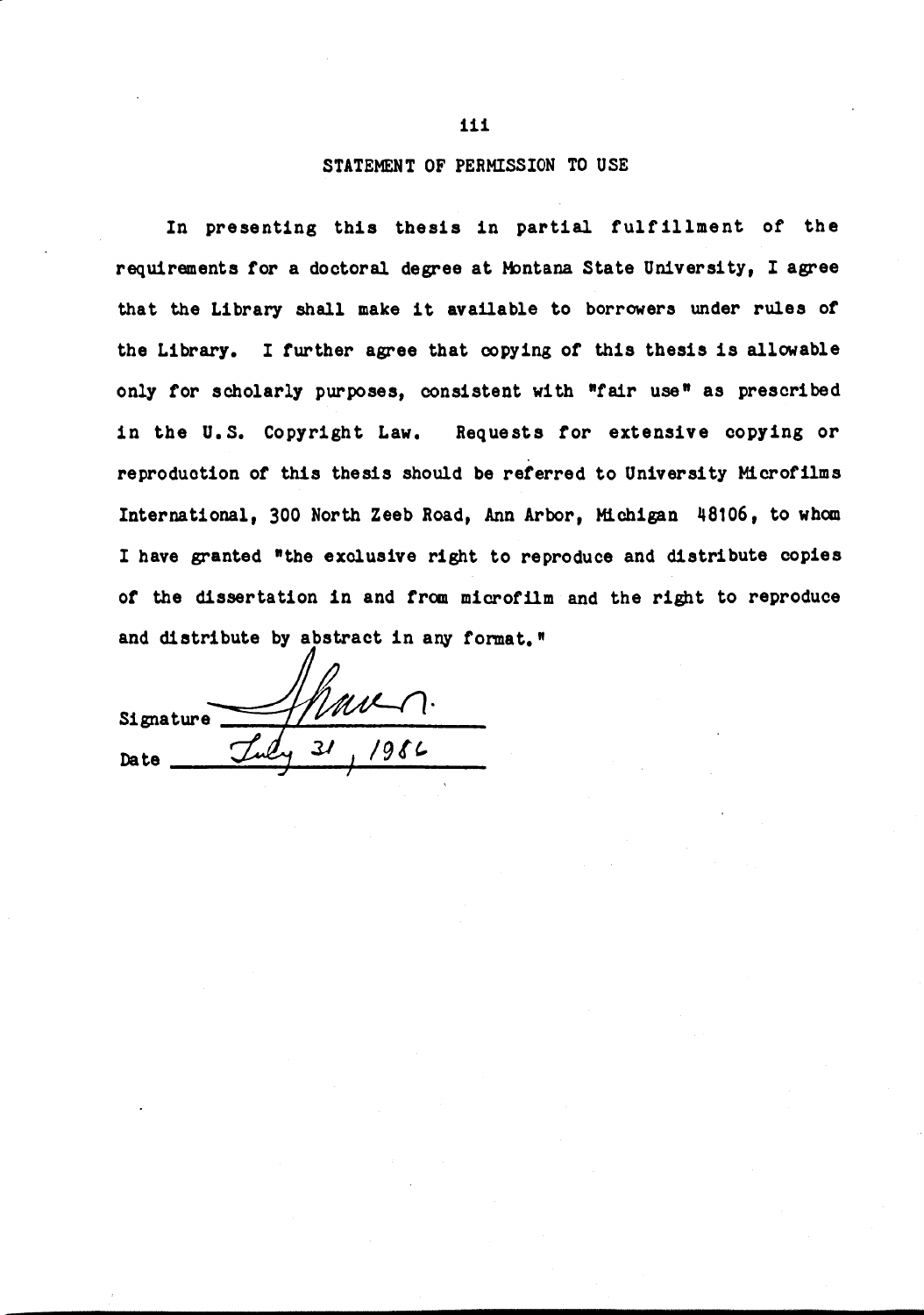To my wife, my parents,

my children and my  $\frac{1}{\left\| \mathbf{a}^{\mathcal{A}}_{\mathbf{a}}\right\|_{\mathcal{L}^{2}}}\leq \frac{1}{\left\| \mathbf{a}^{\mathcal{A}}_{\mathbf{a}}\right\|_{\mathcal{L}^{2}}}\leq \frac{1}{\left\| \mathbf{a}^{\mathcal{A}}_{\mathbf{a}}\right\|_{\mathcal{L}^{2}}}\leq \frac{1}{\left\| \mathbf{a}^{\mathcal{A}}_{\mathbf{a}}\right\|_{\mathcal{L}^{2}}}\leq \frac{1}{\left\| \mathbf{a}^{\mathcal{A}}_{\mathbf{a}}\right\|_{\math$ 

 $\mathcal{L}$ 

country. The country,

 $\mathcal{L}_{\rm{max}}$  ,  $\mathcal{L}_{\rm{max}}$ 

To Martha, my sister.

 $\label{eq:3.1} \mathcal{F}(\mathcal{F}) = \mathcal{F}(\mathcal{F}) = \mathcal{F}(\mathcal{F})$ 

 $\label{eq:2.1} \frac{1}{\sqrt{2\pi}}\int_{0}^{\infty} \frac{1}{\sqrt{2\pi}}\left( \frac{1}{\sqrt{2\pi}}\right) \frac{1}{\sqrt{2\pi}}\frac{1}{\sqrt{2\pi}}\int_{0}^{\infty} \frac{1}{\sqrt{2\pi}}\frac{1}{\sqrt{2\pi}}\frac{1}{\sqrt{2\pi}}\frac{1}{\sqrt{2\pi}}\frac{1}{\sqrt{2\pi}}\frac{1}{\sqrt{2\pi}}\frac{1}{\sqrt{2\pi}}\frac{1}{\sqrt{2\pi}}\frac{1}{\sqrt{2\pi}}\frac{1}{\sqrt{2\pi}}\frac{1}{$ 

 $\mathbf{r}$ 

**Controller State** 

ti<br>San San S  $\label{eq:3.1} \mathcal{A}_{\lambda}(\mathbf{x}) = \mathcal{A}(\mathbf{x}^{\mathbf{x}}) + \mathcal{A}(\mathbf{x}^{\mathbf{x}})$ 

 $\mathcal{L}_{\rm eff}$ 

 $\mathcal{L}(\mathcal{A})$  ,  $\mathcal{L}(\mathcal{A})$  , and

 $\mathcal{L}^{\text{max}}$  ,  $\mathcal{L}$ 

 $\lambda_{\rm{B}}$ 

and the

 $\mathcal{A}_1$ 

 $\bar{A}_i$ 

 $\sim$ 

 $\bar{\bar{\nu}}$ 

 $\tau = \sqrt{1-\tau}$ 

 $\Delta=1$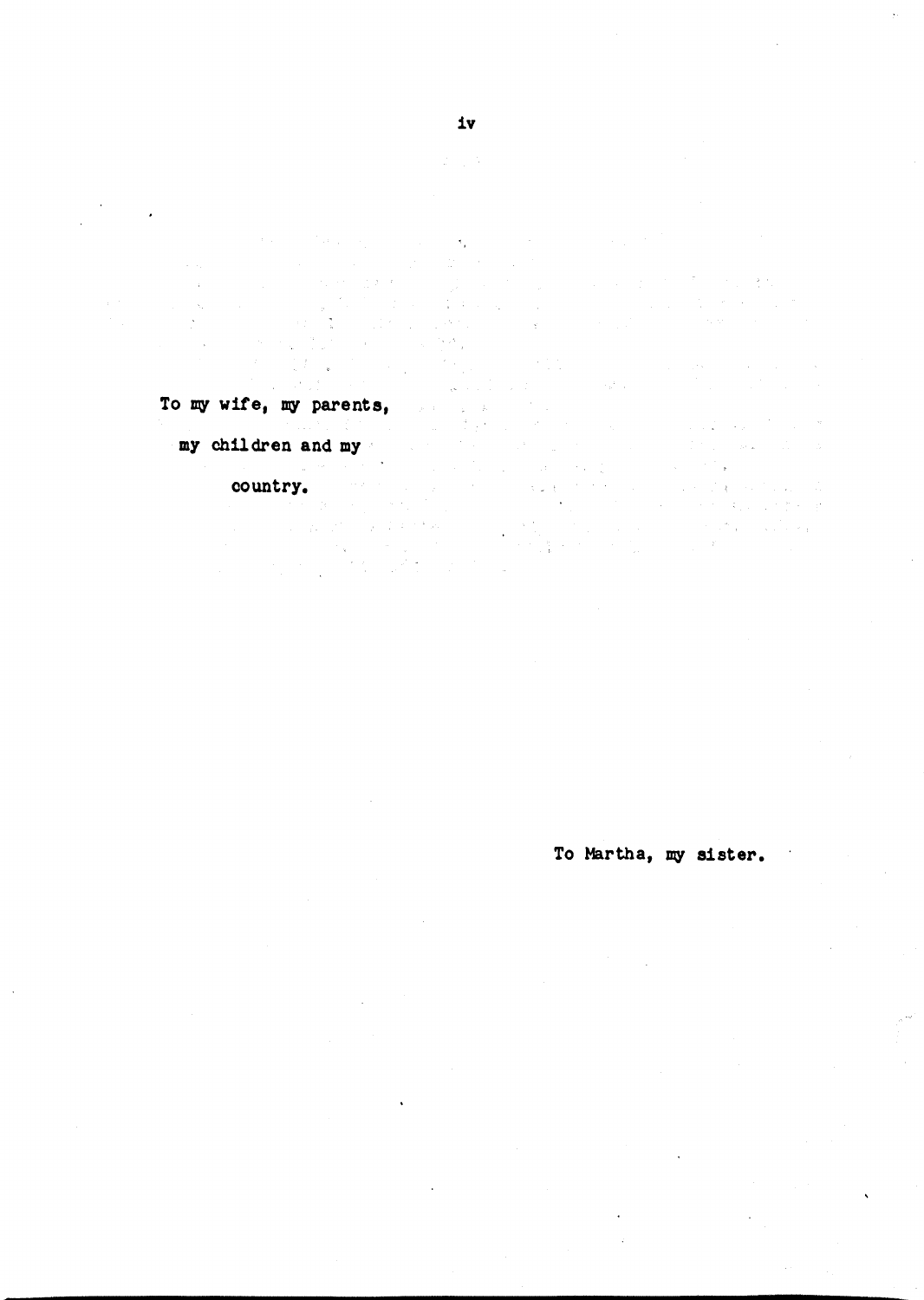Juan Francisco Chavez Cossio was born to Mrs. Martha Cossio and Mr. Gerardo Chavez in Lima, Peru, on October 8, 1948.

He attended Claretiano High School and was admitted to the Facultad de Zootecnia, Universidad Nacional Agraria La Molina in 1967. He graduated as an Ingeniero Zootecnista in 1972, and as Magister Scientiae in Animal Science in 1979.

In May of 1975, he accepted a position with INIA (Instituto Nacional de Investigaciones Agrarias) of Peru in the Estacion Experimental Agropecuaria La Molina, in Lima.

Four years later, in July of 1979, he became Assistant Professor of Animal Breeding at Universidad Nacional Agraria La Molina where he is now Associate Professor in the Animal Husbandry Department.

In December, 1982, he was awarded a fellowship from Small Ruminant Collaborative Research Support Program, Breeding Project, to undertake graduate studies at Montana State University, Bozeman, Montana, U.S.A.

He is married to Susana Ramirez Castillo of Chimbote, Peru. They have two children, Mariella and Juanito.

 $\label{eq:2.1} \mathcal{F}(\mathcal{F}) = \mathcal{F}(\mathcal{F}) = \mathcal{F}(\mathcal{F}) = \mathcal{F}(\mathcal{F}) = \mathcal{F}(\mathcal{F})$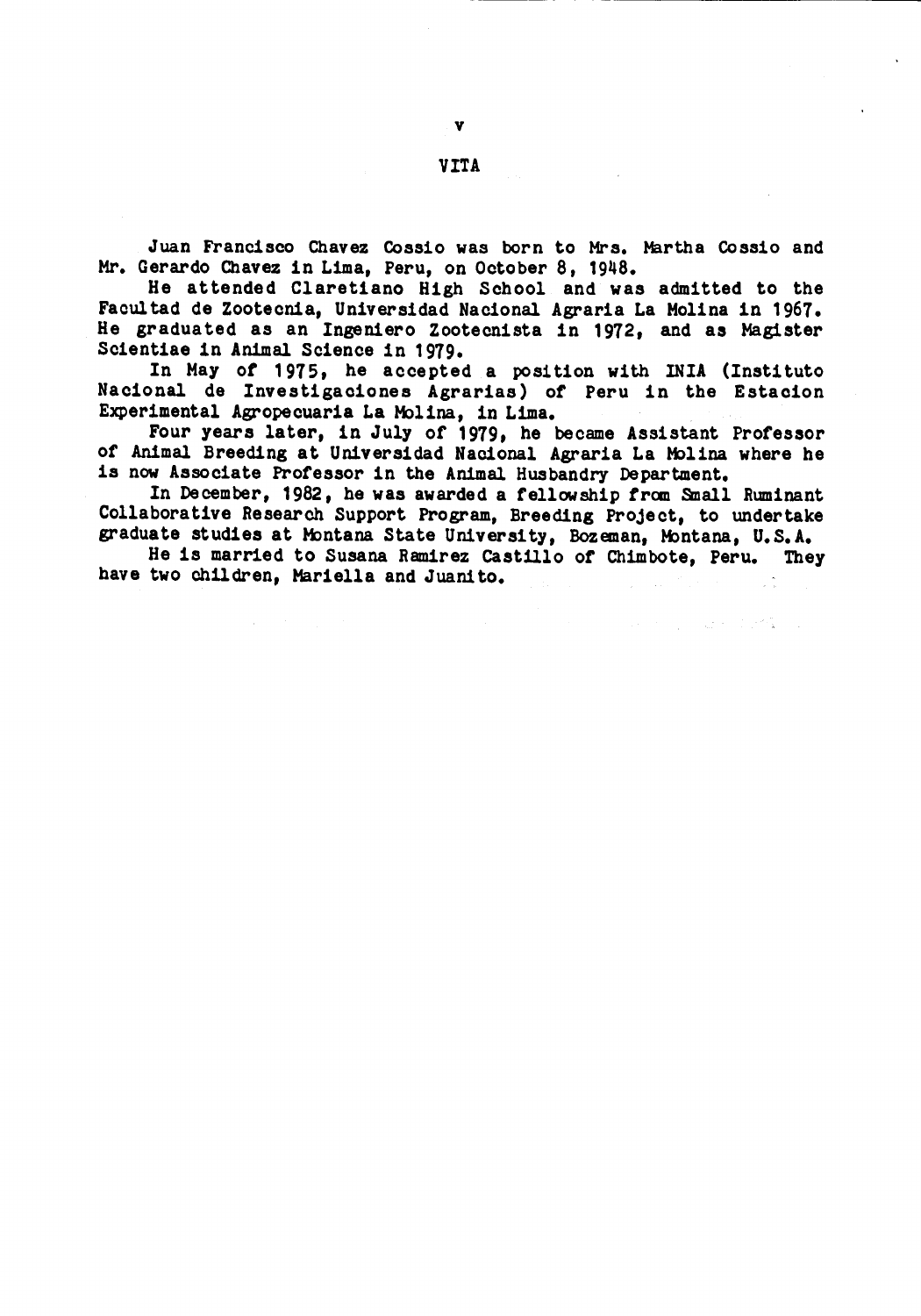#### **ACKNOWLEDGEMENTS**

I express my sincere thanks to Dr. D.G. Cameron and Dr. R.L. Blackwell for their patience, encouragement and guidance throughout my graduate program.

Appreciation is extended to the members of my graduate committee: Dr. D.D. Kress, Dr. R.E. Lund, Dr. H.J. Cameron and Dr. E.R. Vyse.

Special thanks are expressed to Dr. P.J. Burfening, Dr. M.J. Burris and Dr. J.G. Berardinelli, from whom I received all kinds of encouragement and friendship.

I am grateful to my friends Antonio Donado, Rodolfo Cantet, Darrell Nevins, Matthew Cronin and Shelly Waters, who made me feel at home.

I appreciate the data processing and computer programming assistance provided by K. Hanford and her husband S. Kachman, and to Joanne Jensen who assisted in editing the final copy of this thesis.

I appreciate the economical support provided by the Small Ruminant Collaborative Research Support Program, Breeding Project, through funds provided by the United States Agency for International Development.

I offer my sincere gratitude to all the members of Montana State University who helped me. The successful completion of my Graduate Program was due to the willingness of these people to give freely of k in angli  $\label{eq:1} \hat{S} = \hat{S} \hat{S} + \hat{S} \hat{S} + \hat{S} \hat{S} + \hat{S} \hat{S}$ their time. ing a straight and

 $\mathcal{F}_{\mathcal{A}}$  ,  $\mathcal{A}_{\mathcal{A}}$  , and  $\mathcal{A}_{\mathcal{A}}$  , and  $\mathcal{A}_{\mathcal{A}}$ 

 $\Delta_{\rm{max}}$  , and  $\Delta_{\rm{max}}$ 

不可见。<br>1990年10月10日,我国最重要的,在中国中国人民中国公司中国的人民中国人民中国中国中国人民政府

计相关数据 计分类 医异类 计可分布 医马格里氏反应 医白色的 and a strategic and the state

#### v1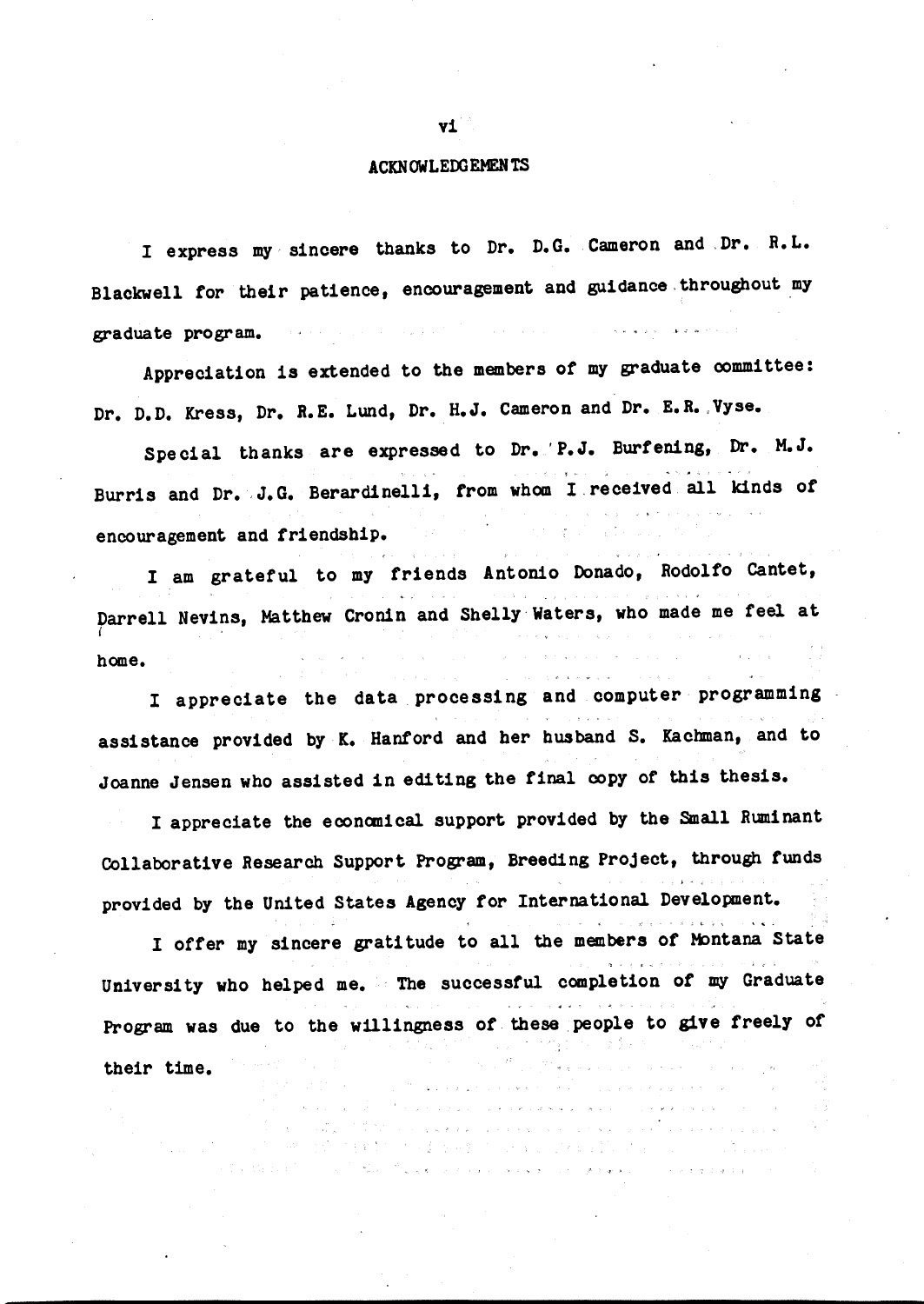## $v11$

## TABLE OF CONTENTS

|                                                                                                                                                                                                                                                  | ix                                                       |  |
|--------------------------------------------------------------------------------------------------------------------------------------------------------------------------------------------------------------------------------------------------|----------------------------------------------------------|--|
| $\mathcal{L}^{\mathcal{L}}_{\mathcal{L}}$ is a subset of the set of the set of the set of the set of the set of the set of the set of the set of the set of the set of the set of the set of the set of the set of the set of the set of the set | XIY                                                      |  |
|                                                                                                                                                                                                                                                  | XV.                                                      |  |
| .<br>Проблемата се през одним се примерени на намирание се през 19                                                                                                                                                                               |                                                          |  |
|                                                                                                                                                                                                                                                  | 3                                                        |  |
|                                                                                                                                                                                                                                                  |                                                          |  |
|                                                                                                                                                                                                                                                  |                                                          |  |
| Models for growth evaluation<br>Genetics of growth parameters and their relationship to                                                                                                                                                          | 11<br>$\frac{1}{2} \sum_{i=1}^n \frac{1}{i} \frac{1}{i}$ |  |
|                                                                                                                                                                                                                                                  | 19                                                       |  |
|                                                                                                                                                                                                                                                  | 26                                                       |  |
| Animals and environmental conditions                                                                                                                                                                                                             | 26                                                       |  |
|                                                                                                                                                                                                                                                  | 27<br>29                                                 |  |
| Estimation of genetic and phenotypic variance and covariance                                                                                                                                                                                     |                                                          |  |
|                                                                                                                                                                                                                                                  | 31<br>33                                                 |  |
| Summary of the steps followed for handling and analysis of                                                                                                                                                                                       | 33                                                       |  |
|                                                                                                                                                                                                                                                  |                                                          |  |
|                                                                                                                                                                                                                                                  | 35                                                       |  |
| Breed and group differences for productive traits<br>Lifetime production                                                                                                                                                                         | 35<br>35                                                 |  |
|                                                                                                                                                                                                                                                  | 36                                                       |  |
|                                                                                                                                                                                                                                                  | 39<br>41                                                 |  |
| Brody equation parameters A, B, and k and the efficiency                                                                                                                                                                                         |                                                          |  |
| $index (EI) \dots \dots \dots \dots \dots \dots \dots \dots \dots \dots \dots \dots \dots \dots \dots \dots \dots \dots$                                                                                                                         | 44                                                       |  |
| Brody's growth equations and age at maturity<br>Comparisons of AGR, RGR and AMR for varying time intervals                                                                                                                                       | 46                                                       |  |
| between birth and 18 months of age                                                                                                                                                                                                               | 46<br>46                                                 |  |
|                                                                                                                                                                                                                                                  | 49                                                       |  |
| Effect of type of birth and rearing on growth and productive                                                                                                                                                                                     | 49<br>$\sim$                                             |  |
|                                                                                                                                                                                                                                                  | 53                                                       |  |

Page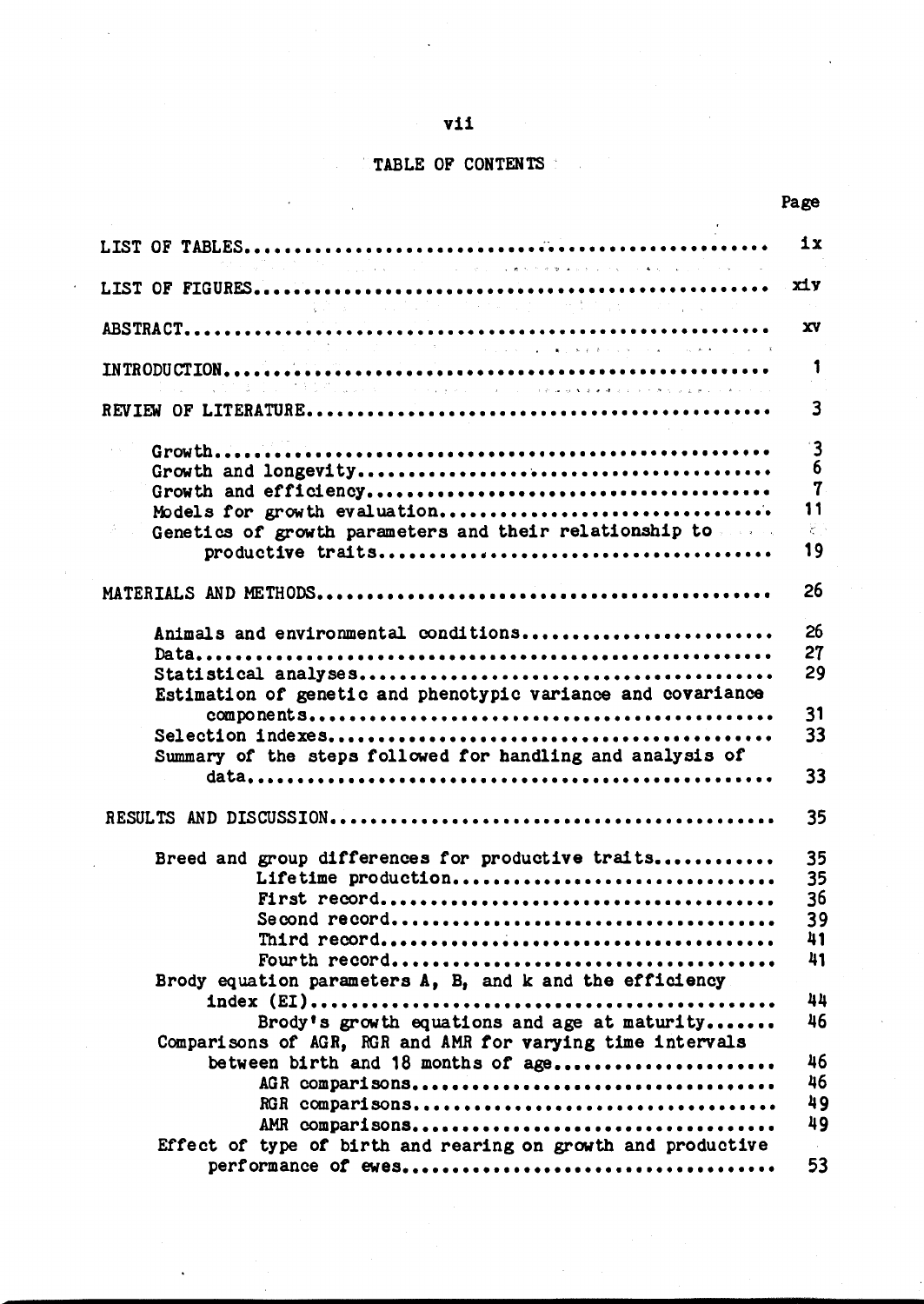#### v111

### TABLE OF CONTENTS (Continued)

 $\label{eq:2.1} \frac{1}{\sqrt{2}}\left(\frac{1}{\sqrt{2}}\right)^2\left(\frac{1}{\sqrt{2}}\right)^2\left(\frac{1}{\sqrt{2}}\right)^2.$ 

 $\sim$ 

 $\overline{\phantom{a}}$ 

 $\sim 10^{-11}$ 

 $\epsilon_{\rm{1}}$ 

**Carl Additional** 

| Estimates of heritabilities, genetic and phenotypic and the setting of the setting of the setting setting of the setting of the setting of the setting of the setting of the setting of the setting of the setting of the sett |     |
|--------------------------------------------------------------------------------------------------------------------------------------------------------------------------------------------------------------------------------|-----|
|                                                                                                                                                                                                                                |     |
| Genetic parameters from the pooled data<br>and the property of the                                                                                                                                                             |     |
| (Rambouillets, Targhees and Columbias)                                                                                                                                                                                         |     |
| Heritability estimates                                                                                                                                                                                                         | 57  |
| Genetic correlations                                                                                                                                                                                                           | -64 |
| Phenotypic correlations                                                                                                                                                                                                        | 67  |
|                                                                                                                                                                                                                                | 68  |
| Conceptual analysis of results                                                                                                                                                                                                 | 73  |
| はいしまし わせなま けいせいしょういい                                                                                                                                                                                                           |     |
|                                                                                                                                                                                                                                | 76  |
|                                                                                                                                                                                                                                |     |
|                                                                                                                                                                                                                                | -80 |
| 1999年,1999年,1999年,1999年,1999年,1999年,1999年,1999年,1999年,1999年,1999年,1999年,1999年,1999年,1999年,1999年,1999                                                                                                                           |     |
|                                                                                                                                                                                                                                | 85  |
|                                                                                                                                                                                                                                |     |

**这些人的是一个人的人的变化。这些人的是不少的是** 

 $\label{eq:2} \begin{split} \mathcal{L}_{\mathcal{A}}(\mathcal{A}^{\mathcal{A}}_{\mathcal{A}}) & = \mathcal{L}_{\mathcal{A}}(\mathcal{A}^{\mathcal{A}}_{\mathcal{A}}) + \mathcal{L}_{\mathcal{A}}(\mathcal{A}^{\mathcal{A}}_{\mathcal{A}}) + \mathcal{L}_{\mathcal{A}}(\mathcal{A}^{\mathcal{A}}_{\mathcal{A}}) + \mathcal{L}_{\mathcal{A}}(\mathcal{A}^{\mathcal{A}}_{\mathcal{A}}) \\ & = \mathcal{L}_{\mathcal{A}}(\mathcal{A}^{\mathcal{A}}_{\mathcal{A}}) + \$ a sa mga balang ng kalamatang ng kalamatang ng kalamatang ng kalamatang ng kalamatang ng kalamatang ng kalamat<br>Mga pangalang ng kalamatang ng kalamatang ng kalamatang ng kalamatang ng kalamatang ng kalamatang na pangalang

- 
- $\label{eq:2} \mathcal{L}^{\text{max}}(\mathcal{L}^{\text{max}}_{\text{max}},\mathcal{L}^{\text{max}}_{\text{max}})$ 
	-

 $\frac{1}{2}$ 

 $\mathcal{A}^{\mathcal{A}}_{\mathcal{A}^{\mathcal{A}}}$ 

a sa Tanggarang Kabupatèn Tanggaran Kabupatèn Sulawa Tanggarang Kabupatèn Sulawa Sulawa Indonesia.<br>Tanggaran di kacamatèn Panggarang Kabupatèn Sulawa Tanggaran Panggarang Kabupatèn Panggarang Panggaran Indones<br>Panggaran Pa  $\sim 10^{-11}$ 

 $\ddot{\phantom{a}}$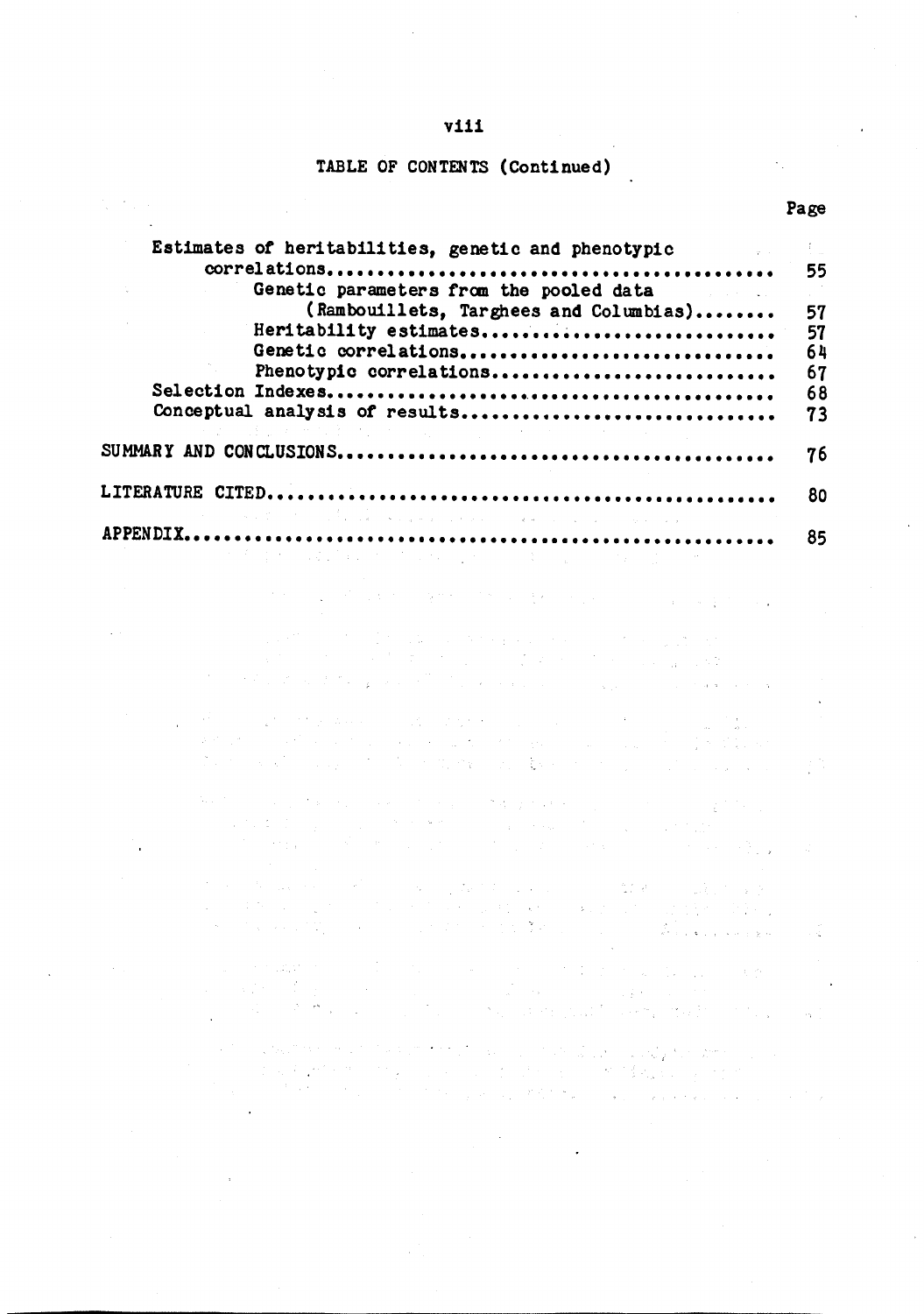#### √, LIST 0.

 $\frac{3}{4\pi}$  .

| Table                   |                                                                                                                                                                                                                                                                                                                                                                                                                                                                                                                                            | Page                   |  |
|-------------------------|--------------------------------------------------------------------------------------------------------------------------------------------------------------------------------------------------------------------------------------------------------------------------------------------------------------------------------------------------------------------------------------------------------------------------------------------------------------------------------------------------------------------------------------------|------------------------|--|
| 1                       | Reproductive index (After Holmes, 1977)                                                                                                                                                                                                                                                                                                                                                                                                                                                                                                    | 12                     |  |
| $\overline{2}$          | Heritability estimates for growth curve parameters                                                                                                                                                                                                                                                                                                                                                                                                                                                                                         | 20                     |  |
| $\overline{\mathbf{3}}$ | Heritability estimates for growth statistics                                                                                                                                                                                                                                                                                                                                                                                                                                                                                               | 21                     |  |
| 4                       | Genetic correlations between growth parameters and                                                                                                                                                                                                                                                                                                                                                                                                                                                                                         | 22                     |  |
| 5                       | Genetic correlations between growth statistics and                                                                                                                                                                                                                                                                                                                                                                                                                                                                                         | 23                     |  |
| 6                       | Distribution of the ewes by breed, group of production<br>and the second control of the second control of the second control of the second control of the second control of the second control of the second control of the second control of the second control of the second control o                                                                                                                                                                                                                                                   | 27                     |  |
| 7                       | Ewes' productive and growth traits analyzed in the study                                                                                                                                                                                                                                                                                                                                                                                                                                                                                   | 30                     |  |
| 8                       | $\label{eq:2.1} \mathcal{L}^{\prime}(\Phi_{\mathcal{A}}\otimes\Phi_{\mathcal{A}}\otimes\mathcal{L}^{\prime})=\mathcal{L}^{\prime}(\mathcal{A}^{\prime})\otimes\mathcal{L}^{\prime}(\mathcal{A}^{\prime})\otimes\mathcal{L}^{\prime}(\mathcal{A}^{\prime})\otimes\mathcal{L}^{\prime}(\mathcal{A}^{\prime})\otimes\mathcal{L}^{\prime}(\mathcal{A}^{\prime})\otimes\mathcal{L}^{\prime}(\mathcal{A}^{\prime})\otimes\mathcal{L}^{\prime}(\mathcal{A}^{\prime})\otimes\mathcal{L}$<br>Distribution of sires and offspring per breed and year | 32                     |  |
| 9                       | Mean squares and least squares means for the lifetime<br>averages of productive traits of ewes (Harvey least<br>squares analyses, model A)                                                                                                                                                                                                                                                                                                                                                                                                 | 37                     |  |
| 10 <sub>1</sub>         | Mean squares and least squares means for the cumulative<br>average of productive traits of ewes through their first<br>record (Harvey least squares analyses, model A)                                                                                                                                                                                                                                                                                                                                                                     | 38                     |  |
| 11                      | 医特罗氏征 计中心分布 医弗朗斯氏征 医血管切除术 医血管反射 医心包 电电子<br>Mean squares and least squares means for the cumulative<br>average of productive traits of ewes through their<br>second record (Harvey least squares analyses, model A)                                                                                                                                                                                                                                                                                                                         | 40                     |  |
| 12                      | Mean squares and least squares means for the cumulative<br>average of productive traits of ewes through their third<br>record (Harvey least squares analyses, model A)                                                                                                                                                                                                                                                                                                                                                                     | $\omega \cdot d$<br>42 |  |
| 13                      | Mean squares and least squares means for the cumulative<br>average of productive traits of ewes through their<br>fourth record (Harvey least squares analyses, model A)                                                                                                                                                                                                                                                                                                                                                                    |                        |  |
| 14                      | Mean squares and least squares means for Brody's growth<br>curve parameters (A, B, k) and the ewe efficiency index                                                                                                                                                                                                                                                                                                                                                                                                                         | 43                     |  |
|                         | (Harvey least squares analyses, model A)                                                                                                                                                                                                                                                                                                                                                                                                                                                                                                   | 45                     |  |

ix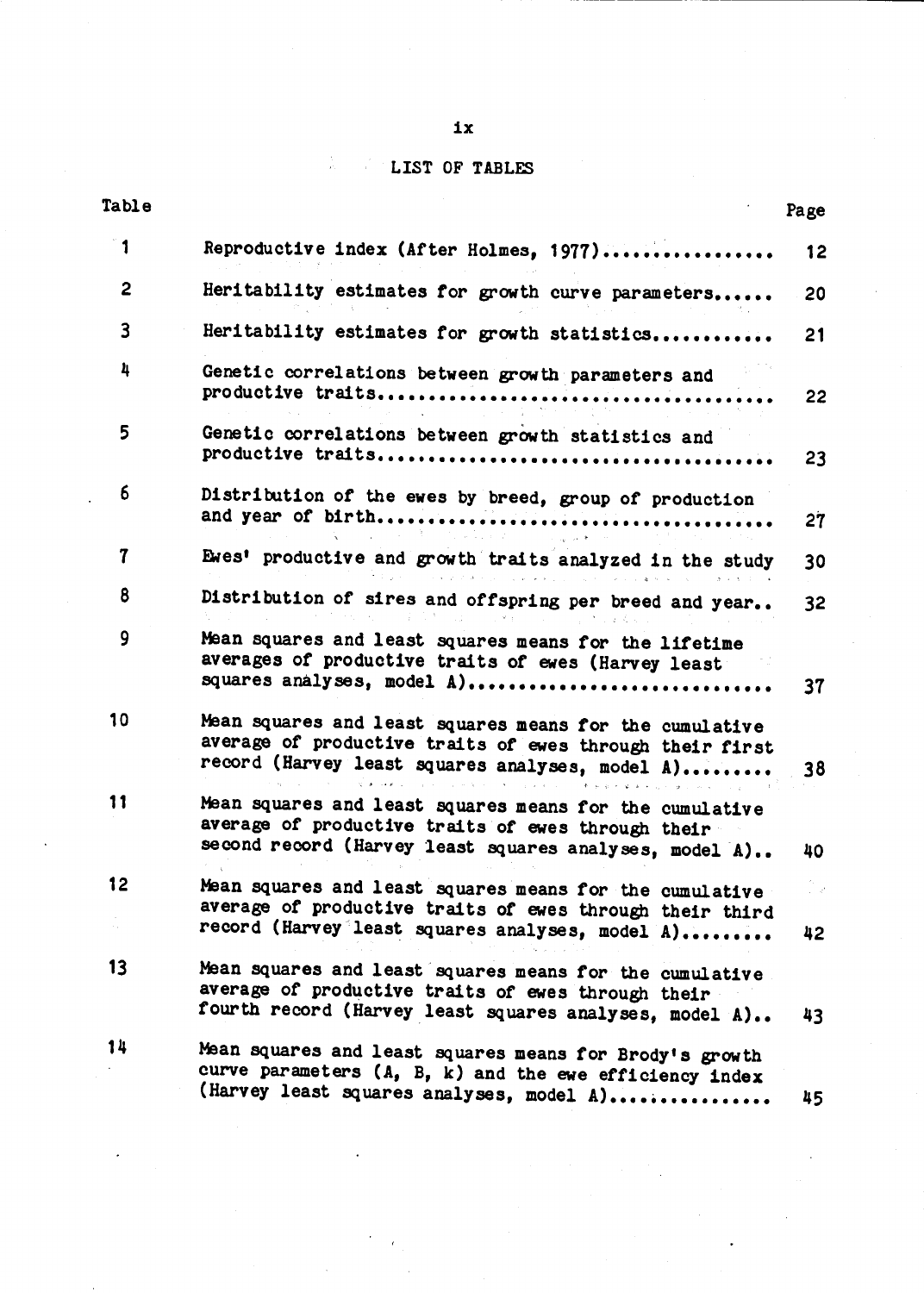## LIST OF TABLES (Continued)

| <b>Table</b> |                                                                                                                                                                                                                                          | Page |  |
|--------------|------------------------------------------------------------------------------------------------------------------------------------------------------------------------------------------------------------------------------------------|------|--|
| 15           | Mean squares and least squares means for absolute growth<br>rate (AGR) from birth-weaning (AGR1), weaning-12 months<br>(AGR2), 12-18 months (AGR3), birth-12 months (AGR4) and<br>Birth-18 months (AGR5) (Harvey least squares analyses, | 48   |  |
| 16           | Mean squares and least squares means for relative growth<br>rate (RGR) from birth-weaning (RGR1), weaning-12 months<br>(RGR2), 12-18 months (RGR3), birth-12 months (RGR4) and<br>birth-18 months (RGR5) (Harvey least squares analyses, | 50   |  |
| 17           | Mean squares and least squares means for absolute<br>maturing rate (AMR) from birth-weaning (AMR1), weaning-<br>12 months (AMR2), 12-18 months (AMR3), birth-12 months.<br>(AMR4) and birth-18 months (AMR5) (Harvey least squares       | 51   |  |
| 18           | .<br>1980 - Johann Mortin, amerikansk fotballs<br>Least squares means for birth-rearing effects on all the<br>studied lifetime traits of the ewes using the breeds<br>pooled information (Harvey least squares analyses, model           | 54   |  |
| 19           | Estimates of heritabilities, genetic and phenotypic<br>correlations for lifetime production and growth traits<br>(pooled data from Rambouillet, Targhee and Columbia                                                                     |      |  |
| 20           | Derived selection indexes for the analysis of the effect<br>of A, k, AGR2 and RGR2 on the improvement of average<br>total of weight of lambs weared (ATWW) and the<br>efficiency index (EI) by selection                                 | 70   |  |
| 21           | Derived selection indexes for the analysis of the effect<br>of A, k, AGR2 and RGR2 on the simultaneous improvement<br>of average total of weight of lambs weaned (ATWW).<br>efficiency Index (EI) and total grease fleece produced       |      |  |
|              | 医心包 人名英格兰人姓氏法英格兰人姓氏住所名称来源于古英语含义是英国英语含义是美国英语含义是英语                                                                                                                                                                                         | 72   |  |
|              | and the first state of the Australian agent in the<br>一个时间, 2007年, 2007年, 2008年, 2008年, 2008年, 400年, 400年, 400年, 400                                                                                                                     |      |  |
|              | in construit in the companion of the companion of the text of the second property in the property of the companion of the companion of the companion of the companion of the companion of the companion of the companion of t            |      |  |

J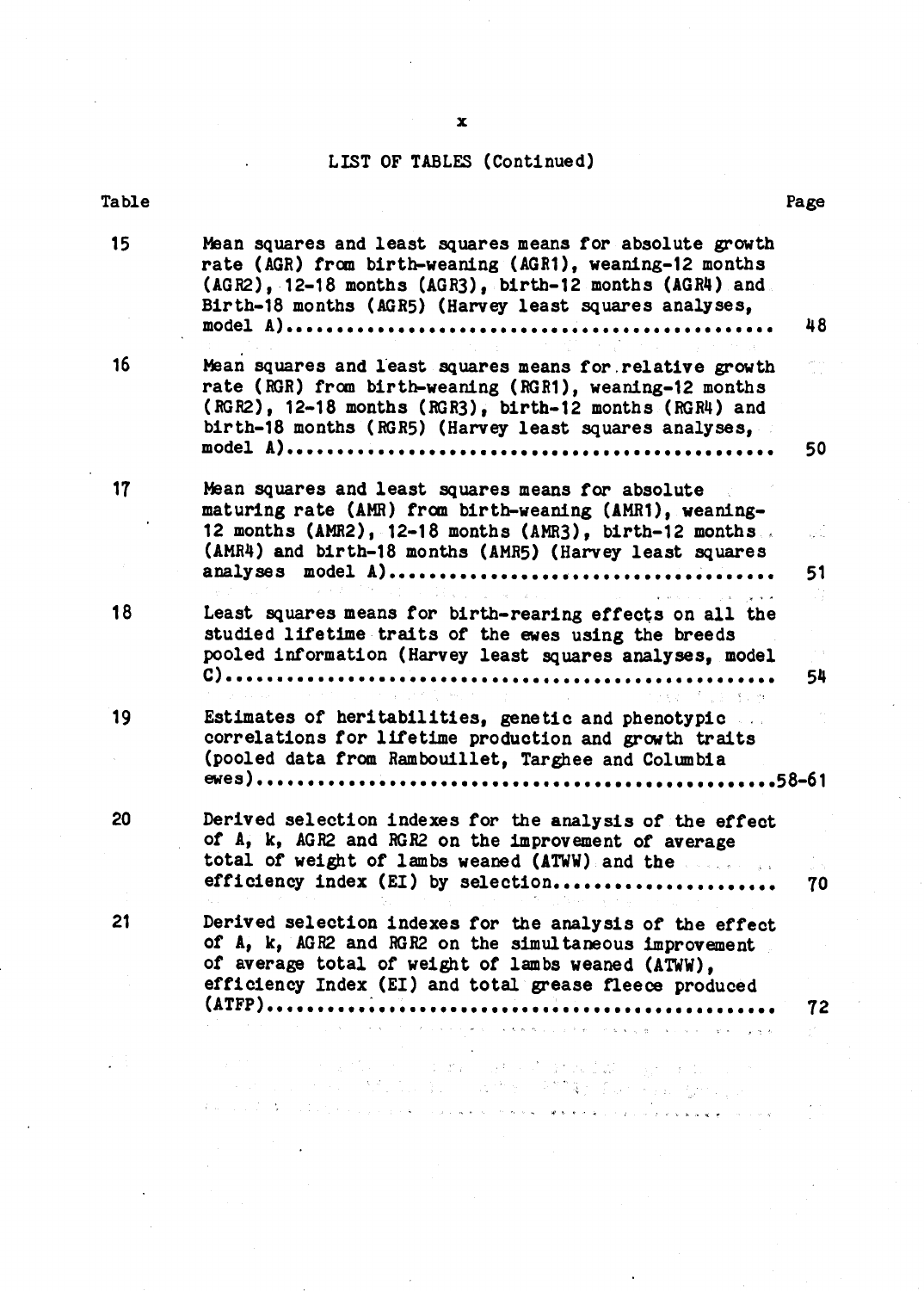## LIST OF TABLES (Continued)

| <b>Table</b>    |                                                                                                                                                                                                                                                                                                                                                                                                                                                        | Page        |  |
|-----------------|--------------------------------------------------------------------------------------------------------------------------------------------------------------------------------------------------------------------------------------------------------------------------------------------------------------------------------------------------------------------------------------------------------------------------------------------------------|-------------|--|
| 22              | Averages, variation and ranges of lifetime average of<br>total of lambs born (ATLB) for ewe groups within                                                                                                                                                                                                                                                                                                                                              |             |  |
|                 |                                                                                                                                                                                                                                                                                                                                                                                                                                                        | 85          |  |
| 23              | Averages, variation and ranges of lifetime average of<br>the total number of lambs weaned (ATLW) for ewe groups                                                                                                                                                                                                                                                                                                                                        |             |  |
|                 |                                                                                                                                                                                                                                                                                                                                                                                                                                                        | 85          |  |
| 24              | Averages, variation and ranges of lifetime average of<br>the total of kilograms of lambs weaned (ATWW) for ewe of                                                                                                                                                                                                                                                                                                                                      |             |  |
|                 |                                                                                                                                                                                                                                                                                                                                                                                                                                                        | 86          |  |
| 25              | Averages, variation and ranges of lifetime average of<br>kilograms of fleece produced (ATFP) for ewe groups                                                                                                                                                                                                                                                                                                                                            |             |  |
|                 |                                                                                                                                                                                                                                                                                                                                                                                                                                                        | 86          |  |
| 26              | Averages, variation and ranges of mature size (A) for<br>ewe groups within breeds                                                                                                                                                                                                                                                                                                                                                                      | 87          |  |
|                 | න්දිලි විවිධ වූ වූ ලියාවින් විස්තර මෙම විවිධ විවිධ විවිධ විවිධ විවිධ විවිධ විවිධ විවිධ විවිධ විවිධ විවිධ විවිධ                                                                                                                                                                                                                                                                                                                                         |             |  |
| 27<br>in kun    | Averages, variation and ranges of Brody's constant of<br>integration (B) for ewe groups within breeds                                                                                                                                                                                                                                                                                                                                                  | 87          |  |
| 28              | Averages, variation and ranges of maturing rate (k) for<br>ewe groups within breeds                                                                                                                                                                                                                                                                                                                                                                    | at di<br>88 |  |
| 29              | りょうし たんか ふくなる けかい<br>a de la componencia de la componencia de la componencia de la componencia de la componencia de la componencia<br>La componencia del componencia del componencia del componencia del componencia del componencia del componencia<br>Averages, variation and ranges of efficiency index (EI)                                                                                                                                        |             |  |
|                 | for ewe groups within breeds                                                                                                                                                                                                                                                                                                                                                                                                                           | 88          |  |
| 30 <sub>2</sub> | Averages, variation and ranges of absolute growth rate.<br>in the interval birth-weaning (AGR1) for ewe groups                                                                                                                                                                                                                                                                                                                                         |             |  |
|                 |                                                                                                                                                                                                                                                                                                                                                                                                                                                        | 89          |  |
| 31              | Averages, variation and ranges of absolute growth rate<br>in the interval weaning-12 months (AGR2) for ewe groups                                                                                                                                                                                                                                                                                                                                      |             |  |
|                 |                                                                                                                                                                                                                                                                                                                                                                                                                                                        | 89          |  |
| 32 <sub>2</sub> | Averages, variation and ranges of absolute growth rate<br>in the interval 12-18 months (AGR3) for ewe groups                                                                                                                                                                                                                                                                                                                                           |             |  |
|                 |                                                                                                                                                                                                                                                                                                                                                                                                                                                        | 90          |  |
| 33              | Averages, variation and ranges of absolute growth rate<br>in the interval birth-12 months (AGR4) for ewe groups                                                                                                                                                                                                                                                                                                                                        |             |  |
|                 |                                                                                                                                                                                                                                                                                                                                                                                                                                                        | 90          |  |
|                 |                                                                                                                                                                                                                                                                                                                                                                                                                                                        |             |  |
|                 | $\label{eq:2.1} \mathcal{D}(\mathcal{L}(\mathcal{L}^{\mathcal{L}}_{\mathcal{L}}(\mathcal{L}^{\mathcal{L}}_{\mathcal{L}}(\mathcal{L}^{\mathcal{L}}_{\mathcal{L}}(\mathcal{L}^{\mathcal{L}}_{\mathcal{L}}(\mathcal{L}^{\mathcal{L}}_{\mathcal{L}}(\mathcal{L}^{\mathcal{L}}_{\mathcal{L}}(\mathcal{L}^{\mathcal{L}}_{\mathcal{L}}(\mathcal{L}^{\mathcal{L}}_{\mathcal{L}}(\mathcal{L}^{\mathcal{L}}_{\mathcal{L}}(\mathcal{L}^{\mathcal{L}}_{\mathcal{L$ |             |  |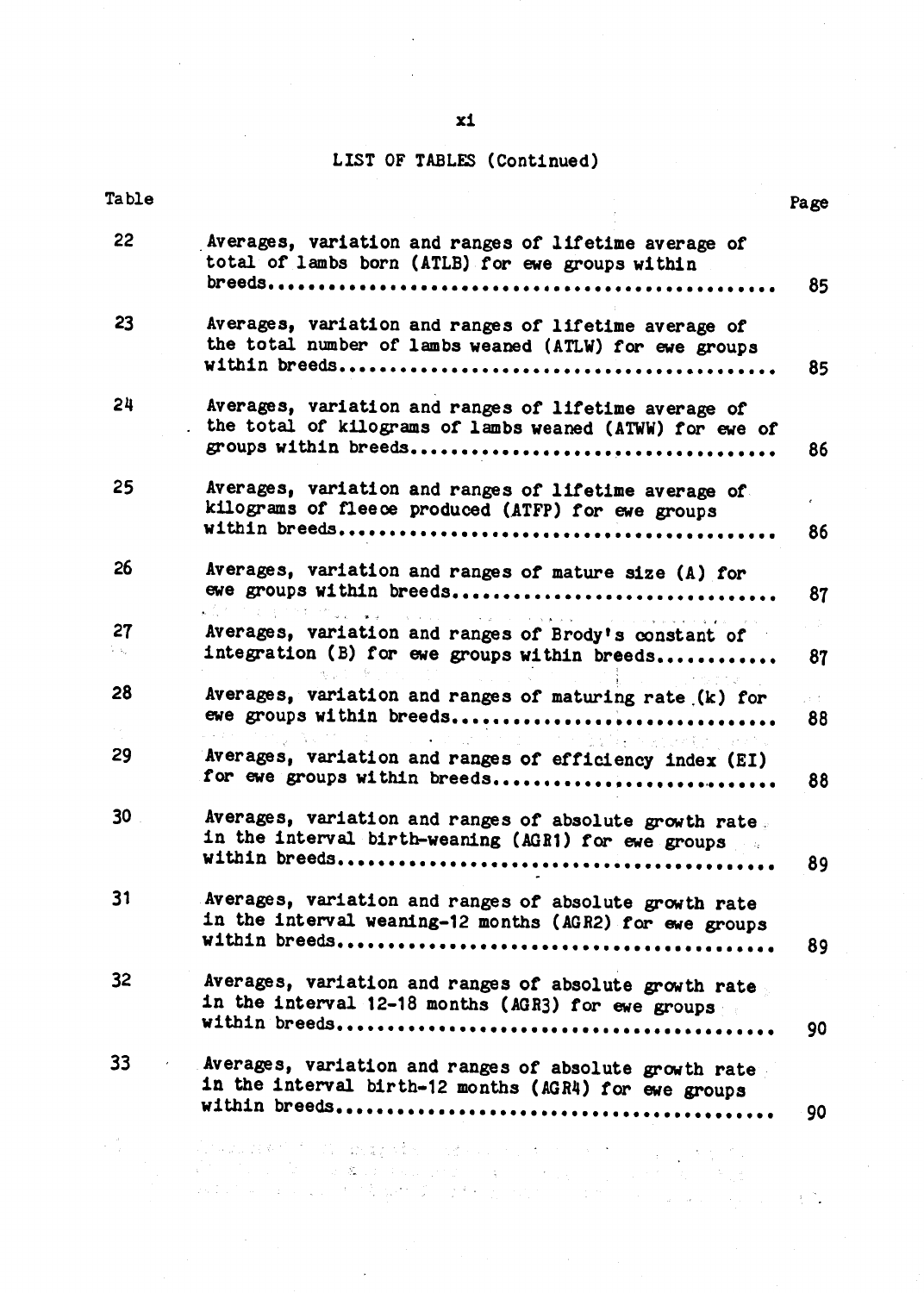## $x11$

## LIST OF TABLES (Continued)

| Table           |                                                                                                                     | Page       |
|-----------------|---------------------------------------------------------------------------------------------------------------------|------------|
| 34              | Averages, variation and ranges of absolute growth rate<br>in the interval birth-18 months (AGR5) for ewe groups     | 91         |
| 35 <sub>2</sub> | Averages, variation and ranges of relative growth rate<br>in the interval birth-weaning (RGR1) for ewe groups       |            |
|                 | <b>Country Road</b>                                                                                                 | 91         |
| 36              | Averages, variation and ranges of relative growth rate<br>in the interval weaning-12 months (RGR2) for ewe groups   |            |
| 37              | しゅうよう しんしょう エー・エス<br>Averages, variation and ranges of relative growth rate                                         | 92         |
|                 | in the interval 12-18 months (RGR3) for ewe groups                                                                  | 92         |
| 38              | Averages, variation and ranges of relative growth rate                                                              |            |
|                 | in the interval birth-12 months (RGR4) for ewe groups                                                               | 93         |
| 39              | Averages, variation and ranges of relative growth rate<br>in the interval birth-18 months (RGR5) for ewe groups     |            |
| 40              |                                                                                                                     | 93         |
|                 | Averages, variation and ranges of absolute maturing rate<br>in the interval birth-weaning (AMR1) for ewe groups     | 94         |
| 41              | Averages, variation and ranges of absolute maturing rate<br>in the interval weaning-12 months (AMR2) for ewe groups |            |
|                 |                                                                                                                     | 94         |
| 42              | Averages, variation and ranges of absolute maturing rate<br>in the interval 12-18 months (AMR3) for ewe groups      |            |
| 43              | Averages, variation and ranges of absolute maturing rate                                                            | $\cdot$ 95 |
|                 | in the interval birth-12 months (AMR4) for ewe groups                                                               | 95         |
| 44.             | Averages, variation and ranges of absolute maturing rate<br>in the interval birth-18 months (AMR5) for ewe groups   |            |
| t.              |                                                                                                                     | 96         |
| 45              | Predicted body weights and percent of mature weight (A)<br>for each breed and ewe group by Brody's growth equation  |            |
|                 | derived in this study in six months intervals                                                                       | 97         |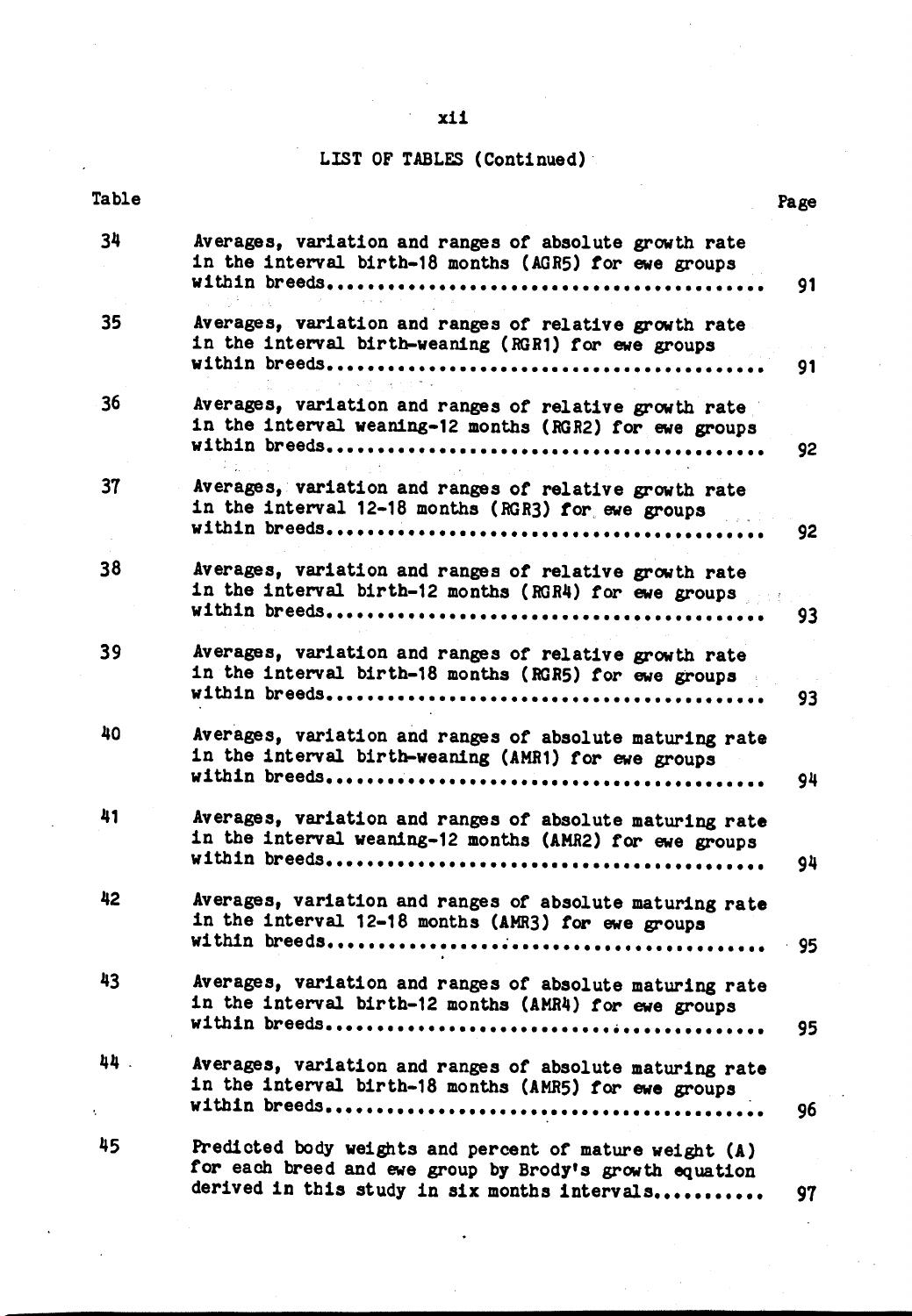## x111

# LIST OF TABLES (Continued)

| Table | Page                                                                                                                                                                |
|-------|---------------------------------------------------------------------------------------------------------------------------------------------------------------------|
| 46    | Least squares means of birth-rearing effects for each<br>breed (Harvey analysis, model B)<br>98                                                                     |
| 47    | Estimates of heritabilities, genetic and phenotypic<br>correlations for lifetime production and growth traits                                                       |
| 48    | Estimates of heritabilities, genetic and phenotypic<br>correlations for lifetime production and growth traits                                                       |
| 49    | Estimates of heritabilities, genetic and phenotypic<br>correlations for lifetime production and growth traits                                                       |
| 50    | Among sires components of variance and covariance for<br>lifetime production and growth traits (pooled data from<br>Rambouillet, Targhee and Columbia ewes)111-113  |
| 51    | Within sires components of variance and covariance for<br>lifetime production and growth traits (pooled data from<br>Rambouillet, Targhee and Columbia ewes)114-116 |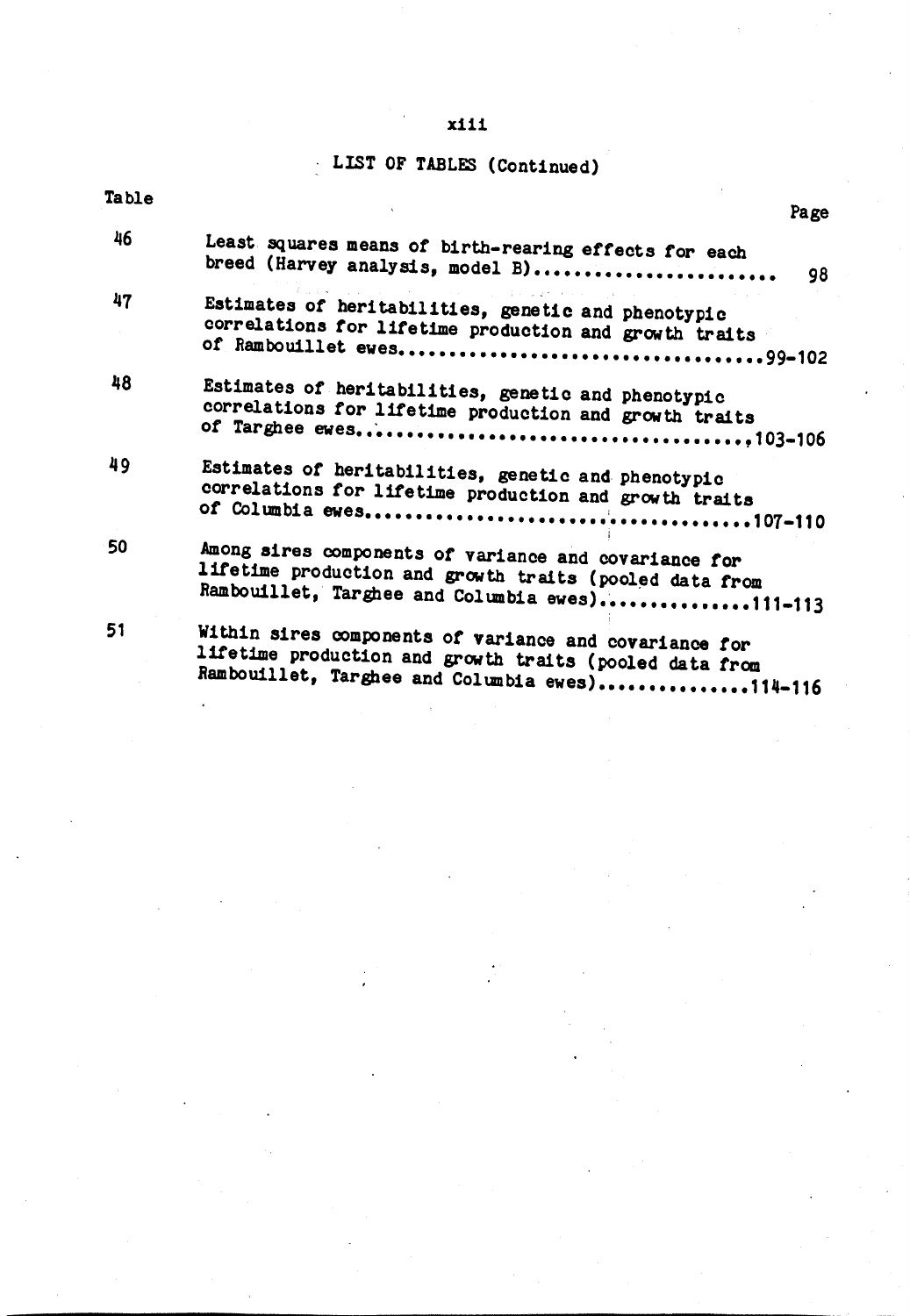#### **LIST OF**

| <b>Figure</b> |                                                                                                               | Page |
|---------------|---------------------------------------------------------------------------------------------------------------|------|
|               | アンディア・ファイン 柔み そうしょう せいしょうき コンピュー おおむ アンバー 風熱 しんしゃ                                                             |      |
|               | A representative of Brody's equation (and modification) and                                                   |      |
|               | fitted to an Angus height-age curve (After Nelsen et                                                          |      |
|               |                                                                                                               |      |
|               | このことに、このことをある。 こうしょう かいしゅぎ こうしょう あいかん あるばしばし                                                                  |      |
|               | Flow chart indicating the steps followed for handling of                                                      |      |
|               | data and statistical analyses 34                                                                              |      |
|               | → 「 Linux A 」 「 Linux A 」 「 Linux A 」 「 Linux A 」 「 Linux A 」 「 Linux A 」 「 Linux A 」 「 Linux A 」 「 Linux A 」 |      |
|               | Growth curves and equations for Rambouillets $(R)$ . The set of the set of $R$                                |      |
|               | Targhees (T) and Columbias (C), derived from the Least                                                        |      |
|               |                                                                                                               |      |

 $\mathbb{P}^{2n}$ 

 $\frac{1}{2}$ 

 $\epsilon_{\rm{eff}}=40$  $\zeta_{\rm c}$  ,  $\zeta_{\rm c}$   $\frac{d}{2}$  .

in<br>Sa

 $\sim$  .

 $\frac{1}{2}$  ,  $\frac{1}{2}$  ,  $\frac{1}{2}$ 

 $\frac{d}{dt} \left( \frac{1}{2} \left( \frac{2\pi}{\hbar} \right) \frac{1}{2} \left( \frac{1}{2} \left( \frac{1}{2} \right) \right) \right) = \frac{1}{2\hbar} \left( \frac{1}{2} \left( \frac{1}{2} \right) \right) = \frac{1}{4}$ 

 $\sim 2^{\prime\prime} \sim 12.5$  $\label{eq:2.1} \mathcal{L}^{(k)}(\mathcal{F}) = \mathcal{L}^{(k)}(\mathcal{L}) \frac{\mathcal{L}}{2} \mathcal{F}^{(k)}(\mathcal{F})$ 

> $\frac{d}{2}=\frac{1}{2}$  $\tilde{\xi} \in \tilde{\mathcal{Z}}$

计算子  $\sum_{i=1}^{N} \alpha_i = \frac{1}{2}$ ia.<br>Artist

> to.<br>Poz  $\mathcal{L}_{\mathcal{L}}$

 $\mathcal{E}(\mathcal{P})$  .  $\frac{N}{2}$  .  $\frac{N}{2}$ 

ing and companies  $\label{eq:3.1} \frac{1}{\sqrt{2}}\left(\frac{1}{\sqrt{2}}\right)^{-\frac{1}{2}}\left(\frac{1}{\sqrt{2}}\right)^{-\frac{1}{2}}\left(\frac{1}{\sqrt{2}}\right)^{-\frac{1}{2}}\left(\frac{1}{\sqrt{2}}\right)^{-\frac{1}{2}}\left(\frac{1}{\sqrt{2}}\right)^{-\frac{1}{2}}\left(\frac{1}{\sqrt{2}}\right)^{-\frac{1}{2}}\left(\frac{1}{\sqrt{2}}\right)^{-\frac{1}{2}}\left(\frac{1}{\sqrt{2}}\right)^{-\frac{1}{2}}\left(\frac{1}{\sqrt{2}}\right)^{-\$ 

ia de Contenido<br>Al 1912 (Bantião

 $\alpha$  ,  $\beta$  for  $\beta$  ,  $\beta$ 

сý.

 $\mathcal{L} \leftarrow \mathcal{L}$ 

#### $x1v$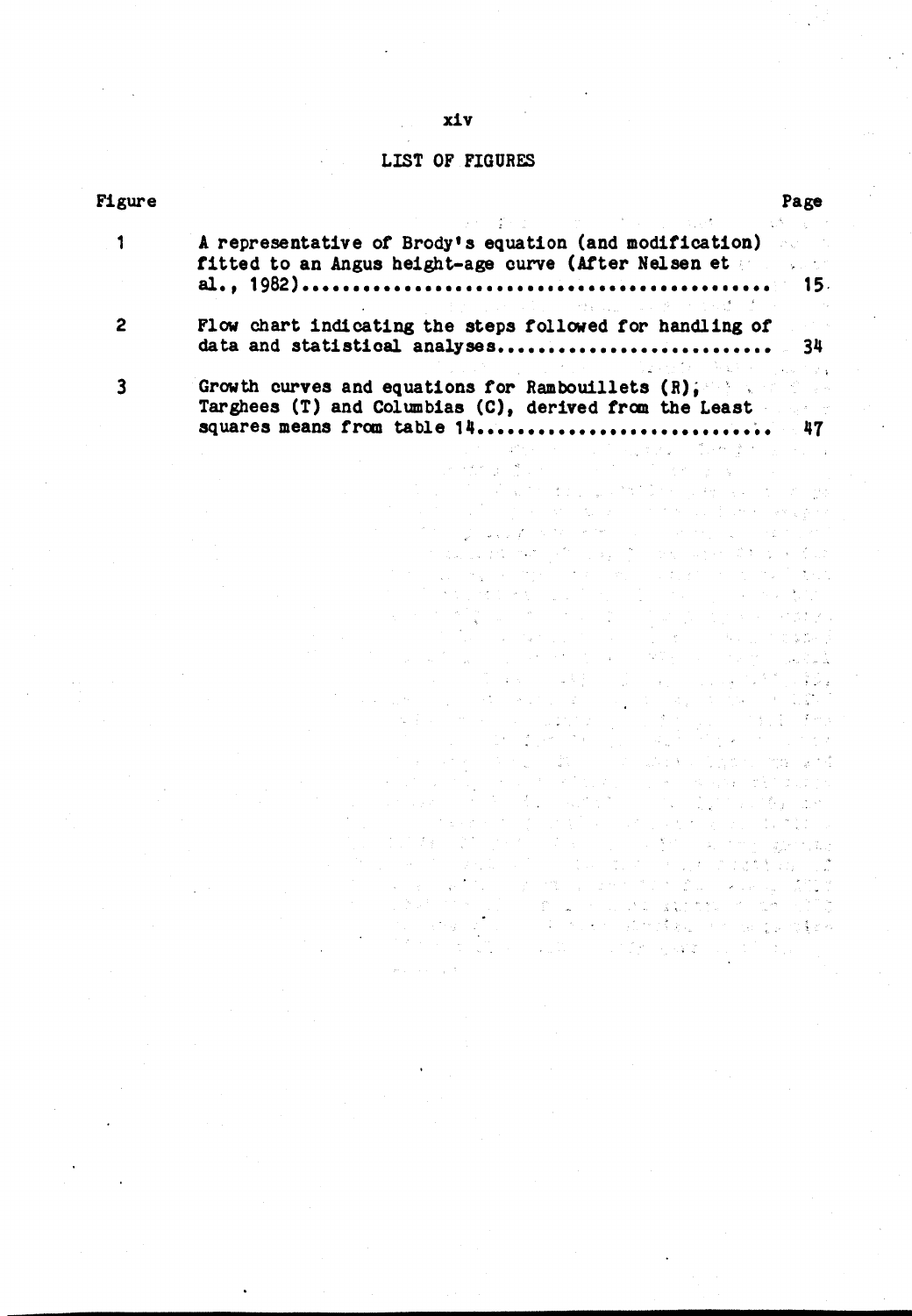cop! went out up shipment 7 COLLECTION ID: 1

ami w1n86-137951 db  $10/01/86$   $10/01/86$   $-/-/-$ **MtRC** LON.  $1(UaOLN)4051423$ l n l MEP.. - IChavez, Juan Francisco.  $1a$ IGenetic analysis of growth and its relationship with TIL.O ta. lifetime production in Rambouillet, Targhee and Columbia ewes under range conditions in Montana / by Juan Francisco Chavez. IMP. ١a -lBozeman, MT., 1986. COL. l a  $1 \times v$ . 116 leaves IThesis (FhD.)--Montana State U., Biological Sciences; NOG. ła. David Cameron.

 $J318$  $C398$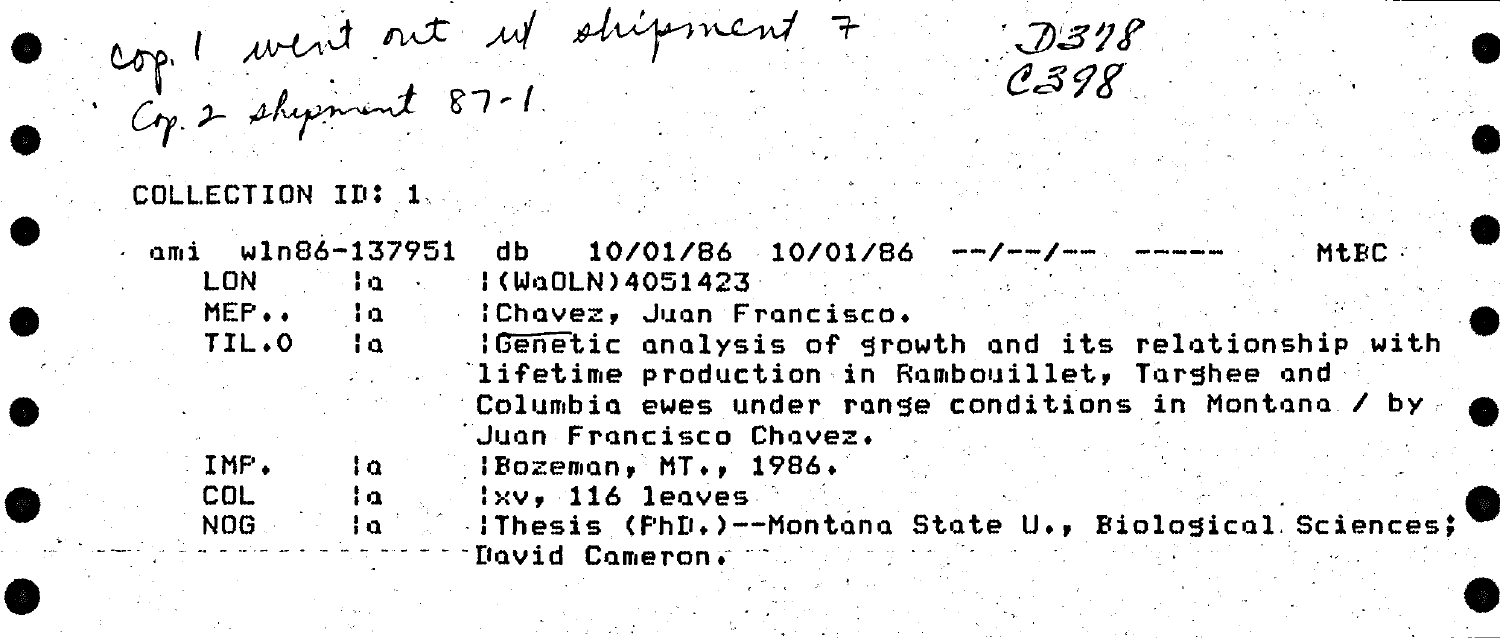#### **ABSTRACT**

Growth characteristics of sheep from birth to maturity and the evaluation of the genetic and phenotypic relationships between growth traits with lifetime lamb and wool production were studied using data from 302 Rambouillet, 338 Targhee and 175 Columbia ewes born between The Brody (1945) growth model was used for the 1960 and 1976. derivation of growth parameters mature weight (A) and maturing rate  $(k)$ . The Fitzhugh and Taylor (1971) equation-free model was used for the estimation of growth statistics; Absolute Growth Rate (AGR), Relative Growth Rate (RGR) and Absolute Maturing rate (AMR) for five intervals from birth to 18 mo. Genetic and phenotypic parameters were estimated by half-sib intraclass correlation using Harvey (1977) leastsquares method for each breed and for the pooled data. Targhees were superior to Rambouillet and Columbias for weight of lamb at weaning (ATWW) and efficiency index (EI). ATWW was the lifetime yearly average of kg of lamb weaned and EI was ATWW per unit of ewes mature weight (A). Columbias were superior for yearly average grease wool produced Age at maturity was estimated on 39 mo, 38 mo and 41 mo for (ATFP). Rambouillets, Targhees and Columbias, respectively. Columbias had the highest A and the smallest k. Targhees matured the fastest. Ewes born twins had the highest EI. From the pooled data, heritability estimates of average total of lambs born (ATLB), average total of lambs weaned (ATLW), average total weight of lambs weaned (ATWW), average total grease fleece produced (ATFP) and EI were .43 $\pm$ .15, .33 $\pm$ .15, .11 $\pm$ .15, 68±.16 and .15±.15, respectively. Genetic correlation, between ATWW and A, indicated that ewes with high additive genetic potential for ATWW will have high genetic potential for larger A. The genetic correlation between ATWW and k was zero. For the three Fitzhugh and Taylor (1971) growth statistics, highest heritabilities were obtained for the weaning-12 mo interval: AGR2 (.80+.16), RGR2 (.76+.16) and AMR2 (.81+.16). RGR2 had the highest positive genetic correlations with ATWW (.95+.81), EI (.77+.52) and ATFP (.39+.19) among growth Inclusion of AGR2 and RGR2 in the construction of statistics. selection indexes would improve accuracy of selection for ATWW, ATFP However, the contributions of A and k were inferior to AGR2 and EI. The use of any of the growth traits studied in selection and RGR2. indexes for improvement of ATFP and EI simultaneously gave no advantage in improving efficiency of selection.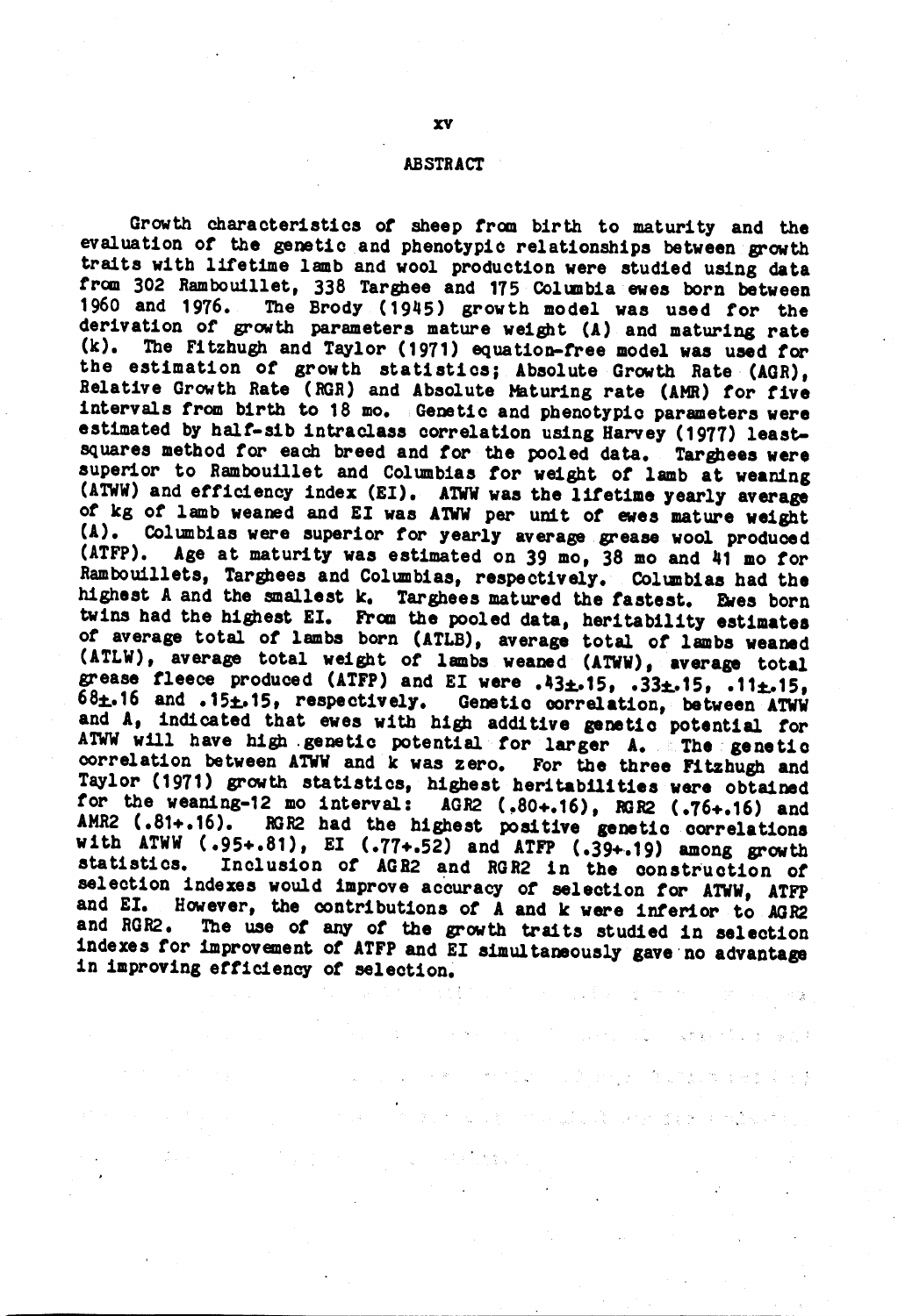#### **INTRODUCTION**

 $\sim$  and  $\sim$ 

The large numbers of sheep breeds and the individual characteristics of the wide range of environments to which they are adapted plays a fundamental role in their universal productive potential relative to other domestic species. Their ability to subsist and produce under different ecosystems attests to their broad adaptive capabilities. Reproductive performance or fitness has been used as an indicator of how well a population is adapted to a particular environment. Fitness has also been shown to be influenced importantly by genetic effects other than additive, the latter being the raw material by which selection accomplishes the goals of improvement.

Some advance has been achieved in the genetic improvement of strains or breeds of sheep for reproductive performance and a major gene for multiple births has been discovered in the Australian strain of Merinos called Booroola. Yet, in many of the well established breeds of sheep reproductive performance is the main limiting factor of productivity.

It has been observed that reproductive performance, evaluated in many different ways, does not respond readily to artificial selection. Reasons for limited response to artificial selection may be due to our lack of knowledge about the many possible biological variables and their interactions involved in the expressions of reproduction and (or) that we have not yet discovered the most practical way for evaluation and application of information in selection.

 $\mathbf{1}$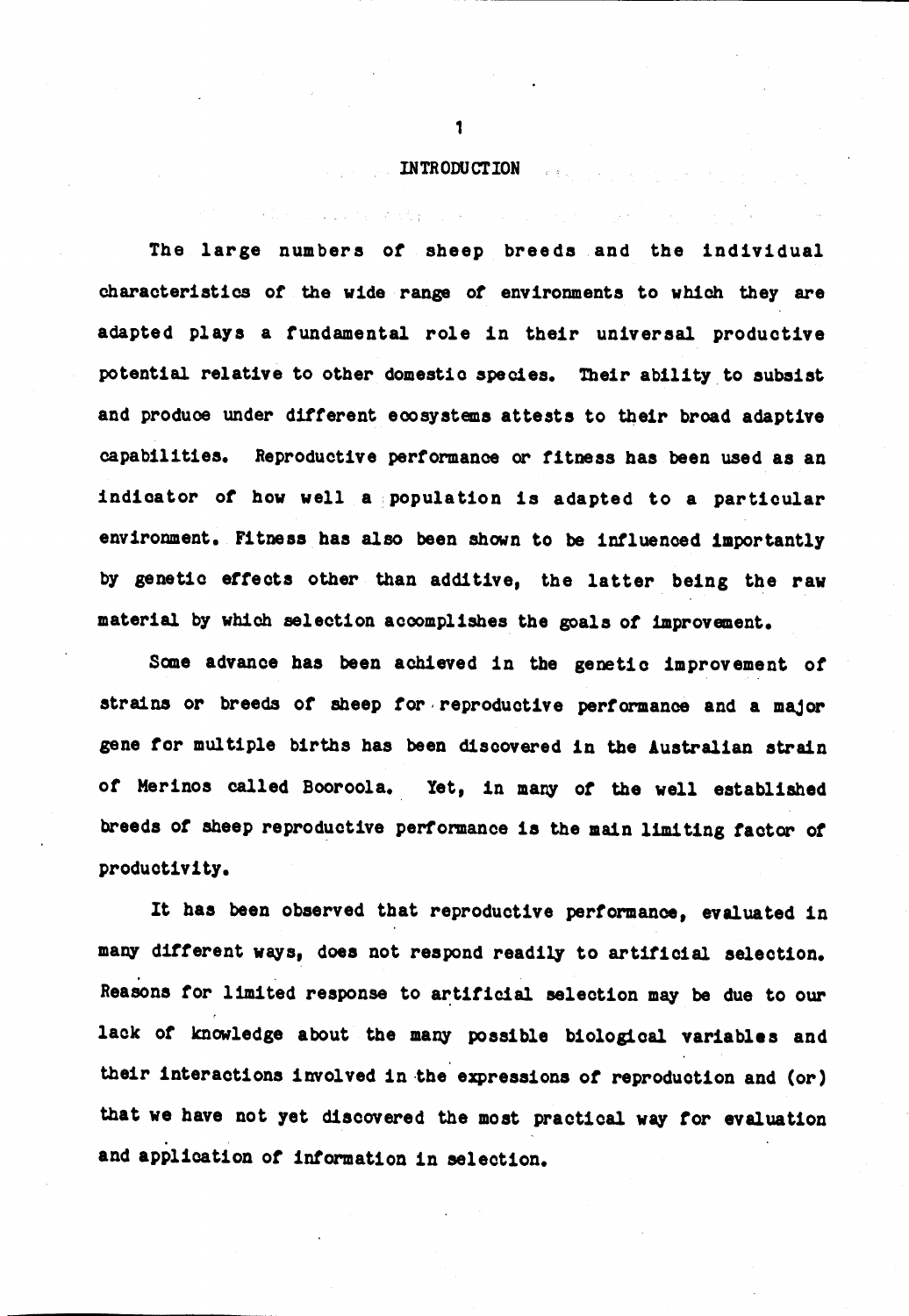Growth has also been associated with fitness and it is possible that a genetic relationship exists between these two basic traits. **Tf** that is true, the use of growth as an indicator of future lifetime reproductive performance would be important in the development of breeding plans to improve reproductive performance and efficiency of production in sheep. Additional information is needed regarding the relationships between growth and lifetime production, giving consideration to the fact that growth and lifetime production, are cumulative processes in development.

The purpose of the present study was to estimate the genetic and phenotypic relationships among measures of early growth, rates of maturity, mature size, reproduction and production of range sheep, and to identify traits that can be measured early in life that will have value for predicting genetic merit of lifetime production.

a tha that the company of the company of the company of the company of the company of

ar e completa de la 1945, a la 1945.<br>La 1950, a la propia de la 1945, a la 1950, a la 1950, a la

a di kacamatan ing Kabupatèn Banggunian Kabupatèn Kabupatèn Kabupatèn Kabupatèn Kabupatèn Kabupatèn Kabupatèn

in the first part of the substantial properties and contribute the properties of the properties of the second

. We are the set of the set of the set of the set of  $\{x_i\}_{i=1}^N$  , where  $\{x_i\}_{i=1}^N$ 

 $\mathbb{R}^2$  and the second contribution of  $\mathbb{R}^2$  , the second contribution of  $\mathbb{R}^2$  ,  $\mathbb{R}^2$ 

 $\sim$   $\mu$   $^{-1}$ 

e de la componentación de la componentación de la componentación de la componentación de la componentación de<br>En 1990, en 1990, en 1990, en 1990, en 1990, en 1990, en 1990, en 1990, en 1990, en 1990, en 1990, en 1990, en<br>E

 $\label{eq:2.1} \frac{1}{\sqrt{2}}\left(\frac{1}{\sqrt{2}}\right)^{2} \frac{1}{\sqrt{2}}\left(\frac{1}{\sqrt{2}}\right)^{2} \frac{1}{\sqrt{2}}\left(\frac{1}{\sqrt{2}}\right)^{2} \frac{1}{\sqrt{2}}\left(\frac{1}{\sqrt{2}}\right)^{2} \frac{1}{\sqrt{2}}\left(\frac{1}{\sqrt{2}}\right)^{2} \frac{1}{\sqrt{2}}\left(\frac{1}{\sqrt{2}}\right)^{2} \frac{1}{\sqrt{2}}\left(\frac{1}{\sqrt{2}}\right)^{2} \frac{1}{\sqrt{2}}\left(\frac{$ 

 $\mathcal{L}^{\text{max}}_{\text{max}}$  and  $\mathcal{L}^{\text{max}}_{\text{max}}$  and  $\mathcal{L}^{\text{max}}_{\text{max}}$ 

special conditions to consider the condition of the second conditions of

 $\sim 100$ 

a sa mara ng kababang ng mga malaysing nagalawang nagalawang nagalawang nagalawang nagalawang nagalawang nagal<br>Talagang nagalawang ng mga mangalawang nagalawang nagalawang nagalawang nagalawang nagalawang nagalawang nagal

 $\label{eq:2.1} \mathcal{F}^{(p)}(\mathcal{F}^{(p)}_{\mathcal{F}}) = \mathcal{F}^{(p)}_{\mathcal{F}}(\mathcal{F}^{(p)}_{\mathcal{F}}) = \mathcal{F}^{(p)}_{\mathcal{F}}(\mathcal{F}^{(p)}_{\mathcal{F}}) = \mathcal{F}^{(p)}_{\mathcal{F}}(\mathcal{F}^{(p)}_{\mathcal{F}}) = \mathcal{F}^{(p)}_{\mathcal{F}}(\mathcal{F}^{(p)}_{\mathcal{F}})$  $\begin{split} \frac{1}{2} & \left( \left( \frac{\partial}{\partial x} \right)^2 \right)^{-1} \left( \frac{\partial}{\partial x} \right)^2 \\ & \left( \frac{\partial}{\partial x} \right)^2 \left( \left( \frac{\partial}{\partial x} \right)^2 \right)^{-1} \\ & \left( \frac{\partial}{\partial x} \right)^2 \left( \left( \frac{\partial}{\partial x} \right)^2 \right)^{-1} \\ & \left( \frac{\partial}{\partial x} \right)^2 \left( \frac{\partial}{\partial x} \right)^2 \left( \frac{\partial}{\partial x} \right)^2 \end{split}$ 

 $\mathcal{L}(\mathcal{E}_{\mathcal{D}}) = \mathcal{L}(\mathcal{E}_{\mathcal{D}}) = \mathcal{L}(\mathcal{E}_{\mathcal{D}}) = \mathcal{L}(\mathcal{E}_{\mathcal{D}})$ 

 $\mathcal{O}(\mathcal{M}^{\mathcal{A}}(\Omega,\mathbf{Q})) \leq \mathcal{O}(\mathcal{M}^{\mathcal{A}}(\Omega,\mathbf{Q})) \leq \mathcal{O}(\mathcal{M}^{\mathcal{A}}(\Omega,\mathbf{Q})) \leq \mathcal{O}(\mathcal{M}^{\mathcal{A}}(\Omega,\mathbf{Q})) \leq \mathcal{O}(\mathcal{M}^{\mathcal{A}}(\Omega,\mathbf{Q})))$ 

 $\label{eq:2.1} \mathcal{L}(\mathcal{A}) = \mathcal{H}^{\mathcal{A}}(\mathcal{A}) = \mathcal{L}(\mathcal{A}) = \mathcal{L}(\mathcal{A}) = \mathcal{H}^{\mathcal{A}}(\mathcal{A}).$ 

 $\mathcal{O}(\mathcal{O}_{\mathcal{A}})$  , where  $\mathcal{O}_{\mathcal{A}}$  is a properties of the contribution of the contribution of  $\mathcal{O}_{\mathcal{A}}$ 

 $\mathcal{A}$  , we have a set of the set of the set of the set of the set of the set of the set of the set of the set of the set of the set of the set of the set of the set of the set of the set of the set of the set of the se

 $\sim 10^{-11}$ 

 $\sim 10^{-1}$ 

 $\label{eq:1} \mathcal{F}^{(n)} = \mathcal{F}^{(n)} \mathcal{F}^{(n)}$ 

 $\mathbb{E} \bigg[ \left\{ \left| \sum_{i=1}^n \frac{1}{\sqrt{2}} \right| \frac{d\mathbf{y}_i}{d\mathbf{y}_i} \right| \leq \left( \left| \sum_{i=1}^n \frac{1}{\sqrt{2}} \right| \right) \bigg| \leq \left( \left| \sum_{i=1}^n \frac{1}{\sqrt{2}} \right| \right) \leq \left( \left| \sum_{i=1}^n \frac{1}{\sqrt{2}} \right| \right) \leq \left( \sum_{i=1}^n \frac{1}{\sqrt{2}} \right) \leq \left( \sum_{i=1}^n \frac{1}{\sqrt{$ 

 $\langle \omega^2, \omega^2 \rangle$  .

 $\mathcal{L}^{\text{max}}(\mathcal{L}^{\text{max}})$  , where  $\mathcal{L}^{\text{max}}$ 

**The Secret State** 

 $\label{eq:2} \mathcal{F} = \mathcal{F}_{\mathcal{A} \times \mathcal{B}} \left( \mathcal{F}_{\mathcal{A} \times \mathcal{B}} \right)$ 

 $\mathcal{A} \rightarrow \mathcal{A}$ 

 $\overline{2}$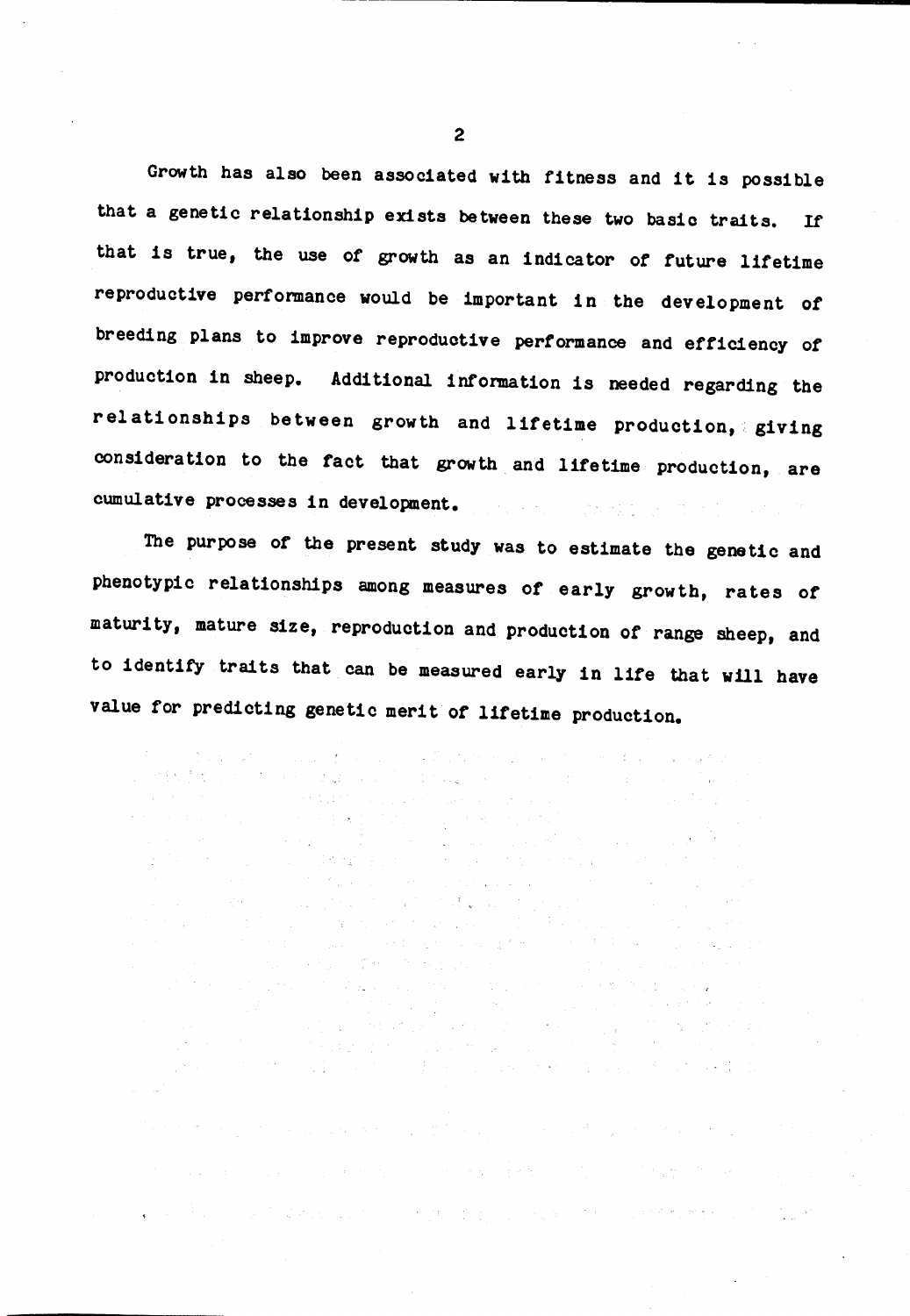#### **EXAMPLE REVIEW OF LITERATURE**

 $\label{eq:2.1} \mathcal{A}^{\mathcal{A}}=\bigoplus_{i=1}^n\mathcal{A}^{\mathcal{A}}\bigoplus_{i=1}^n\mathcal{A}^{\mathcal{A}}\bigoplus_{i=1}^n\mathcal{A}^{\mathcal{A}}\bigoplus_{i=1}^n\mathcal{A}^{\mathcal{A}}\bigoplus_{i=1}^n\mathcal{A}^{\mathcal{A}}\bigoplus_{i=1}^n\mathcal{A}^{\mathcal{A}}\bigoplus_{i=1}^n\mathcal{A}^{\mathcal{A}}\bigoplus_{i=1}^n\mathcal{A}^{\mathcal{A}}\bigoplus_{i$ 

14. "我们的,你们就会不会会了。" 的复数形式

Growth

Growth has always been linked to progressive development. In particular, when development is evaluated in terms of body weight gains, that development is considered to be a consequence of general body growth. Brody (1945) defined growth as "Constructive or assimilatory synthesis of one substance at the expense of another Earlier Brody (1928) (nutrient) which undergoes dissimilation". defined growth as the increase in the number of cells due to an unstable equilibrium between the organism and the environment surrounding it. The approach to a stable equilibrium is called growth. Bonner (1958), indicated that accumulation of protoplasm by growth

is a consequence of development. He wrote,

"The teleological purpose of development is to create an individual that is well adapted and successful in its environment". "Another implication in that there has been an increase in division of labour, for clearly this is vital for In terms of development this means adaptive success. differentiation. Increase in size and division of labour are the two primary goals of development.... "In large measure the success of organisms in nature depends upon their being well knit and closely co-ordinated. It is not enough to have a large organism which parcels out its activities; it must be a discrete, smoothly functioning unit, physiologically well balanced within, as well as adjusted to its environment. It must have systems of physiological regulation, correlation and control, so that it is stable even in adversity. This kind of stability by co-ordination plays an important role in the survival of the fittest and must be constantly improved by selection."

From the previous paragraph it might be inferred that growth is a reaction of the animal to its environment. Implicitly there is an ideal, a balanced successful size for a specific environment. That

 $\overline{3}$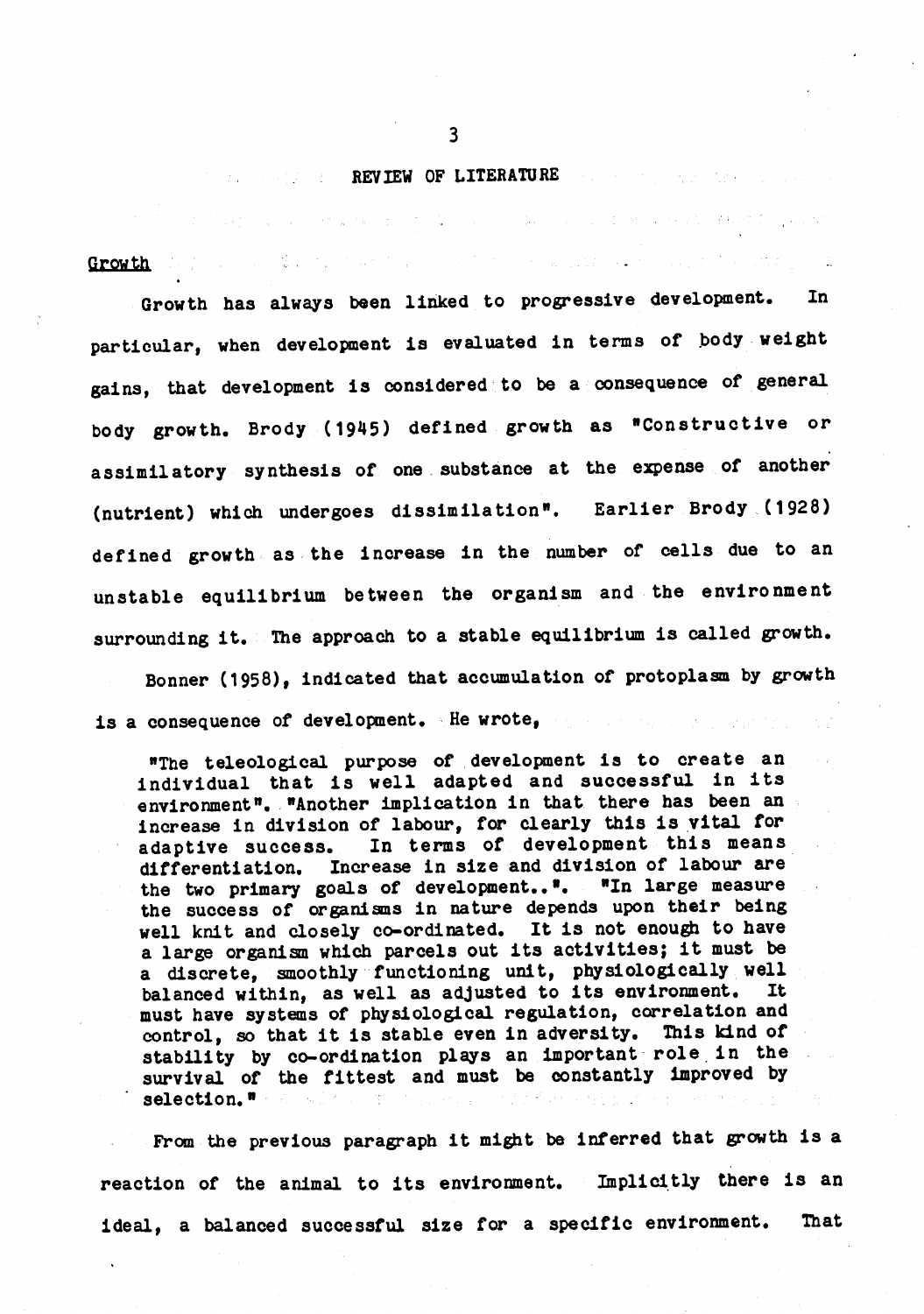ideal could be called the fittest size corresponding to the optimum proportionality and division of labor among all the constituent parts in the organism. Thus, the trends of differentiation could be analyzed in terms of growth patterns. An important variable within the system would be the time required for an individual to reach the point of balance itself, which would be related to fitness and, implicitly, strongly influenced by natural selection.

In sheep, Butterfield et al. (1983a, b) demonstrated that between a large and small strain of Merinos, there exists a wide range of proportions of muscle, bone, fat, alimentary tract and other internal organs relative to weight. However, when the proportions of these tissues and organs were compared in relation to maturity, a reduction of these differences was observed. McClelland et al. (1976) reached a similar conclusion in a study on the differences in body composition of four breeds of sheep at maturity. These studies suggest that weight at a specific age is only an indicative point within a whole biological process called growth. That process involves an important group of variables, and is meaningful in considering comparative responses about animal efficiency.

The patterns of growth are similar for each organ, however, they differ in earliness of maturity (complete development). The increase in body weight with time, as noted by Brody (1927a), produces a sigmoidal curve with two well differentiated stages: the "self-accelerating" phase, before an inflection point, and the following "self-inhibiting" phase. The shape of the growth curve for

 $\overline{a}$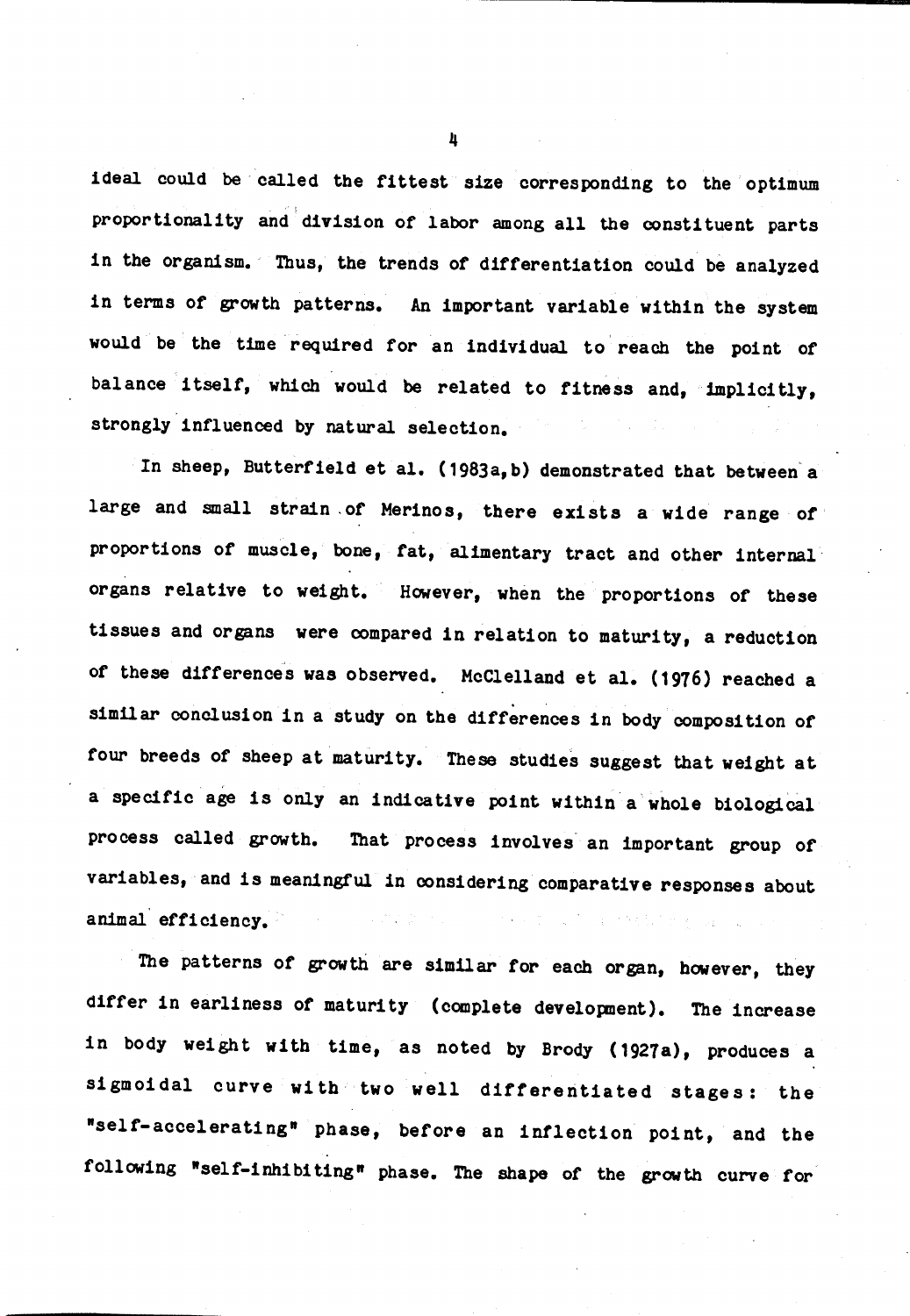each constituent body part will tend to have a similar pattern to that of the whole body (Hammond, 1932).

The self-accelerating phase, starting at conception, shows a broken pattern of at least three cycles called infantile, juvenile and adolescent (Robertson, 1908; cited by Brody, 1928). A phenomenon occurs that others have called "metamorphosis" (Davenport, 1926). At least four of these cycles were considered to be present by Brody  $(1928)$ . These could be related to changes in proportion due to the different sizes of the components when differentiated in the embryo, as well as their different asymptotic weights and growth curves at different phases, as pointed out by Fowler (1980).

These cycles are evidently products of the development of the internal organs. They proceed toward their mature weights earlier than does the body as a whole (Butterfield et al, 1983b). Muscle and bone development are also included. The amount of fat, the tissue of latest development (Butterfield et al., 1983a), is an indication of maturity. Taylor (1982), suggests that mature weight can be defined as an equilibrium weight containing 15% of chemical fat.

Thus, growth is a gradual process of reaching a balanced equilibrium of an organism to a specific environment. It is possible that the faster growing animals which reach maturity earlier will probably be the fittest. It would be important to know, as regards the mature animal performance, whether there is any selective advantage for the fast maturing animals compared to the slow maturing ones. **Two** approaches can be taken to look for a possible answer; an analysis of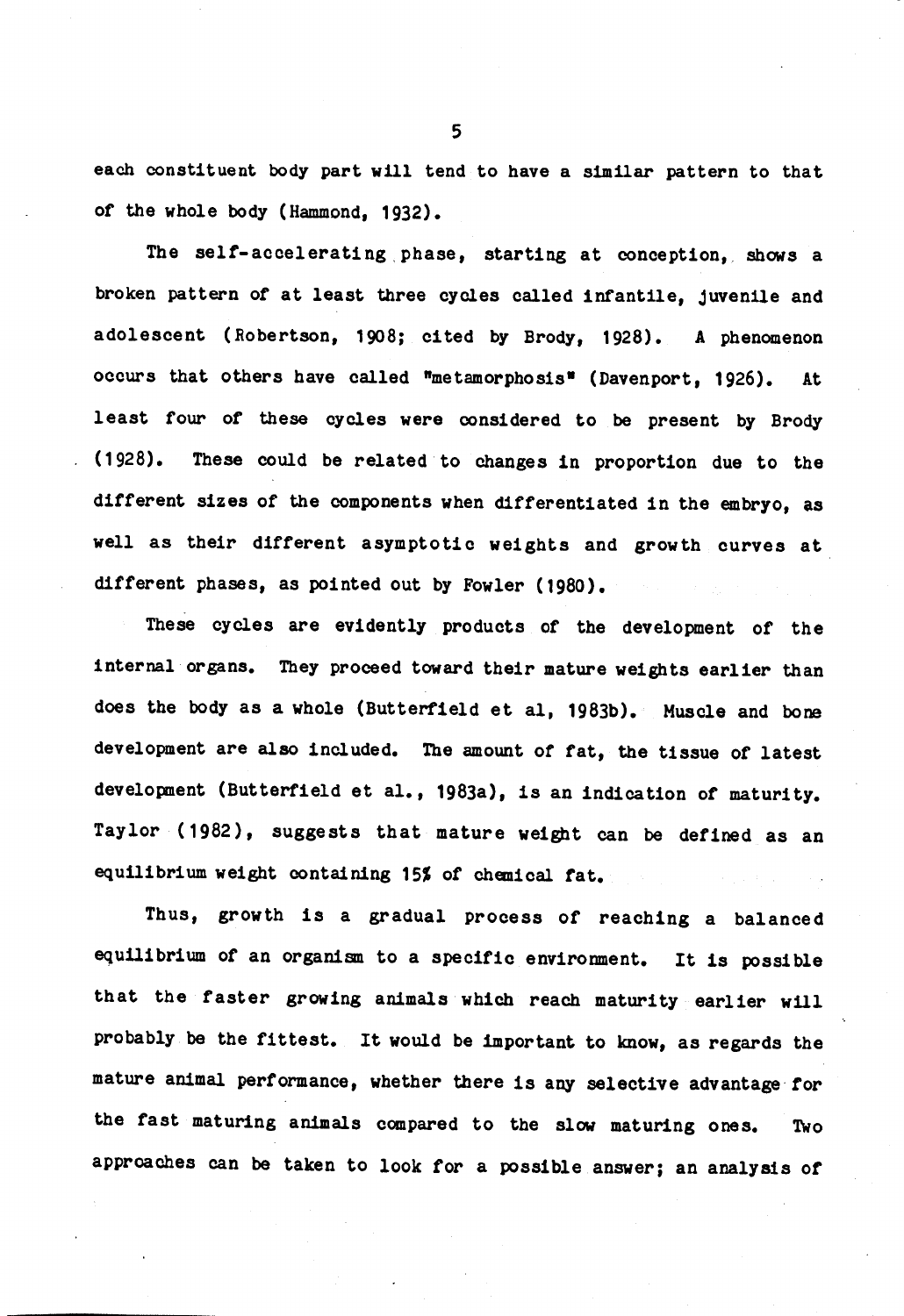longevity and an analysis of productive performance, including especially reproductive performance.

Brody (1928) suggested the application of the equation  $W_t = Ae^{kt}$ for representing any of the segments (cycles) of the self-accelerating phase of growth.  $(W_t)$ , represents the weight of a given animal at age (t); (A) corresponds to the adult weight (mature weight); (e) is the base of the natural logarithm; and (k) is the relative rate of growth with respect to mature weight (A).

 $\mathcal{L}_{\text{max}}$  , and  $\mathcal{L}_{\text{max}}$  , and  $\mathcal{L}_{\text{max}}$ 

#### Growth and longevity

After the onset of puberty, the rate of growth decreases gradually until the maximum size in all the organs is reached and the maturity of the individual is attained. Along with developmental growth, a gradual change in the capability of the organism to overcome disease (vitality) occurs. The maximum vitality is reached at puberty (Brody, 1928). Senescence, theoretically, starts at puberty, when sexual activity  $\label{eq:1} \begin{array}{c} \mathbb{E}[\mathcal{F}_{\mathcal{G}}] = \mathbb{E}[\mathcal{F}_{\mathcal{G}}] = \mathbb{E}[\mathcal{F}_{\mathcal{G}}] = \mathbb{E}[\mathcal{F}_{\mathcal{G}}] = \mathbb{E}[\mathcal{F}_{\mathcal{G}}] = \mathbb{E}[\mathcal{F}_{\mathcal{G}}] = \mathbb{E}[\mathcal{F}_{\mathcal{G}}] = \mathbb{E}[\mathcal{F}_{\mathcal{G}}] = \mathbb{E}[\mathcal{F}_{\mathcal{G}}] = \mathbb{E}[\mathcal{F}_{\mathcal{G}}] = \mathbb{E}$ begins.

According to Comfort (1961), aging or senescence means a decline in vigor or vitality with the passing of time, and is characterized by the increased probability of dying. He further states that longevity or the long duration of life has been found to be correlated with size in different animal species, but a closer relationship apparently exists between longevity and net reproductive rate. However, longevity's closest single correlate seems to be the "index of cephalization" which is measured by the excess of brain size over that expected from the general pattern of mammalian organic proportions  $(Comfort, 1961)$ .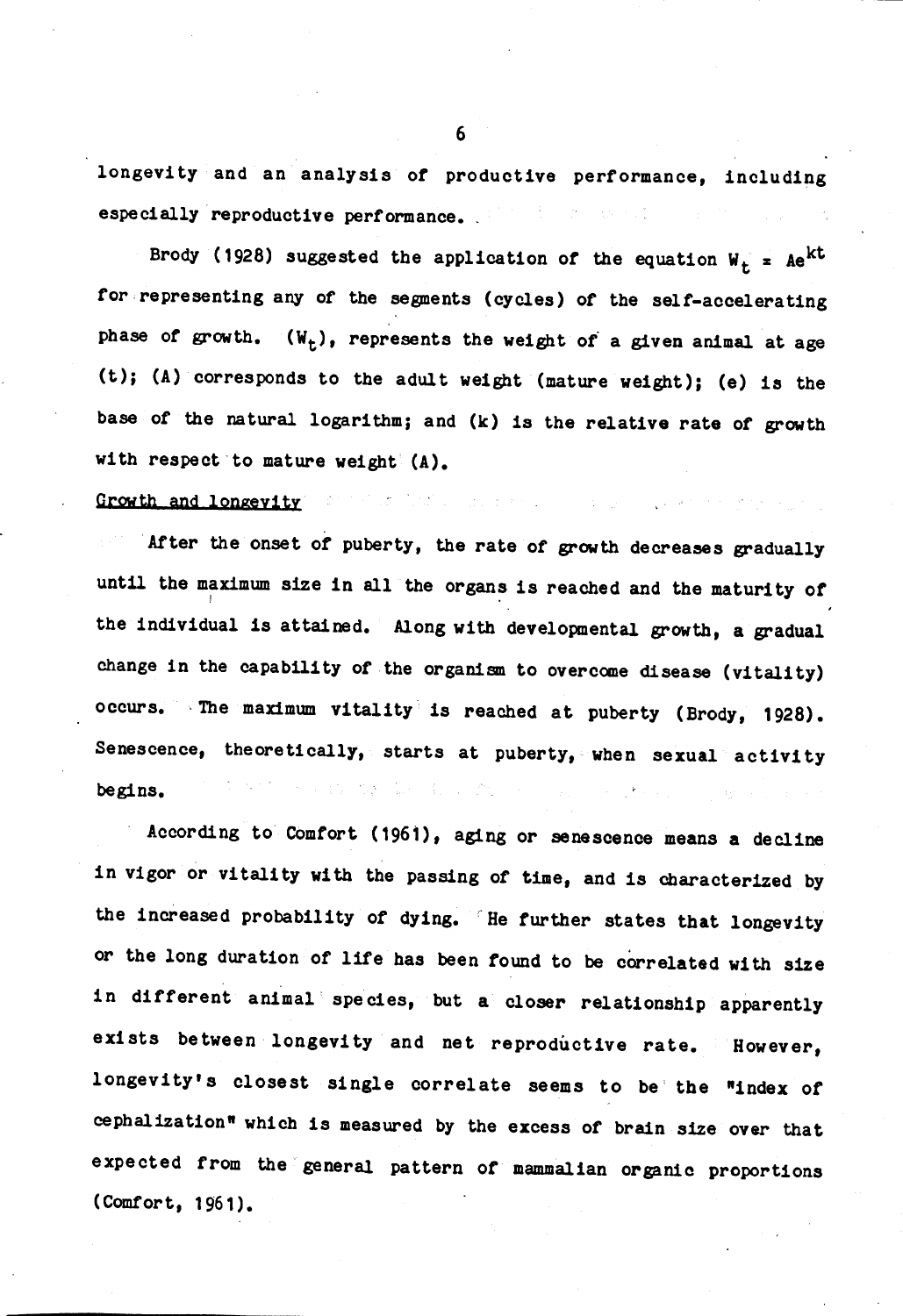Normally growth and senescence are expressed as a consequence of time, but for growth and senescence, time is somewhat relative and can be considered as a conjugate effect of all the factors involved in a specific environment where the individual grows and reproduces. **The** more important environmental factors appear to be temperature, nutrition and ionizing radiation (Comfort, 1961). The effect of nutrition on growth and senescence has been demonstrated in rats (McCay et al., 1935; Berg and Sims, 1961). e komzet g

Rats have a much shorter life span under optimum feeding for rapid growth than rats under a system of feeding which checks growth but avoids any vitamin deficiency. The restricted rats apparently remain juvenile, and are more active and disease free than rats having a normal diet. When the diet restricted rats receive additional food, they mature and develop normally. From these results (Comfort, 1961) it appears that rapid growth tends to shorten life span, and nutritional level seems to be the factor of greatest importance on growth rate. This idea was also maintained by Brody (1945). Growth and efficiency and state and state of the state of the state of the state of the state of the state of the state of the state of the state of the state of the state of the state of the state of the state of the stat

Efficiency in animal production can be evaluated in terms of energy utilization or in terms of net monetary income when other factors, in addition to the bioenergetic aspects of productivity, are involved. In some circumstances bioenergetic aspects are transformed to current monetary values. However, a better basis for comparing efficiencies among species, breeds or strains in particular environments would be in terms of energy utilization. Fluctuations in

 $\overline{7}$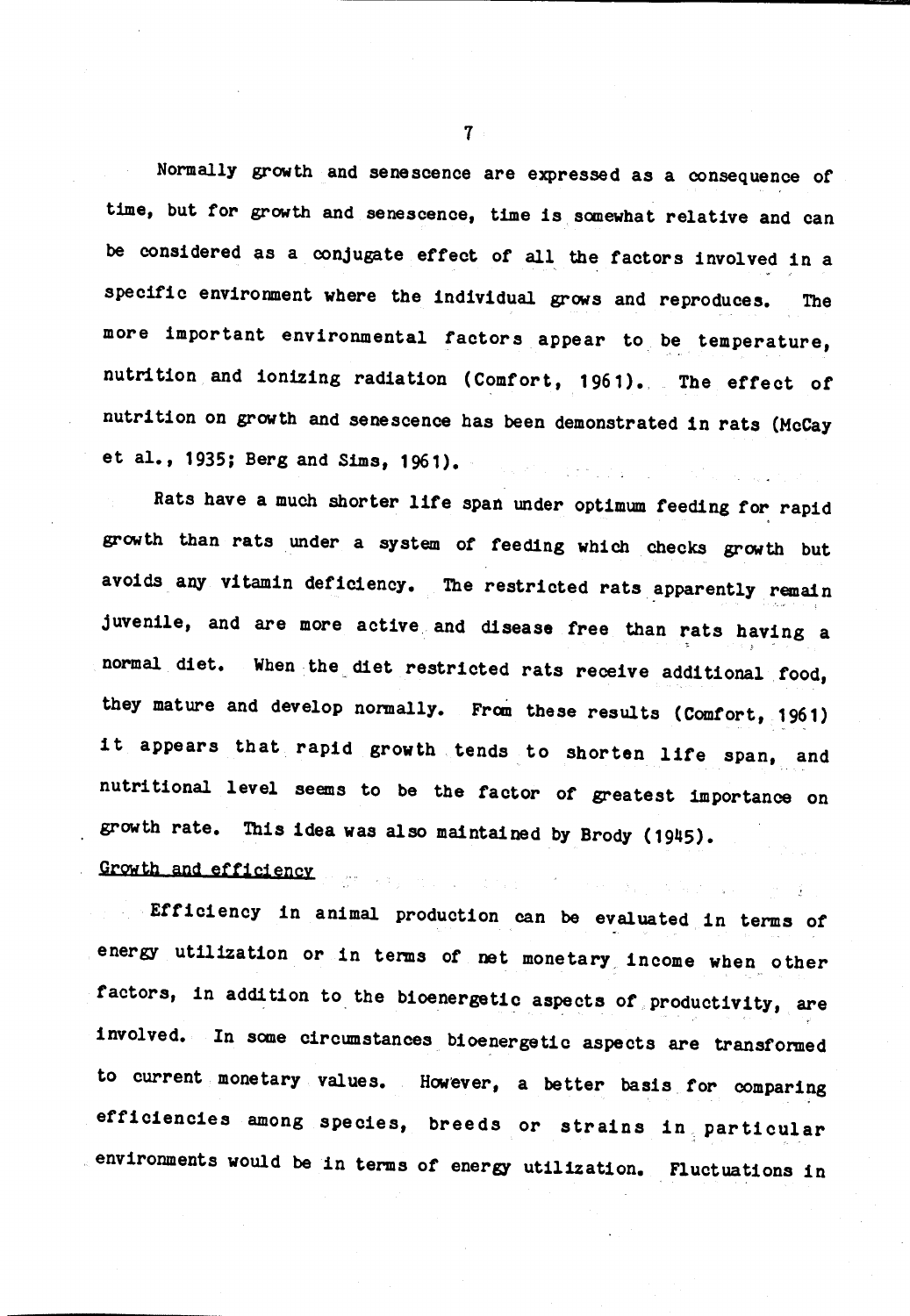economic factors are less stable for evaluating animal efficiency, and therefore of limited value except for short periods of time.

With respect to growth, energetic efficiency can be evaluated by the proportion of growth achieved (work performed) relative to the free energy expended (Brody, 1945). In general, animal efficiency can be expressed in terms of growth. However, two aspects must be considered: (1) the growth which is related to development (assuming a maximum is reached at adult age) which is cumulatively increased until adulthood and later maintained (meat production), and (2) other aspects of growth, not directly associated with development, which could be called cyclic growth, occurring at any period in the life cycle of an animal, and related to a certain productive component (i.e. milk, eggs, wool, etc). Reproductive traits would be a particular case because of their implicit dependence on other factors besides the animal itself (i.e. mating). In general, the synthesis of any product within the organism could be called growth.

Efficiency, according to Brody (1945) is the ratio of growth achieved over free energy expended. Some of the expended energy is normally dissipated as heat. Energetic efficiency is easier to measure and evaluate in organisms at embryological stages (during pre-natal growth). However, after birth, due to the influence of many variables, that task is more difficult (Brody, 1945).

Animals use food energy to meet survival requirements which include maintenance, developmental growth, reproduction and production after maturity. Holmes (1977) states that the estimation of feed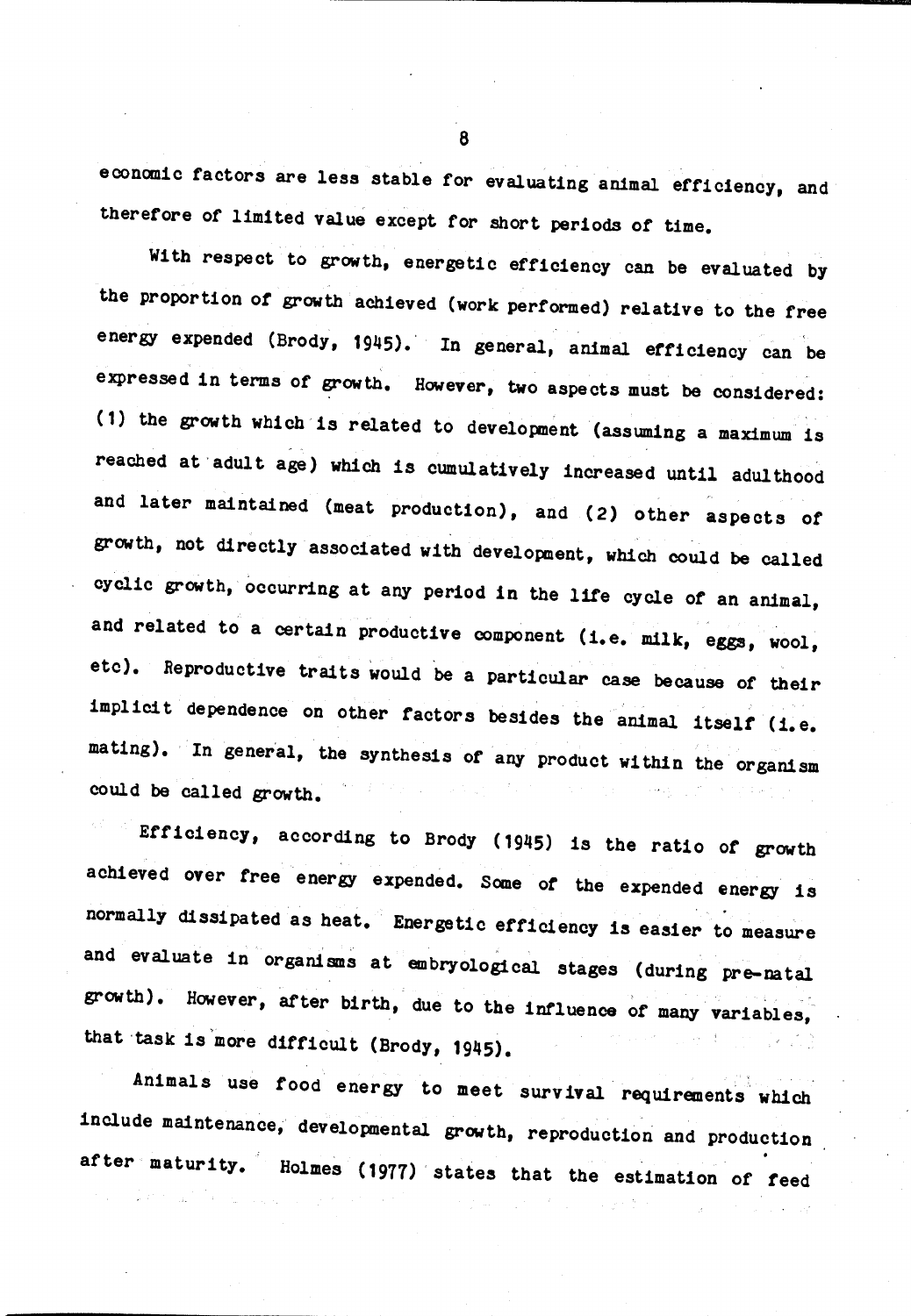efficiency should be done in relation to the lifetime animal yield and the total inputs of feed resources.

Differences in animal efficiency are related in varying degrees to the genetic make-up of the animals. This is quantified in terms of genetic variation. For example, selection for clean wool weight per head results in a correlated increase in efficiency (Turner and Young, There are, however, few estimates of genetic parameters for  $1969$ . efficiency. Terrill (1975) indicates that little is known of the genetic differences among sheep regarding requirements of specifict nutrients, and that the available information comes from research with, different objectives.

Most studies have used units of feed consumed per unit of weight; gained as a measure of efficiency and heritability estimates cited by Terrill (1975) were obtained by Botkin (1955), Witt et al. (1967), Vesely and Robison (1968) and Ercanbrack (1974). Lasley (1978) gives .20 to .25 as the average heritability for this measure of efficiency in sheep.

In other studies, due to the difficulty of measuring daily food consumption per animal, the analyses of efficiency for weight gain have used body weights gains in specific periods of growth. The assumption has been made that the genetic and phenotypic correlations between; average daily weight gains and feed efficiency in sheep are high (-.73 and -.60, respectively) according to Lasley (1978). Feed efficiency and digestibility are highly correlated (Price et al., 1965). **Wool** production efficiency has also been studied and the existence of genetic differences demonstrated. Even at low levels of feed intake

 $9<sup>o</sup>$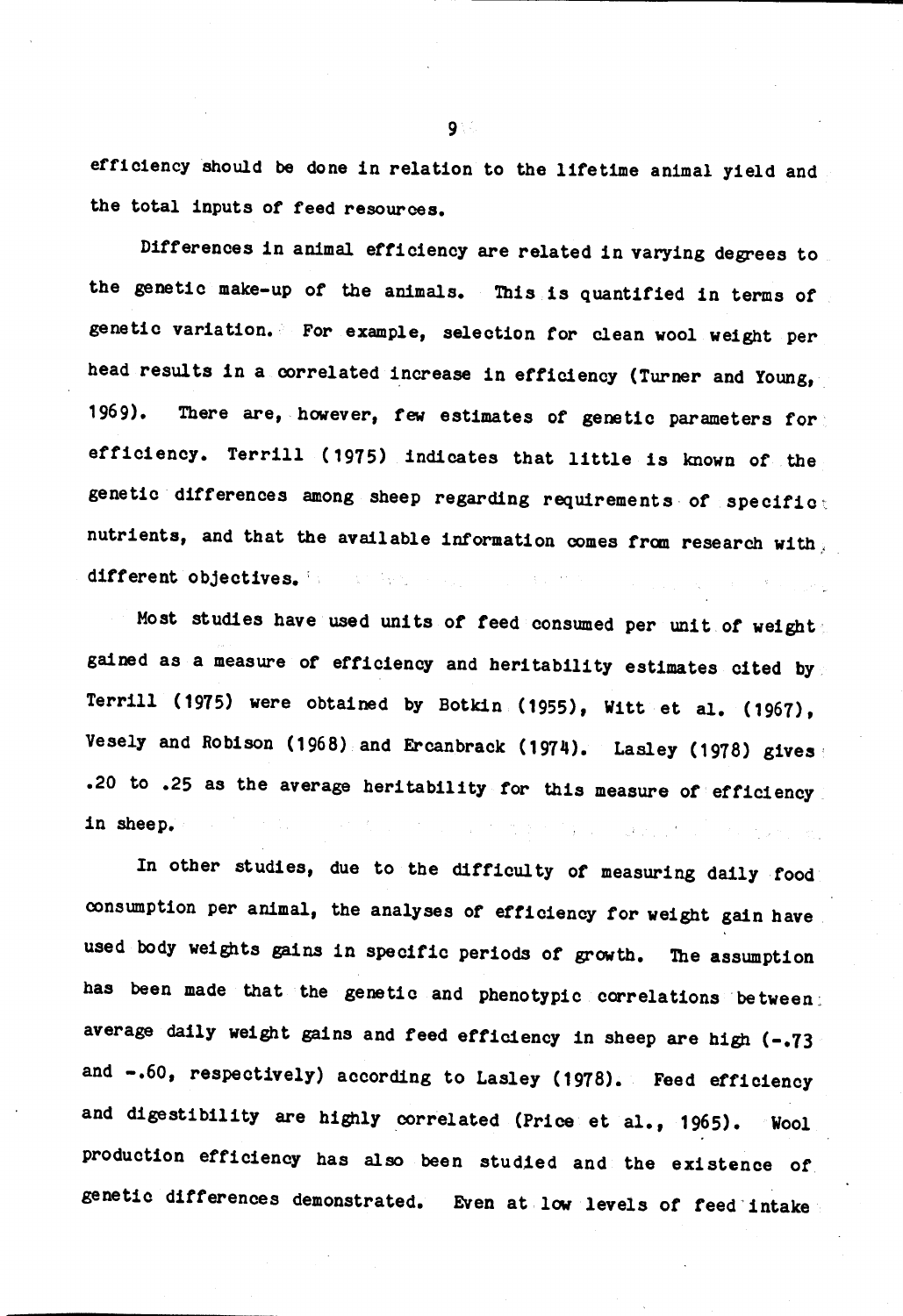Terrill (1975) considers the possibilities of efficiency improvement by selection to be feasible. We have a serious construction of the set

Studies regarding the efficiency of reproductive performance are Yet the main limiting factor in the success of the sheep scarce. industry is the low reproductive rate (Blaxter, 1968; Turner, 1969). Holmes (1977) indicated that reproductive performance is a very important trait, which can be measured in terms of its constituent parts; age at first breeding, length of reproductive cycle, regularity of breeding, litter size and peri-natal mortality. He states that doubling the number of progeny in sheep would increase efficiency by 50%. A reproductive index (Holmes, 1977), annual mass of live offspring born divided by the mass of their dam in terms of metabolic weight  $(W^{875})$ , suggests that sheep are among the species with the poorest performance (Table 1). However, Robinson (1974) presented the feasibility of an intensive indoor production system, utilizing a lambing interval of 205 days. The central emphasis was litter size and frequency of breeding, manipulated by controlling nutrition, lactation, and day length; with individual feeding according to the level of production of the ewes. Interest was also centered on reproductive efficiency in this intensive system.

From a practical point of view, the commercial producers' interest is to maximize net returns (efficiency in terms of income). At this point, balance must be found among the more important productive traits as to their relative importance (increase in net return per unit change in a specific trait). That balance usually involves reproductive rate, wool and meat (Rae, 1982). The ideal condition, in terms of growth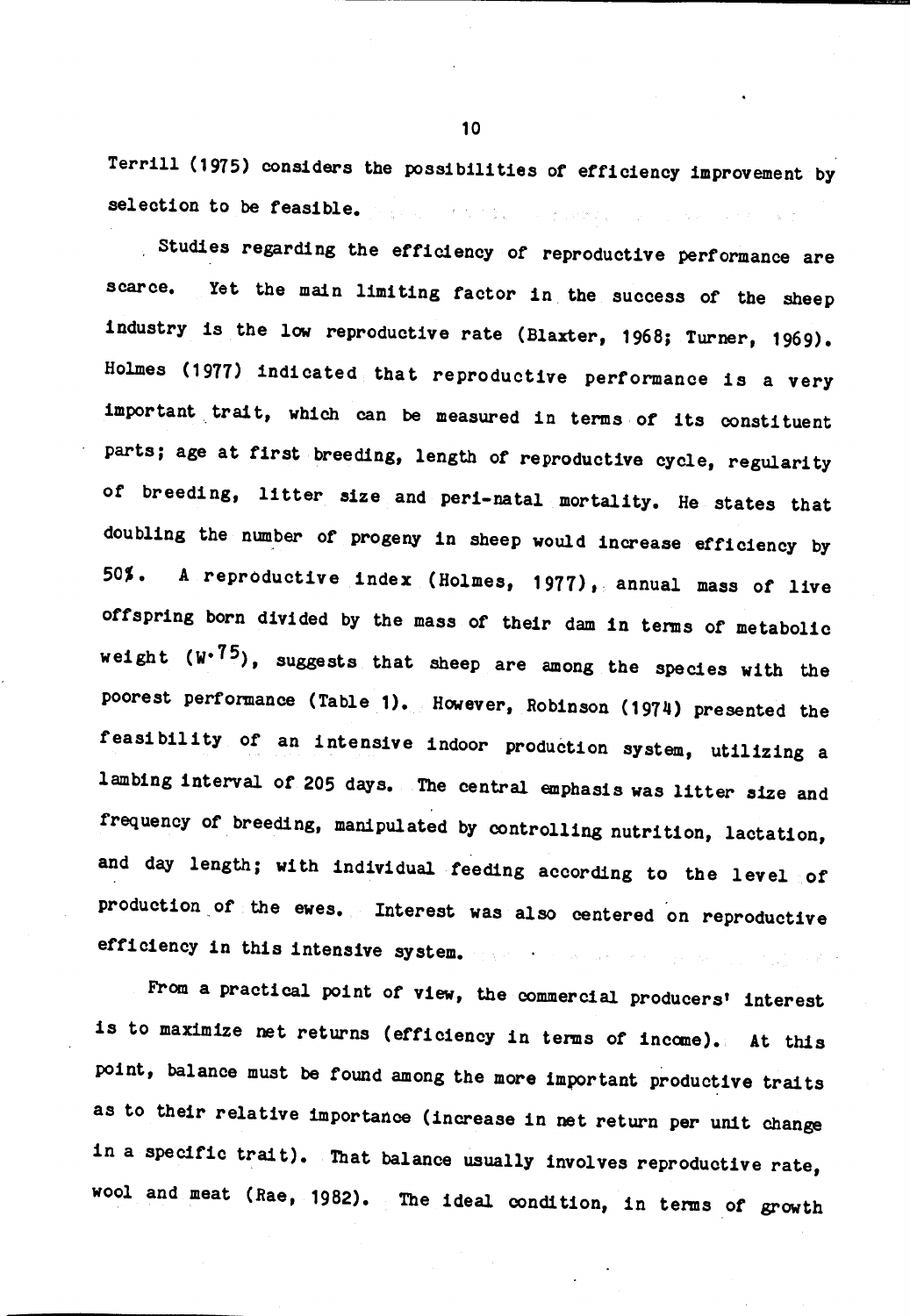would be to produce faster growing animals with low mature size to reduce maternal costs (Robertson, 1982). A correlated advantage would be an earlier age at puberty and higher proportion of multiple ovulations in the ewe lambs that reached puberty earlier (Lang and Hight, 1967). Tierney (1969) also suggests that selection for ewes having first estrous at a young age can result in increased overall fertility. A similar result has also been reported in cattle (Lesmeister et al., 1973).

A negative relationship exists between size and wool production (Turner and Young, 1969) due to the positive relationship between size and surface area of skin. Therefore, small size results in a reduction in wool production. However, a greater number of small animals could be raised per unit of land (or feed available) which would compensate for the negative effect of individual size on wool production.

## Models for growth evaluation

The representation of growth in terms of body weight was discussed by Brody (1927a). He indicated three ways that growth could be represented: (1) a velocity curve; (2) a cumulative curve representing the sums of all gains; and (3) a relative-rate curve (or percentage curve). He recommended the cumulative curve as the most useful of The advantage that Brody saw for the use of the these three. cumulative growth representation was mainly related to its biological interpretation: (1) for early comparison of the relative progress of growth of different animals; (2) representation of growth standards; and (3) for purposes of interpolation, because accidental variation and experimental errors can be minimized.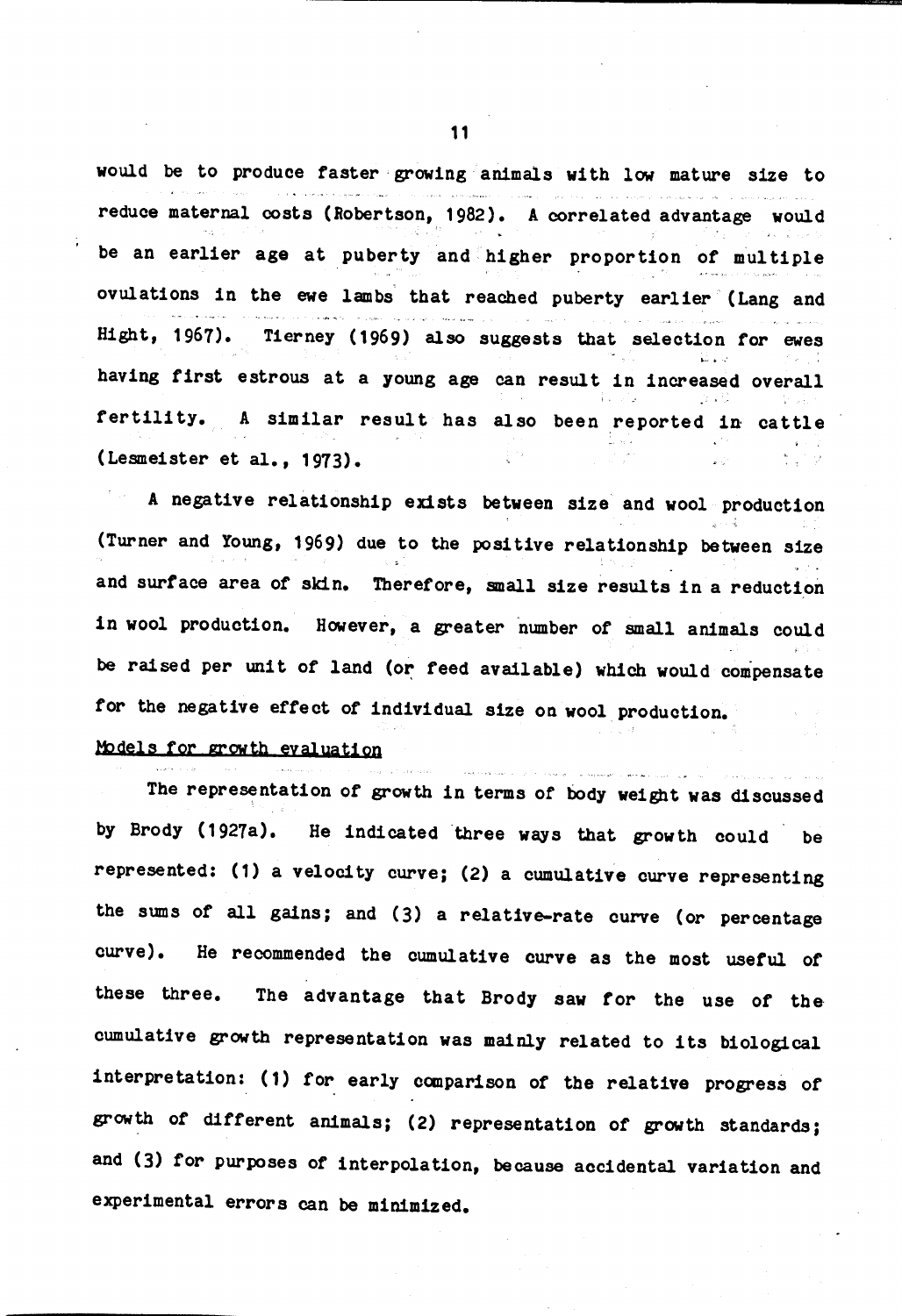|         | Typical<br>mass of<br>dam<br>$k$ g $^{-1}$ | V·75<br>kg | Progeny<br>mass at<br>birth<br>kg | No. of<br>progeny          | Progeny<br>mass    | Reproductive<br>index        |                      |
|---------|--------------------------------------------|------------|-----------------------------------|----------------------------|--------------------|------------------------------|----------------------|
|         |                                            |            |                                   | per year                   | per year<br>kg     | kg                           | $kg \cdot 75$        |
| Chicken | 2.5                                        | 1.99       | .05                               | 100<br><b>150</b><br>250   | 5.0<br>7.5<br>12.5 | 2.0<br>3.0<br>5.0            | 2.51<br>3.77<br>6,28 |
| Turkey  | 10.0                                       | 5.62       | .10                               | 50<br>80                   | 5.0<br>8.0         | $\cdot$ 5<br>$\ddot{\bm{8}}$ | .89<br>1.42          |
| Rabbit  | 4.5                                        | 3.09       | .05                               | 20<br>40                   | 1.0<br>2.0         | •22<br>.44                   | .32<br>.65           |
| Sow     | 170.0                                      | 47.1       | 1.5<br>1.2                        | 12<br>24                   | 18.0<br>28.8       | .11<br>.17                   | .38<br>.61           |
| Eve     | 70.0                                       | 24.2       | 4.5<br>4.0<br>3.0                 | $\mathbf{1}$<br>2<br>$3 -$ | 4.5<br>8.0<br>9.0  | .06<br>•12<br>.13            | .19<br>.33<br>.37    |
| Cow     | 500.0                                      | 105.7      | 42.0<br>35.0                      | 1<br>$\overline{2}$        | 42.0<br>70.0       | .08<br>.14                   | .40<br>.66           |

 $\alpha \in \mathbb{N}$ 

 $\mathcal{L}^{\text{max}}_{\text{max}}$  and  $\mathcal{L}^{\text{max}}_{\text{max}}$ 

 $\label{eq:2.1} \left\langle \left( \mathcal{S}_{\alpha} \right) \right\rangle \left( \mathcal{S}_{\alpha} \right) \left( \left( \mathcal{S}_{\alpha} \right) \right) \left( \left( \mathcal{S}_{\alpha} \right) \right) \left( \left( \mathcal{S}_{\alpha} \right) \right) \left( \left( \mathcal{S}_{\alpha} \right) \right) \left( \left( \mathcal{S}_{\alpha} \right) \right) \left( \mathcal{S}_{\alpha} \right) \left( \mathcal{S}_{\alpha} \right) \left( \mathcal{S}_{\alpha} \right) \left( \mathcal{S}_{\alpha} \right) \left( \mathcal{S$ 

 $\mathcal{N}^{\mathcal{I}}(\mathcal{C}^{\mathcal{I}}(\mathbb{R}^{n}))=\mathcal{N}^{\mathcal{I}}(\mathcal{I}(\mathcal{C}^{\mathcal{I}}(\mathbb{R}^{n}))\otimes\mathcal{I}^{\mathcal{I}}(\mathbb{R}^{n}))$ 

 $\label{eq:3.1} \P_{\mathcal{A}} = \mathbb{E} \left[ \left\{ \mathcal{A} \right\} \right] \left\{ \mathcal{A} \right\} \left\{ \mathcal{A} \right\} \left\{ \mathcal{A} \right\} \left\{ \mathcal{A} \right\} \left\{ \mathcal{A} \right\} \left\{ \mathcal{A} \right\} \left\{ \mathcal{A} \right\} \left\{ \mathcal{A} \right\} \left\{ \mathcal{A} \right\} \left\{ \mathcal{A} \right\} \left\{ \mathcal{A} \right\} \left\{ \mathcal{A} \right\} \left\{ \mathcal$ 

 $\frac{1}{2\pi}\frac{1}{2\pi}\left(2\pi\right)^{2}=\frac{1}{2\pi}\frac{1}{2\pi}$ 

 $\frac{1}{2}$  ,  $\frac{1}{2}$ 

 $\mathcal{L}^{\text{max}}_{\text{max}}$  , where  $\mathcal{L}^{\text{max}}_{\text{max}}$ 

2. 经经济和股票 化二氯

 $\sim 10^{-11}$ 

TABLE 1. REPRODUCTIVE INDEX<sup>a</sup>

anter Holmes, 1977.

 $\frac{1}{2} \frac{1}{\sqrt{2}} \frac{1}{2} \frac{1}{2} \frac{1}{2} \frac{1}{2} \frac{1}{2} \frac{1}{2} \frac{1}{2} \frac{1}{2} \frac{1}{2} \frac{1}{2} \frac{1}{2} \frac{1}{2} \frac{1}{2} \frac{1}{2} \frac{1}{2} \frac{1}{2} \frac{1}{2} \frac{1}{2} \frac{1}{2} \frac{1}{2} \frac{1}{2} \frac{1}{2} \frac{1}{2} \frac{1}{2} \frac{1}{2} \frac{1}{2} \frac{1}{2} \frac{1}{2} \frac{1}{2}$ 

 $T(\mathbf{F})$  ,  $T(\mathbf{F})$ 

 $\label{eq:2} \frac{\partial^2 \phi}{\partial x^2} = \frac{1}{2\pi} \left[ \frac{1}{2\pi} \left( \frac{\partial^2 \phi}{\partial x^2} + \frac{\partial^2 \phi}{\partial x^2} \right) \right] \frac{\partial^2 \phi}{\partial x^2} \, .$ 

 $\mathcal{O}(\log n) \leq \frac{1}{2}$ 

 $\alpha$  and  $\alpha$ 

 $\label{eq:2} \mathcal{L}_{\text{max}} = \mathcal{R}^{-1} \mathcal{L}_{\text{max}} \mathcal{L}_{\text{max}} = \mathcal{L}_{\text{max}} \mathcal{L}_{\text{max}}$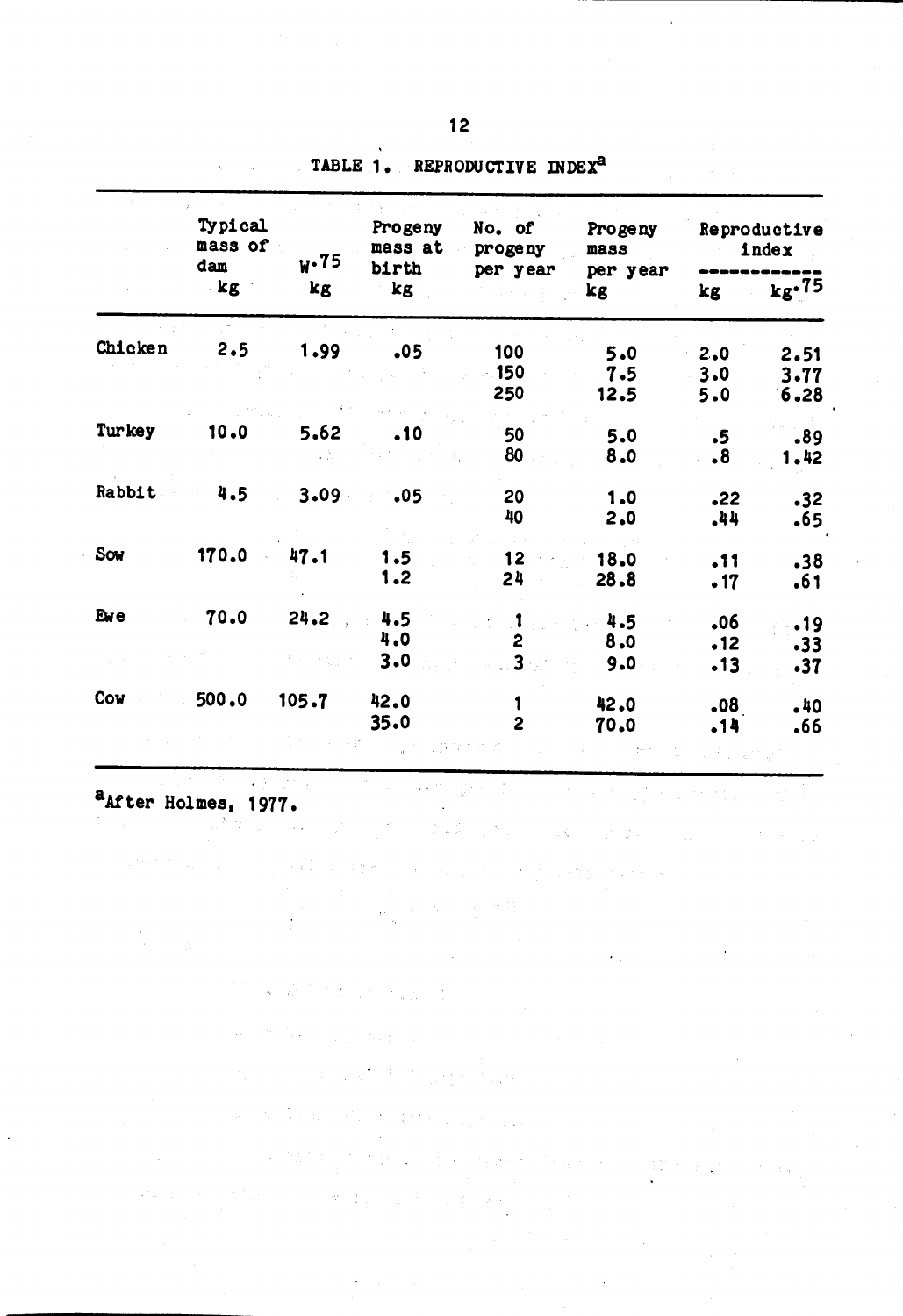The use of the cumulative curve gave rise to terminology which is basic to the understanding of the graphical representation and the analysis of growth. That terminology, applied to the model used by Brody (1927a, d) for the definition of the post-puberal phase of growth (self-inhibiting), involves three parameters. Two of them have important biological meaning: (1) mature size (A), which is also called asymptotic weight; and (2) the slope (k) which is the relative velocity of growth or the relative-rate of growth with respect to the growth yet to be made  $(A - W)$ , represented by:  $\label{eq:2.1} \mathcal{L}(\mathcal{A})=\mathcal{L}(\mathcal{A})\otimes\mathcal{L}(\mathcal{A})\otimes\mathcal{L}(\mathcal{A})\otimes\mathcal{L}(\mathcal{A}).$ 

$$
dW/dt
$$
 where;  $W =$  Weight at age t  
 $k =$  -  
 $A-W$  =  $A =$  Nature weight.

The third parameter (B), which has no biological significance, is an age-parameter representing the intercept of the curve  $(A-W)$  when  $t=0$  $(at)$  birth). .<br>De familien de la participation de la participation de la participation de la participation de la participatio

Other models were proposed for the post inflection (self-inhibiting) phase of growth previous to Brody's model. After thorough study Brody concluded that the following non-linear three-parameter equation was the most appropriate model:

$$
W_{\mathbf{t}} = A - Be^{-kt}
$$

Sales Brook Depart

The Community

 $\label{eq:2.1} \frac{1}{\sqrt{2}}\left(\frac{1}{\sqrt{2}}\right)^{2} \left(\frac{1}{\sqrt{2}}\right)^{2} \left(\frac{1}{\sqrt{2}}\right)^{2} \left(\frac{1}{\sqrt{2}}\right)^{2} \left(\frac{1}{\sqrt{2}}\right)^{2} \left(\frac{1}{\sqrt{2}}\right)^{2} \left(\frac{1}{\sqrt{2}}\right)^{2} \left(\frac{1}{\sqrt{2}}\right)^{2} \left(\frac{1}{\sqrt{2}}\right)^{2} \left(\frac{1}{\sqrt{2}}\right)^{2} \left(\frac{1}{\sqrt{2}}\right)^{2} \left(\$ 

Where:

 $W_t$  = Weight at time t

 $A = Nature weight$ 

 $B =$  Constant of integration

 $e$  = Base of natural logarithm

 $k =$  at which the curve approaches the asymptote. This equation can be transformed to;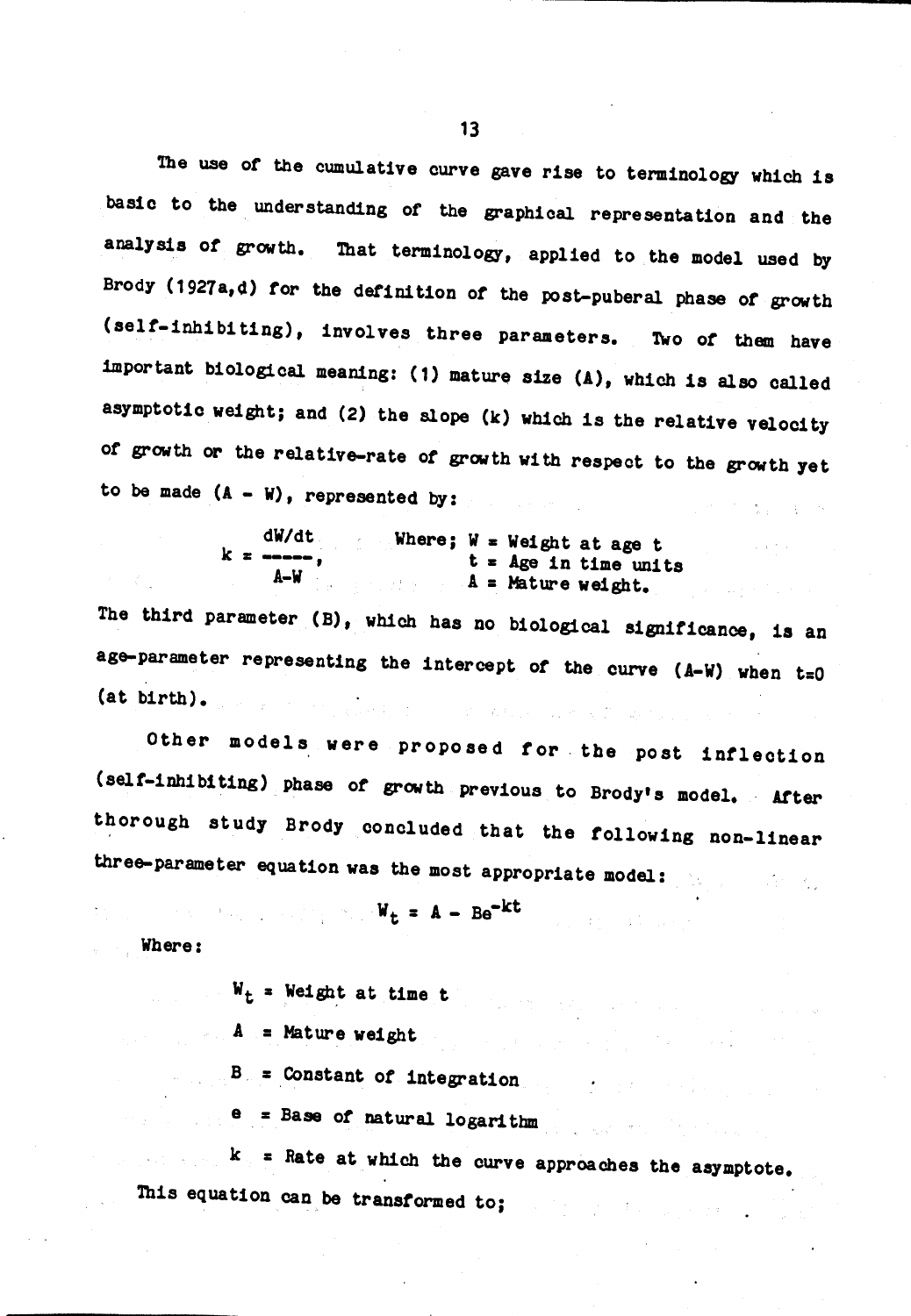# $W_t - W_{t\theta} = A - Ae^{-k(t-t\theta)},$

in which the growth curve has been forced to a specific point  $(W_{t+1})$ t\*). A particular case occurs when the origin of the curve is set to the intersection of the ordinate and abscissa ( $t^*$ =0  $W_{t^*}$ =0). In this special case (Figure 1), B equals A and the function is reduced to a two parameter equation:  $W_t = A - Ae^{-kt}$ . Nelsen et al. (1982) utilized this approach as an alternative for adjusting by B, facilitating the direct comparison of the k values among animals.

Models other than Brody's have also been discussed in the literature for fitting animal growth curves. Many have the capability of fitting the whole growth curve, including the pre-puberal self-accelerating phase (Eisen et al., 1969; Timon and Eisen, 1969; Brown et al., 1976; DeNise and Brinks, 1985). Other models have also been proposed and applied in the analysis of growth curves, but apparently have not been compared with others (Sprent, 1967; Warren et al., 1980; Fletcher, 1974). The initial theory about the mathematical representation of growth developed by Brody (1927a, 1927b, 1927c, and 1928) has also received new important contributions (Taylor, 1980a, b, 1965, 1968, 1982, 1985; Taylor and Fitzhugh, 1971; Fitzhugh and Taylor, 1971).

Eisen et al. (1969) made a comparison among the growth functions (Logistic, Gompertz and Bertalanffy) in mice from birth to 54 d of age. These growth models correspond to the group of three parameter equations with fixed inflection points. Based on the differences in residual variances, they found that the Logistic function gave the best fit. Also, the coefficients of variation of A, t' (age at point of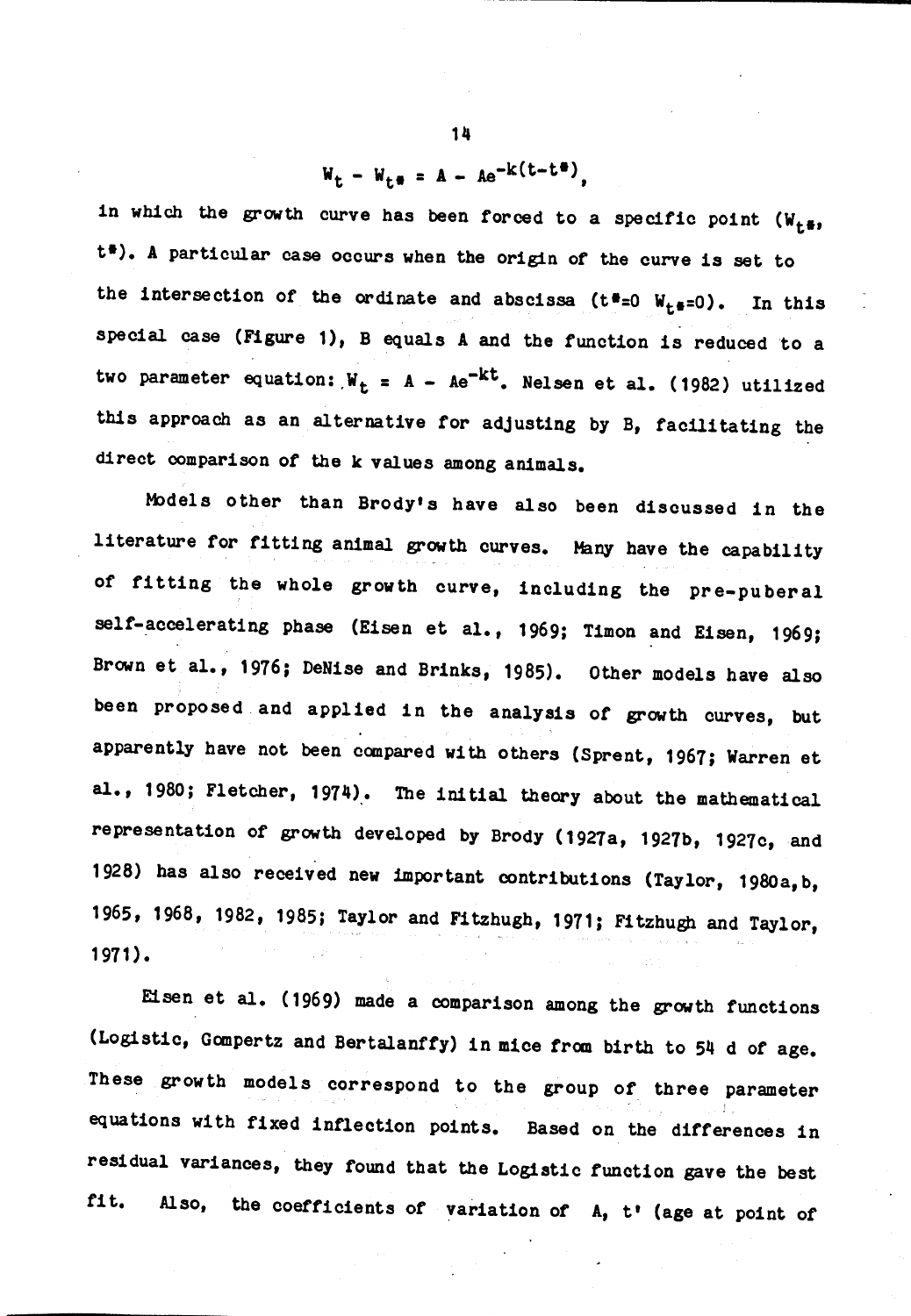

FIGURE 1. A REPRESENTATIVE OF BRODY'S EQUATION (AND A MODIFICATION)<br>FITTED TO AN ANGUS HEIGHT-AGE CURVE (After Nelsen et al., 1982).

Sample Story

त है।

 $\mathcal{C}=\S_{\mathcal{A}}$  is

 $\mathcal{D}$ 

 $\sim 1$ 

 $\frac{1}{12}\frac{1}{3}$  .

 $\sigma$  is a probability

 $1 + 8 -$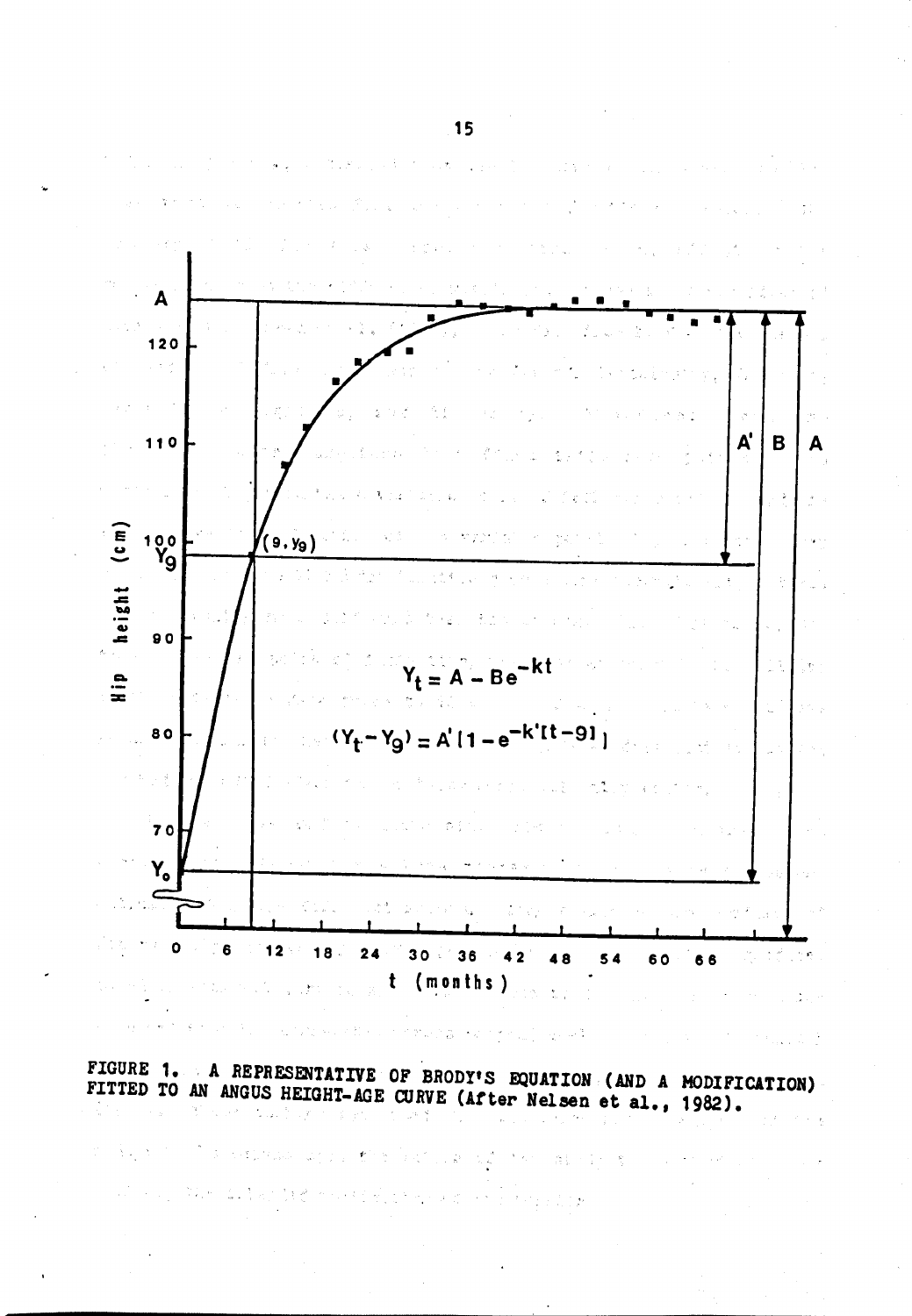inflection) and k, estimated from the Logistic function were smaller than those calculated from the other two functions. However, the accuracy of fit for these three functions had no effect on the conclusions about the differences within and between the three lines of mice studied. Brown et al. (1976), using data from beef cattle, made a comparison of five non-linear models (Brody, Bertalanffy, Gompertz, Generalized Logistic, and Richards). The first three are three-parameter functions with fixed inflection points. The Generalized Logistic has a variable point of inflection and Richards is a four parameters function with a variable point of inflection. They concluded that the Richards' function gave a more accurate fit, but was computationally more difficult than the others. Richards' model, due to its variable point of inflection, was most appropriate for fitting cattle weight-age data prior to 10 months of age. Brody's model gave results similar to that of Richards for weight-age data past six months and had the added advantage of being computationally easier.

However, the authors cited above did not find a near-perfect correlation between the values representing the same parameters estimated from the different models. They evaluated the goodness of fit visually, preferring this approach to the usual test of goodness based on residual variances. This was due to the implicit inaccuracy expected from the correlated errors (dependency) among the longitudinal growth data. The same limitation was also indicated by Fitzhugh (1976). These authors concluded that the selection of any one of the models would depend upon the nature of the study to be performed, as well as, the intended application of the results.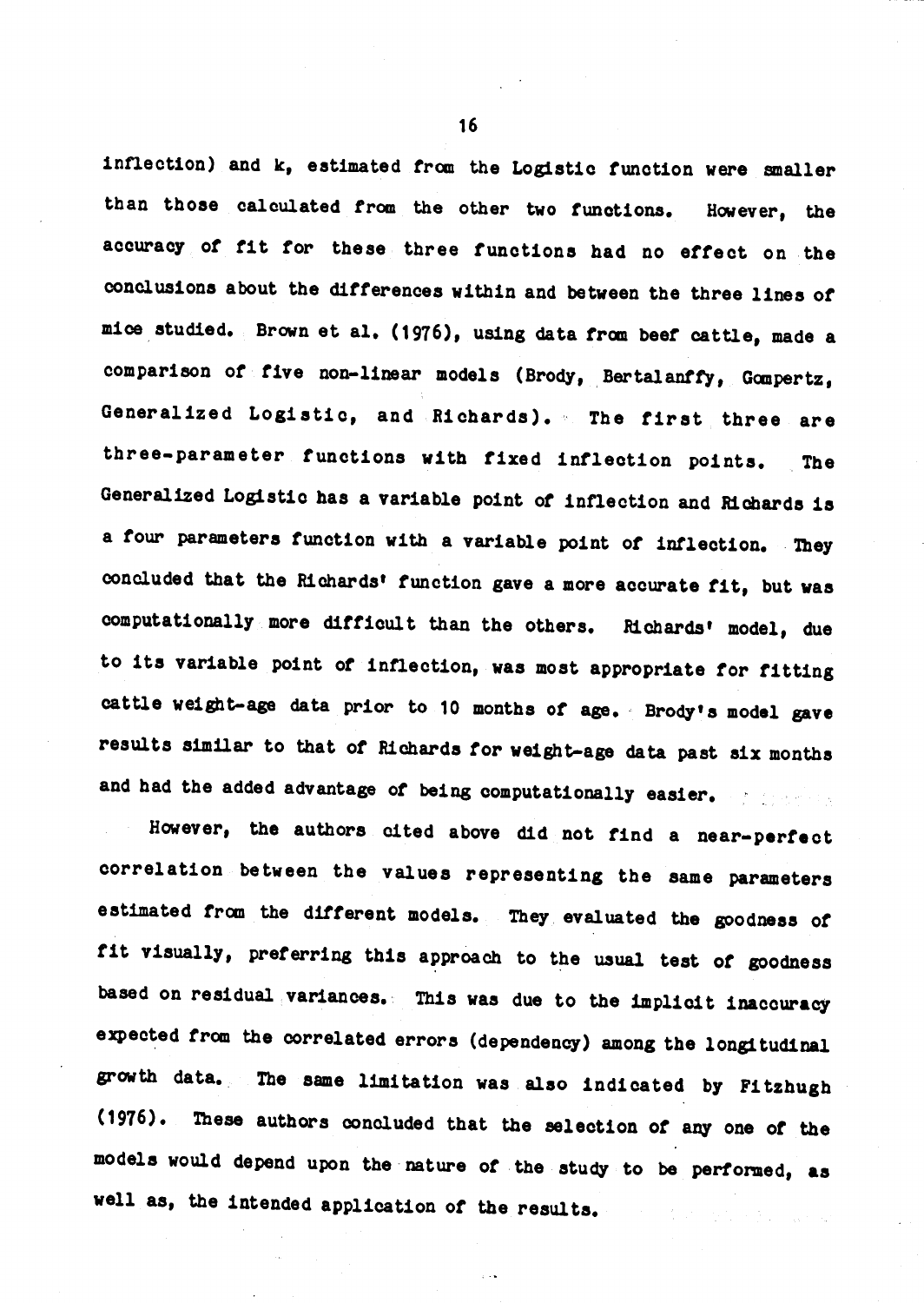Timon and Eisen (1969) observed in mice data that the fit of the Richards and the Logistic functions were very similar. However, the asymptotic weight was underestimated, mainly by the Logistic function. Both functions gave a mean point of inflection at nearly half the asymptotic weight (A/2), which is contradictory to the views of Brody (1945) and Taylor (1965). Great differences were observed between the k values obtained from each of these functions. The genetic correlation was zero which suggested that the two estimates of k represented different traits by the two functions. That observation contrasted markedly with the very high genetic correlations between the other derived growth parameters. Another important finding was the very close relationship between the Richards' k and m parameters  $(r_g=.91$  and  $r_b=.95$ ). The m parameter is called the shape parameter, representing a point in the curve where inflection takes place which is expressed as a relative measure to the limit of the curve.

DeNise and Brinks (1985) compared the goodness of fit of Brody's and Richards' functions using data from beef cattle. They concluded that Richards' function had smaller residual variance and a better fit to the actual data points, however, Brody's curve was faster and less costly to compute.  $\sim 10^{11}$  at

Fitzhugh and Taylor (1971) developed a general method for the analysis of genetic relationships involving maturity rate, size, and growth rate with other traits involving degree of maturity. They used a simple two-component, equation-free model where the two components are: (1) mature size (A), and (2) proportion of mature size reached at a specific stage of growth (u). The Fitzhugh and Taylor model, used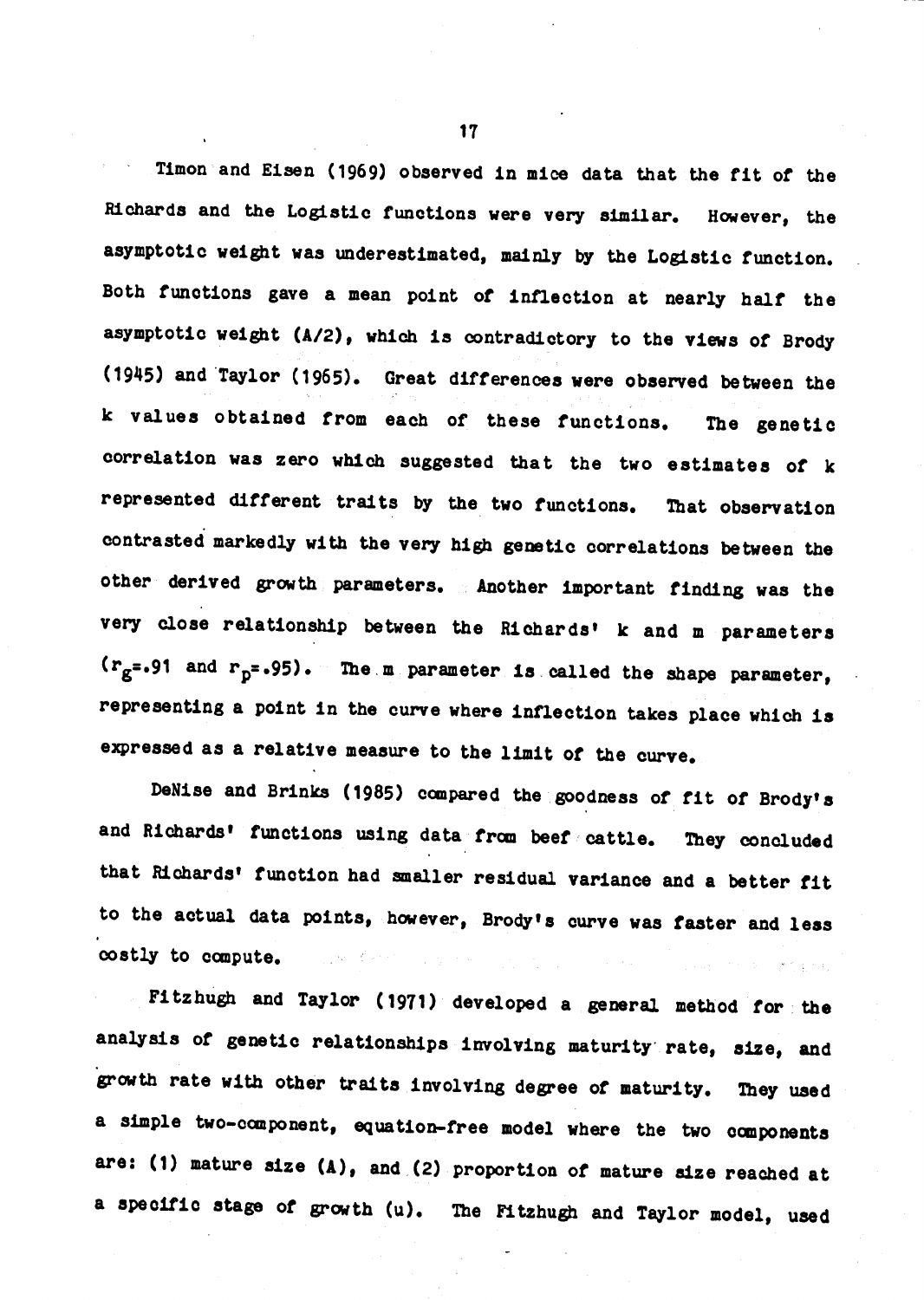for analyzing genetic relationships among maturing rate, size and growth rate, is: State Constantine March 1980, Card (1942)

$$
Y_{+} = u_{+}A_{-}
$$

ストー まんがくしゃ きょうえいきょう ハード

where.

 $Y_t$  = size at age t (expressed as a function of degree of maturity u and mature size A),

 $\label{eq:2.1} \left\langle \left\langle \psi_{\mathcal{G}} \right\rangle \right\rangle = \left\langle \left\langle \mathbf{w} \right\rangle^{\mathrm{T}} \right\rangle \left\langle \left\langle \psi_{\mathcal{G}} \right\rangle \right\rangle = \left\langle \left\langle \psi_{\mathcal{G}} \right\rangle \right\rangle \left\langle \psi_{\mathcal{G}} \right\rangle.$ 

of the state of

u = proportion of mature size A attained at a given stage or age t.

and. The company of the company

$$
u_{t} = Y_{t}/A_{t}
$$

(医加拿大) 医无心神经 医无子宫神经

The growth statistics derived or approximated by Fitzhugh and Taylor (1971) are: (1) Absolute Maturing Rate (AMR), defined as the proportional change in the degree of maturity per unit of time expressed as percentage in a given interval: AMR = du/dt. AMR is a consequence of the maturing rate or change in u over time for the trait, and can also be expressed as:

$$
AMR = 1/A (dY/dt) = 1/A (Y_{t2} - Y_{t1})/(t_2 - t_1).
$$

(2) Absolute Growth Rate (AGR) is the change per unit of time, expressed in kilograms and commonly referred as average daily gain:

$$
AGR = dY/dt = (Y_{t,2} - Y_{t,1})/(t_2 - t_1),
$$

(3) Relative Growth Rate (RGR) refers to the change in the proportion of size per unit of time in a given interval, or percentage of size attained per unit of time in a given interval : RGR = 1/Y dY/dt. May also be regarded as Absolute Growth Rate (AGR) relative to size over the period of interest:

$$
RGR = [(Y_{t2} - Y_{t1})/(t_2 - t_1)] (1/Y_{t2}).
$$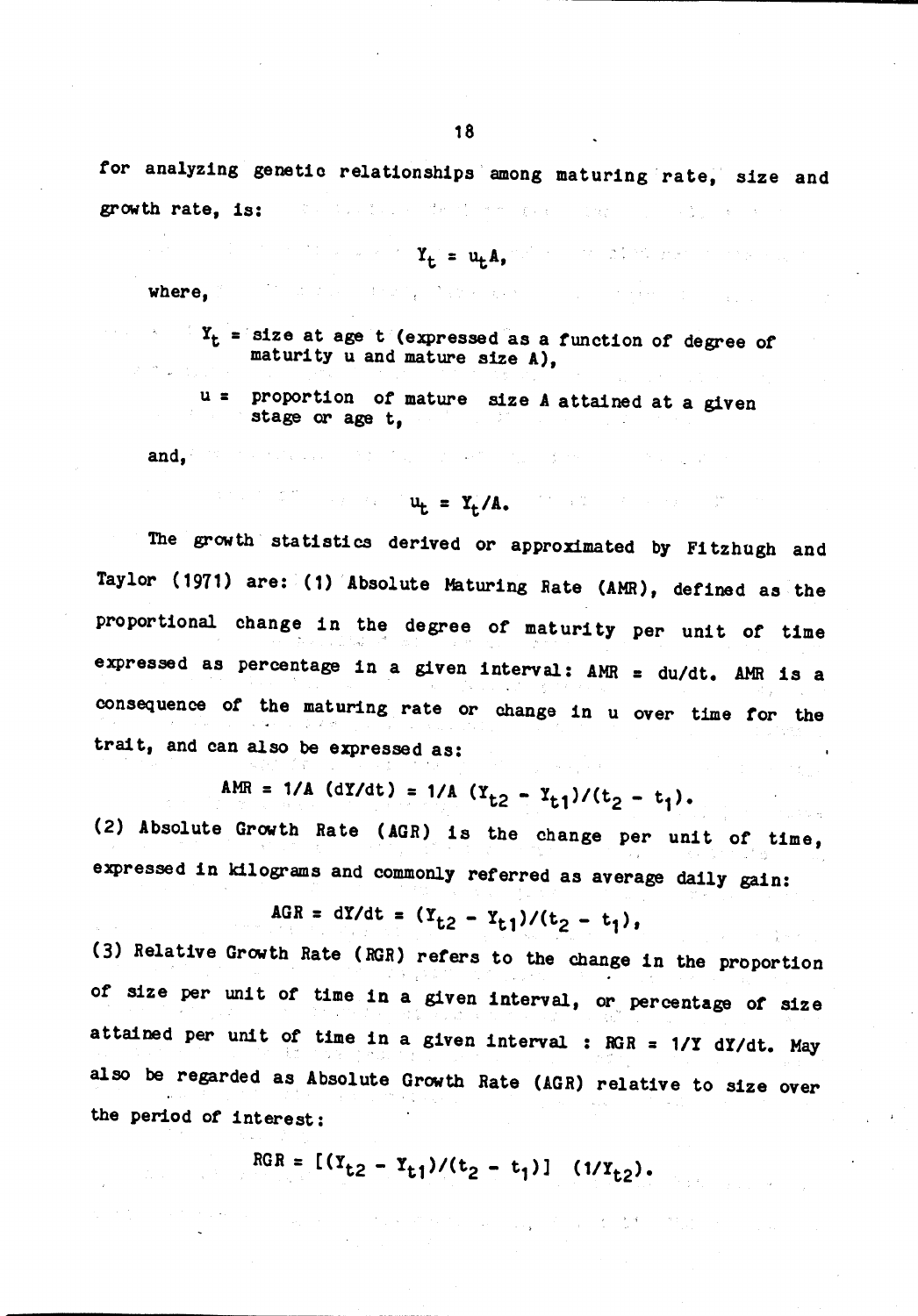Stobart (1983) makes a clear interpretation of three biologically important growth statistics derived from that model, and their application in the analysis of growth and correlated responses on ewe productivity. He states that, "The major advantages of Fitzhugh and Taylor (1971) method over the fitting of growth curves is that the rate of maturing is not forced to remain constant over time; but rather both genetic and environmental variability in maturing rate can be assessed for any age interval, and degree of maturity can be estimated from fewer and less uniformly spaced measurements than required for fitting of growth curves."

## Genetics of growth parameters and their relationship to productive traits.

There are no published studies for sheep assessing the relation between estimated values of the growth parameters; A and k, and subsequent productive performances. There are, however, studies regarding the application of the growth statistics derived from the equation free model of Fitzhugh and Taylor (1971) and productive performance in ewes (Stobart, 1983; Stobart, 1985). Stobart's data included a portion of that used in the present study. He found that animals more mature at any stage of growth were more mature at later stages of growth, and also lighter at maturity. The faster maturing animals weighed more than the others up to 12 mo of age. There was no general constancy in the growth rates up to maturity. Animals growing faster in a given time interval tended to grow slower in the interval immediately following.  $\mathcal{A}=\mathcal{A}(\mathcal{A})$  ,  $\mathcal{A}(\mathcal{A})$ . Says

Several heritability estimates reported in the literature are presented for the growth parameters k, m, A and t' (the age at the

19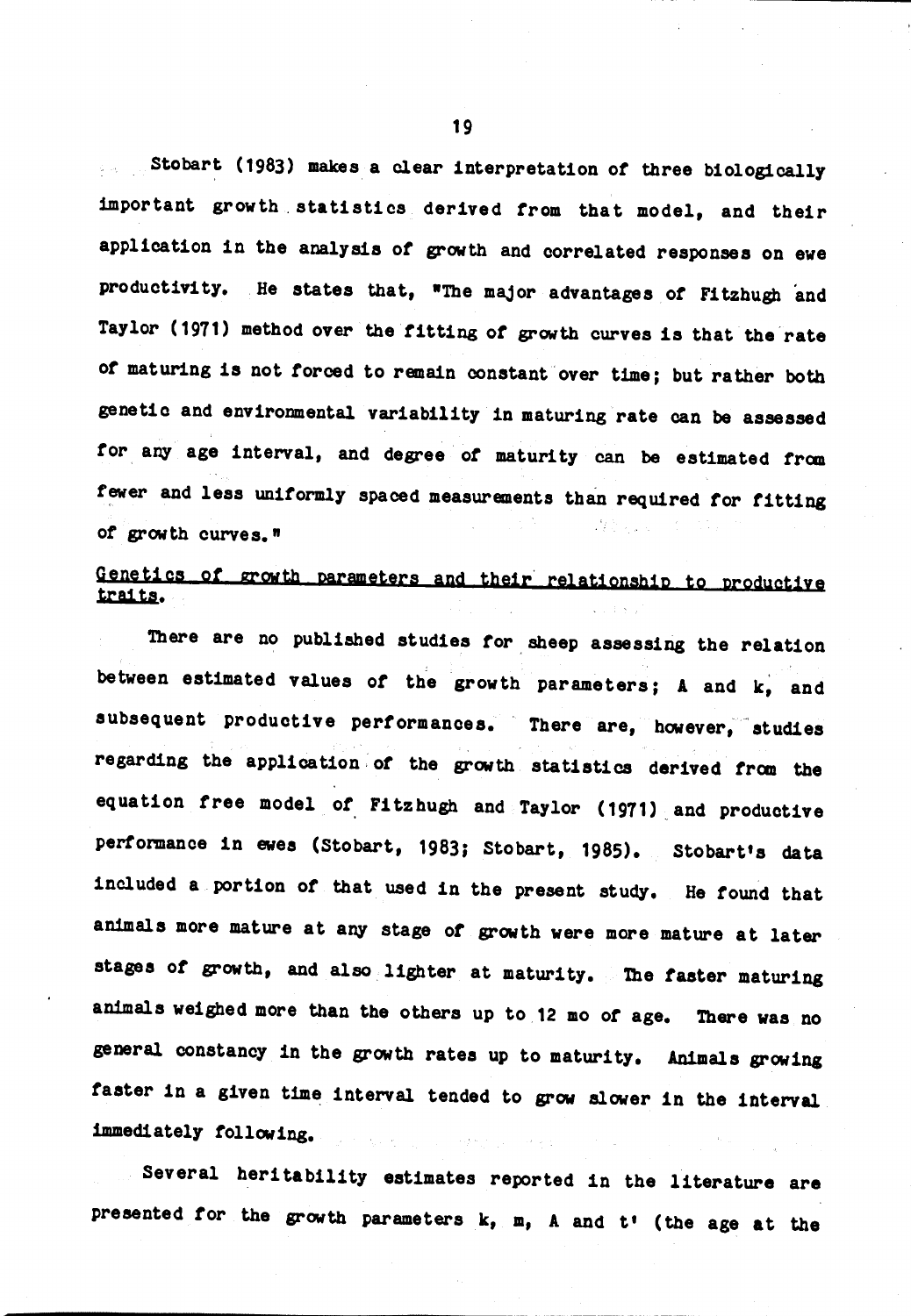inflection point) (Table 2) and the growth statistics derived from the application of the free-equation model of Fitzhugh and Taylor (1971)  $(Table 3).$ 

|                                     |              |            |                                                |                                                         |                                  |                                 | <b>Estimates</b>                                  |            |  |
|-------------------------------------|--------------|------------|------------------------------------------------|---------------------------------------------------------|----------------------------------|---------------------------------|---------------------------------------------------|------------|--|
| <b>Source</b>                       |              |            | Model <sup>a</sup> Method <sup>b</sup> Species | Age                                                     | k                                | A                               | tι                                                | m          |  |
| Eisen et<br>al.(1969)               | L<br>G<br>Be | FS         | Mi ce                                          | $B-54d$<br>$B-54d$                                      | •50<br>.74                       | .47<br>$.40 -$                  | $\cdot 80$<br>.75                                 |            |  |
| Timon &<br>Eisen<br>(1969)          | R<br>L       | <b>FS</b>  | Mi ce                                          | $B-54d$<br>$5 - 98d$<br>$5 - 98d$                       | .81<br>$.30 + 1$<br>$.76 \pm .2$ | .51<br>$.76 \pm .2$             | .85<br>$.66 \pm 2 \quad 1.17 \pm 1$<br>$1.32 + 2$ | $-53 + 2$  |  |
| Brown et.<br>al. (1972)             | B            | PHS        | Cattle                                         | $B-109$ mo.33 $\pm$ 2<br>$B-109$ mo. $75L.3$ . 21 $L.2$ |                                  | $.34 \pm .2$                    |                                                   |            |  |
| DeNise &<br><b>Brinks</b><br>(1985) | B<br>R.      | <b>PHS</b> | Cattle                                         | $B-4yr$<br>$-B-4yr$                                     | $.20 + 3$                        | $44+3$<br>$.32 + .3$ $.44 + .3$ |                                                   | $.21 + .3$ |  |

TABLE 2. HERITABILITY ESTIMATES FOR GROWTH CURVE PARAMETERS

a B=Brody, L=Logistic, G=Gompertz, Be=Bertalanffy, R=Richards. b Estimation method: FS=Full-sibs, PHS=Paternal half-sibs.

Great variation existed among the heritability estimates. Differences due to species, breed and environmental conditions could be reasons for that variability. The different methodologies applied in the estimation of the heritabilities are also possible factors. The estimated heritabilities for all the curve parameters, as well as the growth statistics range from intermediate to high values, suggests that these traits are susceptible to change by selection.

Stobart (1983) found the highest heritability estimates for Absolute Maturing Rate in the intervals birth-12 mo, birth-18 mo, and weaning-12 mo,  $(.66\text{±}.12, .59\text{±}.12$  and  $.64\text{±}.12,$  respectively). **His** heritability estimate for AMR in the interval 12 - 18 mo was .32.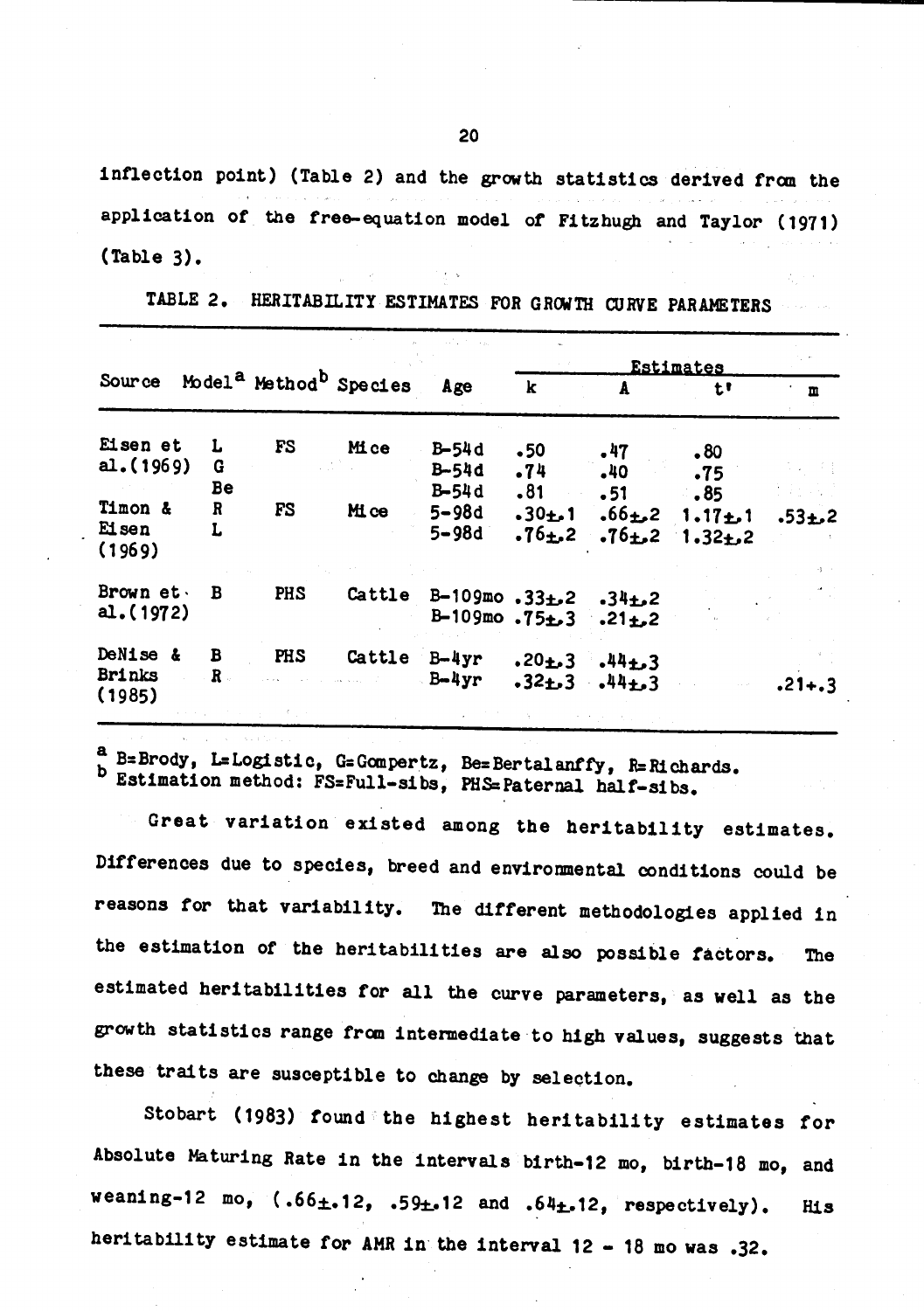|                                       |                     |              |                                                           | <b>Estimates</b>                                                       |                                                                       |                                                                           |  |  |  |  |  |
|---------------------------------------|---------------------|--------------|-----------------------------------------------------------|------------------------------------------------------------------------|-----------------------------------------------------------------------|---------------------------------------------------------------------------|--|--|--|--|--|
| Source                                | Method <sup>b</sup> | Species      | Age                                                       | AGR                                                                    | RGR                                                                   | <b>AMR</b>                                                                |  |  |  |  |  |
| <b>Fitzhugh</b><br>& Taylor<br>(1971) | PHS                 | Cattle       | Prenatal<br>$B-6$ mo<br>$6 - 12me$<br>$12 - 18$ mo        | .38<br>.40<br>.45<br>$\cdot$ 35                                        | .27<br>.47<br>.24                                                     | .22<br>.42<br>.46<br>.24                                                  |  |  |  |  |  |
|                                       |                     |              | 18-mature                                                 | .48                                                                    | .42                                                                   | .42                                                                       |  |  |  |  |  |
| Smith et<br>a1.(1976b)                | PHS                 | Cattle       | B-200d<br>200–396d<br>396-550d<br>550d-3.33yr             | $.57 + .30$<br>$.42 + .30$<br>$.69 + .31$<br>$.19 + 28$                | $.67 + .31$<br>$-.07 + .25$<br>$.69 + .31$<br>$.19 + .28$             | $.62 + .31$<br>$-31 + 29$<br>$44 + 30$<br>$.09 + .27$                     |  |  |  |  |  |
| Stobart<br>(1983)                     | PHS                 | <b>Sheep</b> | $B-W$<br>$B-12mo$<br>$B-18mo$<br>$W-12mo$<br>$12 - 18$ mo | $.21 + .11$<br>$.29 + .11$<br>$.35 + 12$<br>$.52 + .12$<br>$.43 + .12$ | $.28 + .11$<br>$.50 + 12$<br>$.44 + .12$<br>$.48 + .12$<br>$-39 + 12$ | $.19 + .11$<br>$.66 \pm 12$<br>$.59 + 12$<br>$.64 \pm .12$<br>$.32 + .11$ |  |  |  |  |  |

HERITABILITY ESTIMATES FOR GROWTH STATISTICS<sup>a</sup> TABLE 3.

<sup>2</sup>All papers used Fitzhugh and Taylor (1971) methodology. bEstimation method: PHS=Paternal half-sibs.

In addition to the application of this information through selection to directly change maturing rate, mature size and growth, it is desirable to have knowledge of the expected correlated response of such selection in other traits of biological and economical importance. particularly reproductive performance. Tables 4 and 5 summarizes published estimates of genetic correlations among these parameters and growth statistics, respectively, and their correlations with productive traits.

The results in Tables 4 and 5 indicate a negative genetic relationship between mature size (A) and rate of maturing (k). This relationship has been highlighted in other studies. Taylor and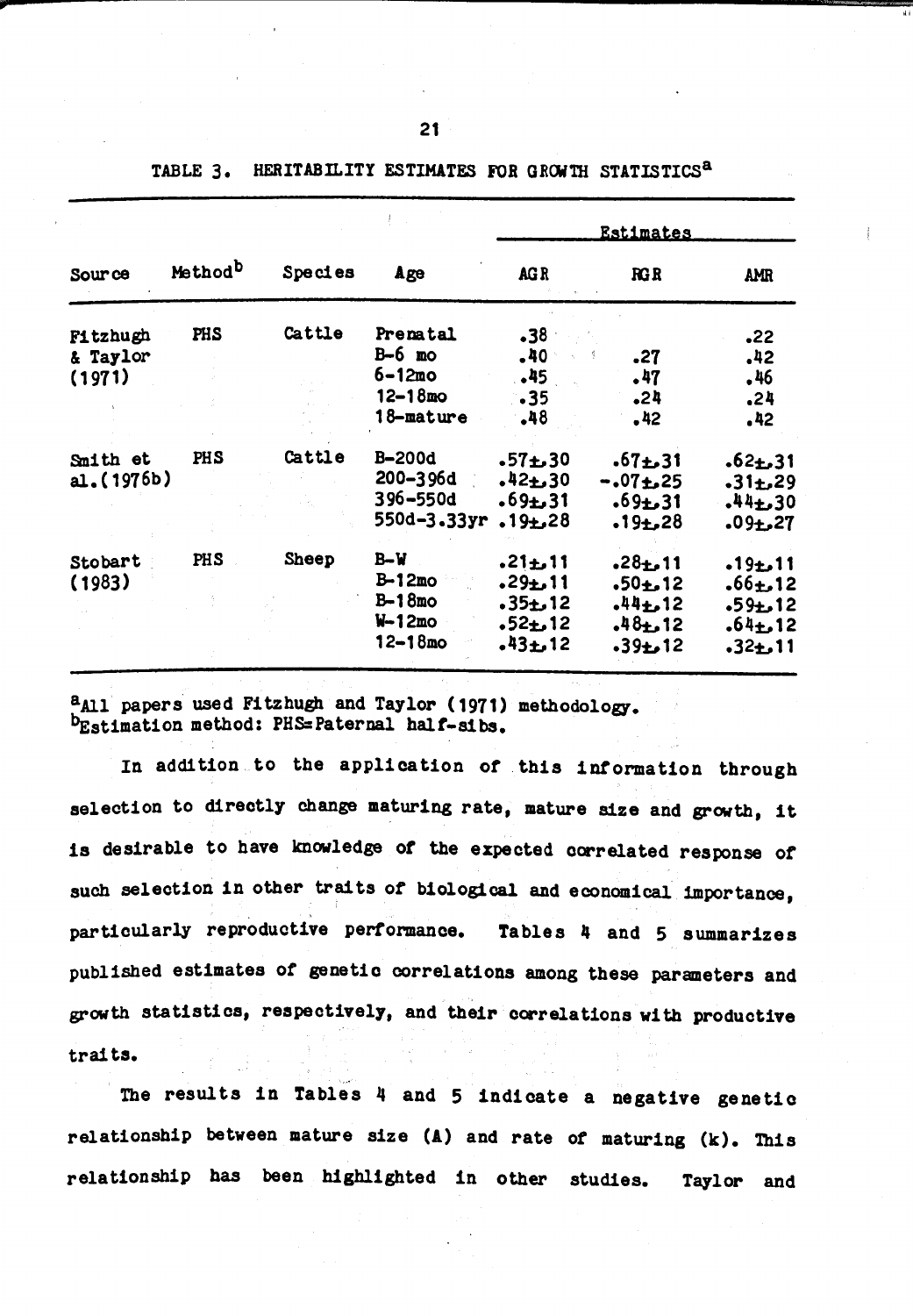|                                    |                              |            |                                                                 |                                                |                                 | <b>Estimates</b>                                              |                               |                                           |                                    |  |  |  |  |  |
|------------------------------------|------------------------------|------------|-----------------------------------------------------------------|------------------------------------------------|---------------------------------|---------------------------------------------------------------|-------------------------------|-------------------------------------------|------------------------------------|--|--|--|--|--|
|                                    |                              |            | Source Model <sup>a</sup> Method <sup>b</sup> Species Trait Age |                                                |                                 | $\mathbf k$                                                   | A                             | B                                         | m                                  |  |  |  |  |  |
| Eisen et L<br>a1.(1969)            |                              | FS         | Mice                                                            | $\bf k$<br><b>AGR</b>                          | B-54d<br>B-54d                  | $.55 + .5$                                                    | $-.50 + .5$<br>$.54 + .5$     |                                           |                                    |  |  |  |  |  |
| Timon &<br><b>Ei</b> sen<br>(1969) | $\mathbf{R}$<br>$\mathbf{L}$ | <b>FS</b>  | Mice                                                            | $\mathbf{k}$ .<br>A<br>$\overline{\mathbf{k}}$ | $5 - 98d$<br>5-98d<br>$5 - 98d$ |                                                               | $-.34 + .2$                   | $-.29 \pm .3-.91 \pm .0$<br>$-.11 \pm .2$ |                                    |  |  |  |  |  |
| Brown et B<br>a. (1972)            |                              | <b>PHS</b> | Cattle                                                          | k<br>A                                         | $B-109$ mo<br>$B-109$ mo        |                                                               | $-.62 \pm .3$                 | $.98 + 2$<br>$-.50 + .4$                  |                                    |  |  |  |  |  |
| DeNise et B<br>al. $(1983)$ R      |                              | PHS        | Cattle                                                          |                                                |                                 | MPPA <sup>C</sup> B-78mo .68 $\pm$ .7<br>$B-78$ mo $1.32+1$ . | $-.28+.5$<br>$-.52 + .6$      |                                           |                                    |  |  |  |  |  |
| DeNise & B<br><b>Brinks</b>        |                              | PHS        | Cattle                                                          | k<br>A                                         | $B-4yr$<br>$B-4yr$              |                                                               | $-1.16 \pm 2$ . $.82 \pm 1$ . | $-0.84 + 5$                               |                                    |  |  |  |  |  |
| (1985)                             | $\mathbf R$                  |            |                                                                 | k<br>A<br>$\overline{B}$                       | $B-4yr$<br>$B-4yr$<br>$B-4yr$   |                                                               |                               | $-.84 \pm 1. -.97 \pm 2.$<br>$.31 \pm .6$ | $1.10 + 3$<br>$-.50+1.$<br>-.98±2. |  |  |  |  |  |

TABLE 4. GENETIC CORRELATIONS BETWEEN GROWTH PARAMETERS AND PRODUCTIVE TRAITS

aGrowth Functions: B=Brody, R=Richards, L=Logistic.<br>DEstination method: FS= Full-sibs, PHS= Paternal half-sibs.<br>CMost Probable Producing Ability for weight of calf at weaming.

 $\frac{1}{2}$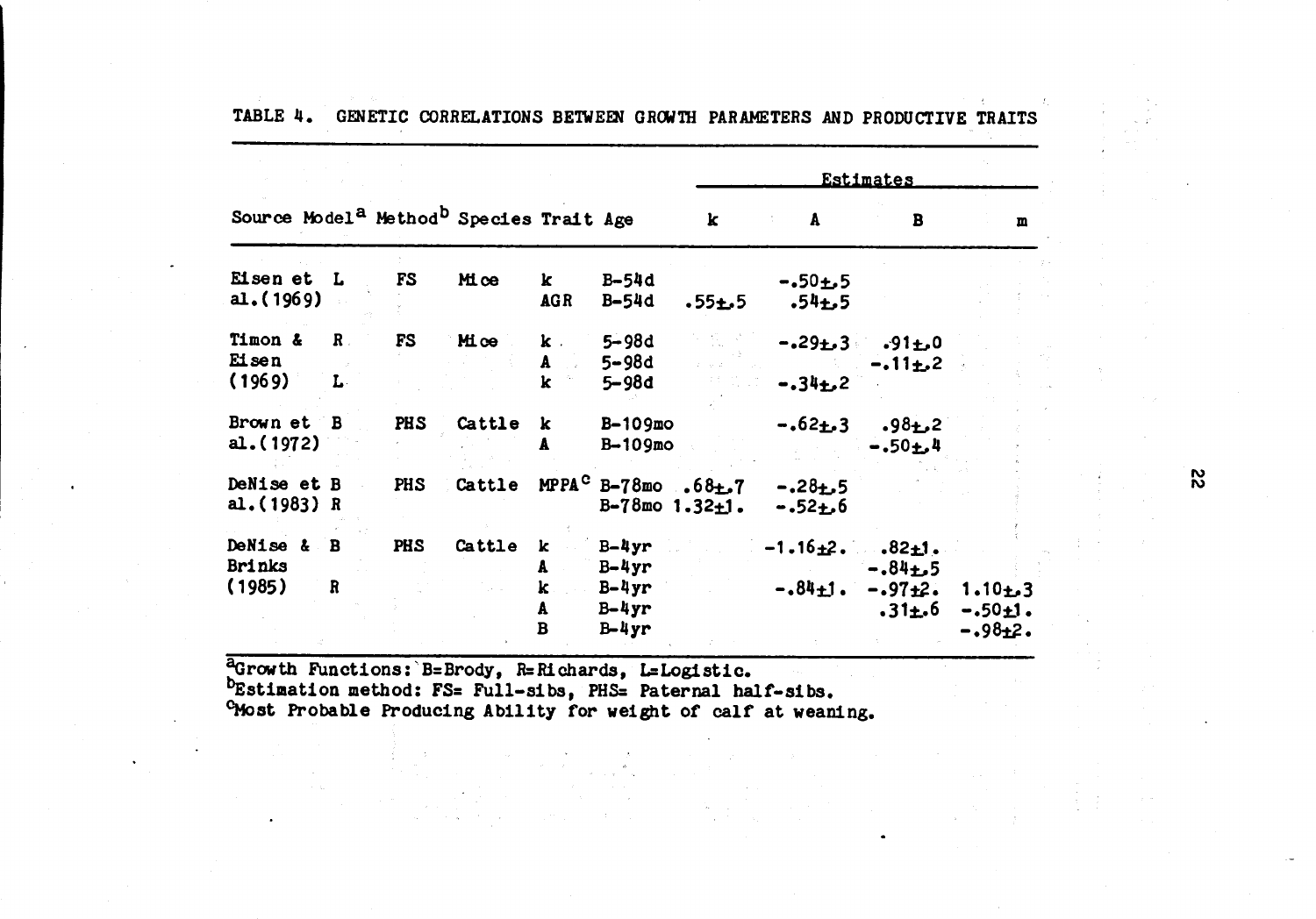**Estimates** Source Method<sup>b</sup> Species Trait Age AGR  $R G R$ **AMR** Cattle Growth<sup>C</sup> B-200d Smith et PHS  $-.59 + .5$  $-.34 + .4$  $-.35 + .4$ al. (1976) rate 200-396d  $.80 + 5$  $.94 + 6$ 396-550d  $-.11 \pm .4$  $-.02 + .4$  $-.06 + .5$ 550d-3.33yr.36±.7 7م±63.  $.80 + 1.$ Stobart PHS Average<sup>d</sup> **Sheep**  $B-W$  $-.89 + .4$  $-.74 + .5$  $-.78 + .4$  $(1985)$ f1 eece  $W-12mo$  $.63 + 2$  $.68 + 3$  $.64 + 2$ weight  $12 - 18$ mo  $-0.31 + 3$  $.36 + 3$  $-.38+.3$  $B-12mo$  $.09 + 3$  $-18 + 3$  $.24 + .2$  $B-18mo$  $.27 + .3$  $-.02<sub>1</sub>2$  $.38 + .3$ **Average**  $B-W$  $.19 + 3$  $-.37 + .3$  $-.11 + .3$ number  $W-12mo$  $-.06 + .2$  $-.01 \pm .2$  $-.02+2$ of lambs  $12 - 18mo$  $.36 \pm .2$  $-.32 + .2$  $.40 + 3$ born  $B-12mo$  $-.22...3$  $-.26 \pm .2$  $-.07+.2$ В-18то  $.10 + 2$  $-.18 \pm .2$  $.16 + 2$ Average  $B-W$  $-.30 + .7$  $-1.05 + 9$  $-.11 + .7$ number  $W-12mo$  $.00 + 4$  $.06 + 5$  $.02 + 4$ **of**  $12 - 18$ mo  $.17 + .5$  $.04 + .5$  $.08 + .5$ lambs  $B-12mo$  $-.20 + .6$  $-0.68 + 6$  $-.02 + .4$ weaned  $B-18mo$  $.00 + 5$  $-.77 + .7$  $.04 + 4$ Average  $B-W$  $1.11±2.$  $-.97±2.$  $1.07 + 2.$ weight  $W-12mo$  $-.05 + .7$  $-.17 + .7$  $.01 + .6$ lambs  $12 - 18$ mo  $.98 + 2.$  $.47 + 1.$  $.93 + 2.$ weaned  $B-12mo$  $.59±1.$ -.83±1.  $.44 + .9$  $B-18mo$  $1.32 + 2.$  $-.77±1.$  $1.77 + 2.$ 

GENETIC CORRELATIONS BETWEEN GROWTH STATISTICS AND PRODUCTIVE TABLE 5. TRAITS<sup>a</sup>

a From application of Fitzhugh and Taylor (1971) method.

bEstimation method: PHS=Paternal half-sibs.

<sup>o</sup>Correlations are between growth rate at different age-intervals and the growth statistics at puberty.<br>"Correlations between productive traits with growth statistics at

different age-intervals.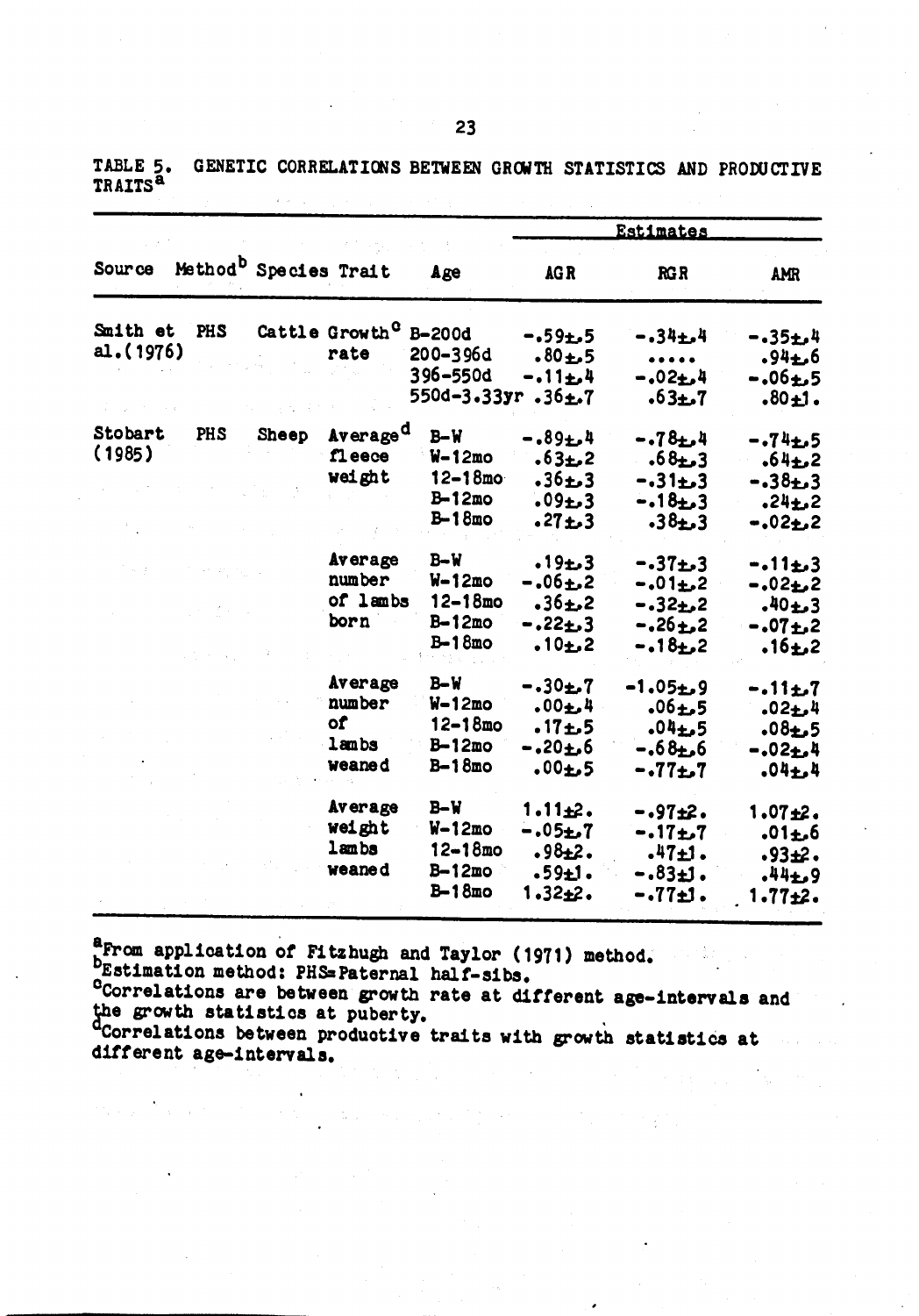Fitzhugh (1971) refers to this characteristic relationship as the basic determinant in the shape of the growth curve, indicating that the genetic change in the shape of the growth curve will depend on its flexibility which is based on the degree of independence among size, rate of maturing and inflection parameters. For example, they found that in Hereford females 78% of the additive variance for the time taken to mature was independent of mature weight.

There are two basically different patterns of growth according to Brown et al. (1972): (1) the animals have similar mature weights but different k values, and (2) the animals have similar k values but different mature weights. In both cases, the variable which accounted for the differences in k or A is the length of time required to attain mature weight. The k value is indicative of differences in growth rate only when two animals reach similar mature weights. When the mature weights are different, the k value measures the differences in growth rate relative to mature size.

When the Richards model was used, the curve shape parameter (m) showed a very high positive genetic correlation (>.90) with the rate parameter (k) (Timon and Eisen, 1969; DeNise and Brinks, 1985). This suggests that many of the genes which influence the maturing rate (k) also influence the shape or inflection parameter (m). These two parameters may refer to the same underlying genetic trait. Similarly, a high correlation exists between k and t' (age at inflection point) when the Logistic model was applied (Eisen et al., 1969).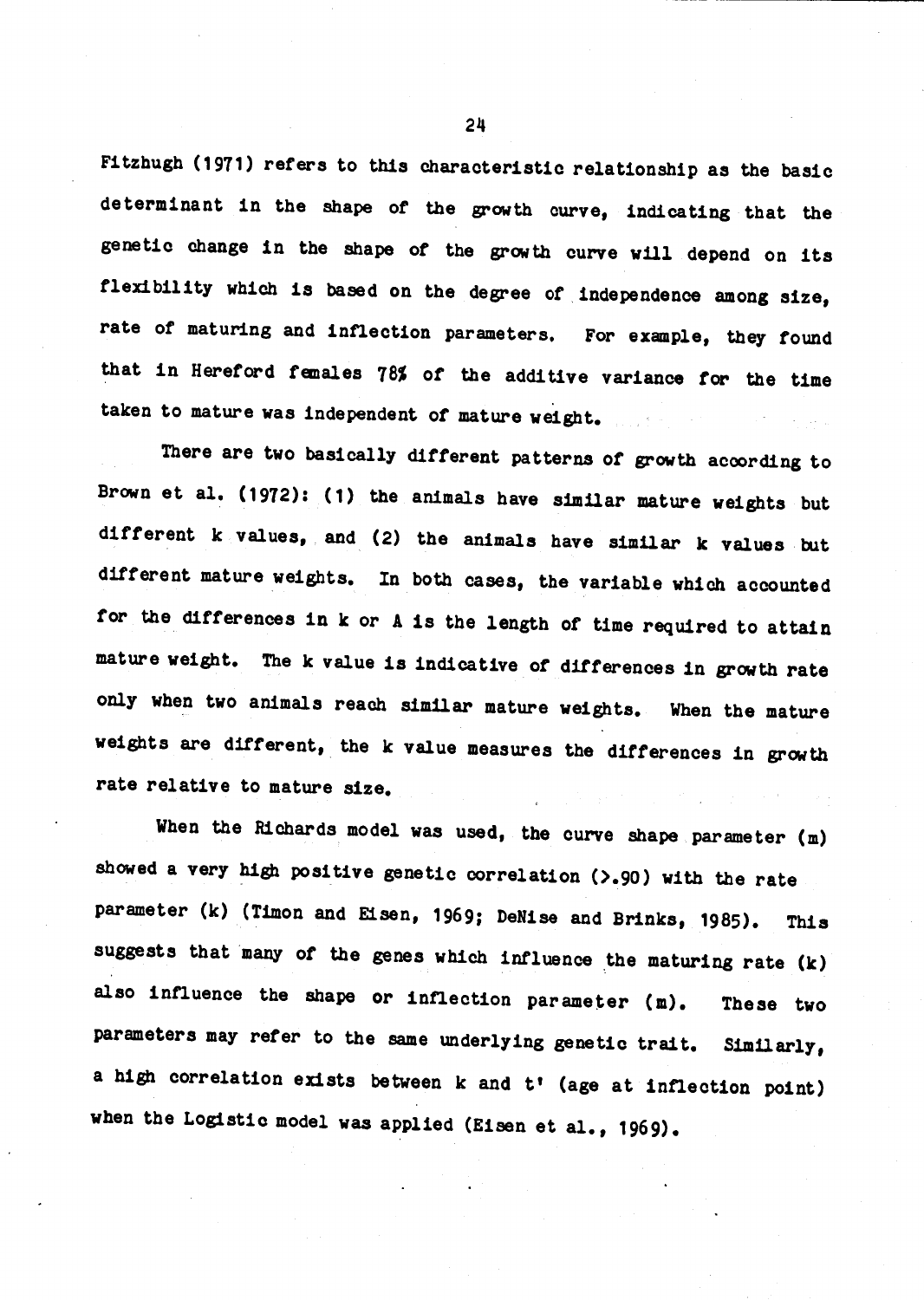Assuming that k and m are influenced primarily by the same genes, for practical application in animal breeding, the use of a simpler model (i.e. Brody) would be advantageous. Its use would permit a faster, more economical derivation information that is easier to interpret.

There are cases in which the correspondence between the growth parameters was not as close as expected when two different models were applied to the same data. The genetic correlations between the A, B and k growth parameters estimated from Brody and those estimated from Richards by DeNise and Brinks (1985) are a typical example. However, in another publication, (Timon and Eisen, 1969), the genetic correspondence between the growth parameters A and k estimated from Richards and those estimated from the Logistic model were similar.

All the productive characters analyzed by Stobart (1985), except the average number of lambs born, were positively correlated genetically with the growth statistics AGR, RGR and AMR for the 12 - 18 mo interval. Growth performance in the interval 12 to 18 mo was indicative of the ewe's genetic potential for lamb production, including weight of lamb weaned. Growth performance between weaning to 12 mo was more highly related to the genetic potential for wool production.

的现在分词 "你们的,你们的现在是我们的人,我们的人,你们的人,你们的人都会不是什么?" 化乙酰胺 。""我们的,我们是我们的人,我们就会把他们的人。""我们的,你们的人,我们的人们的人,我们的<sup>人们</sup>的人 

的复数"我们的事"。 经有限收款 医血管下皮 医血管性白色 医血管的 STO

"我的,你们是一个好的。"我们的话,我们看到了这个人,一个人的人,你们的人们的人都不是一种的人的事。 医氯化亚胺 a ng kalamatan ng kabupatèn Kabupatèn Kalèndhereng Kabupatèn Kalèndhereng Kabupatèn Kalèndhereng Kabupatèn Kab

25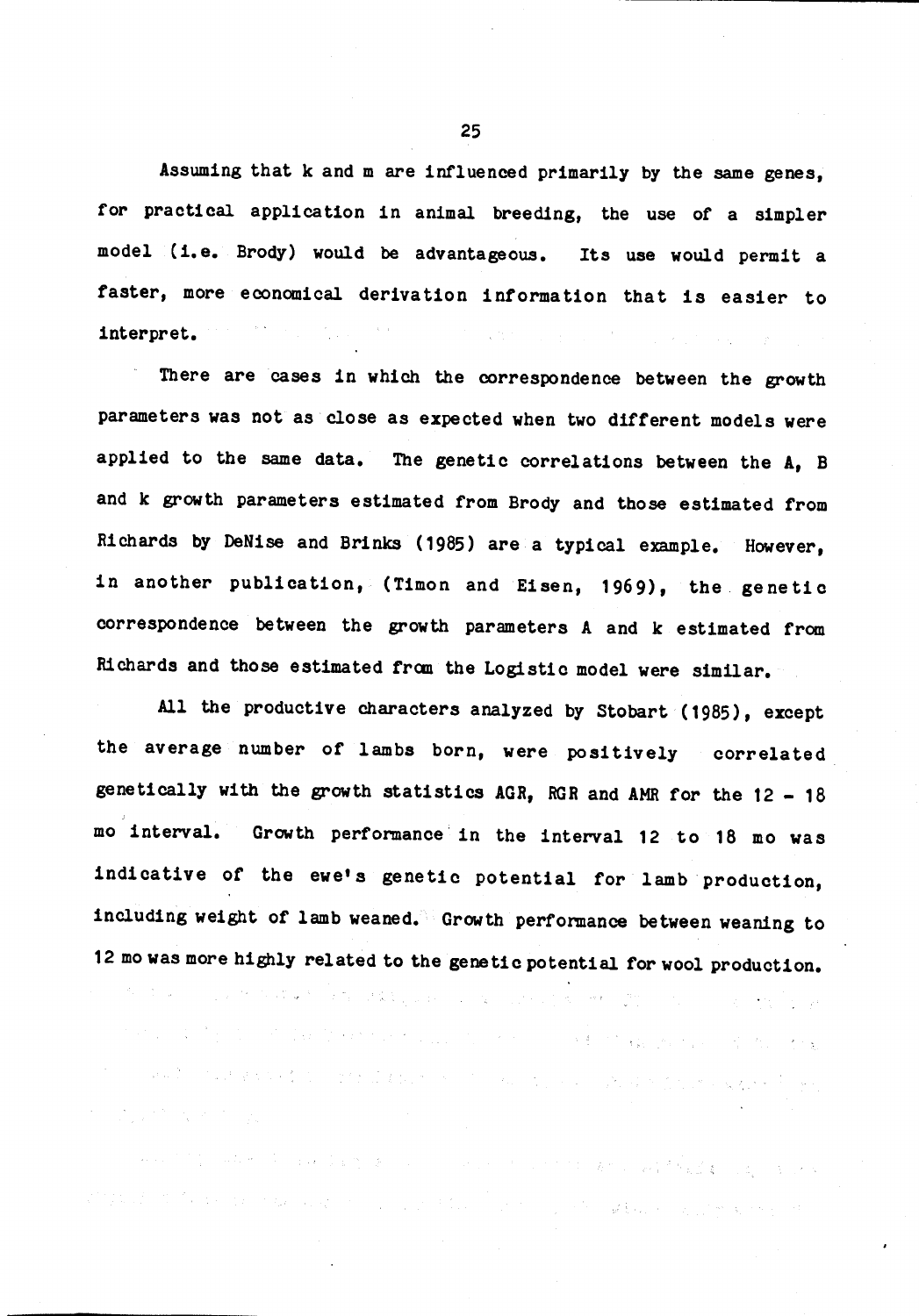## **Excessive MATERIALS AND METHODS**

 $\mathcal{L}^{\mathcal{L}}(\mathcal{S})$  and  $\mathcal{L}^{\mathcal{L}}(\mathcal{S})$  and  $\mathcal{L}^{\mathcal{L}}(\mathcal{S})$  and  $\mathcal{L}^{\mathcal{L}}(\mathcal{S})$ 

## Animals and Environmental Conditions.

Proposed a contract of the

The data for this study came from the lifetime records of 815 purebred Rambouillet, Columbia and Targhee ewes. The sheep were raised by the Montana Agricultural Experimental Station, Red Bluff Research Ranch, Norris, Montana, between 1960 and 1981.

The Red Bluff Research Ranch, located along the West side of the Madison river, contains approximately 5,000 ha, which are mostly range with some meadows. The elevations extend from  $1,402$  to  $1,890$  m. The annual average precipitation is 47 cm, and the average temperature is around 8 C with maximum average of approximately 21 C (July) and minimum of -5 C (December). The upland zone is composed of bunchgrass type vegetation and with bluebunch wheatgrass (Agropyrum spicatum) as the dominant species. The north slopes are characterized by some areas of brush and trees.

The animals were managed and herded on the range areas of the experimental station and on the high mountain national Forest Service allotments. They were gathered and brought to the station headquarters only during breeding, lambing, shearing and data collection times. The ewes were pen-mated in single-sire groups of 20 to 40 each for approximately 20 d in November and December and then returned to the range and mass mated to blackface rams for 15 d. Their lambs were born in April and May.

During the breeding season, mixed grass and alfalfa hay were supplied free choice and at other times during the winter only when the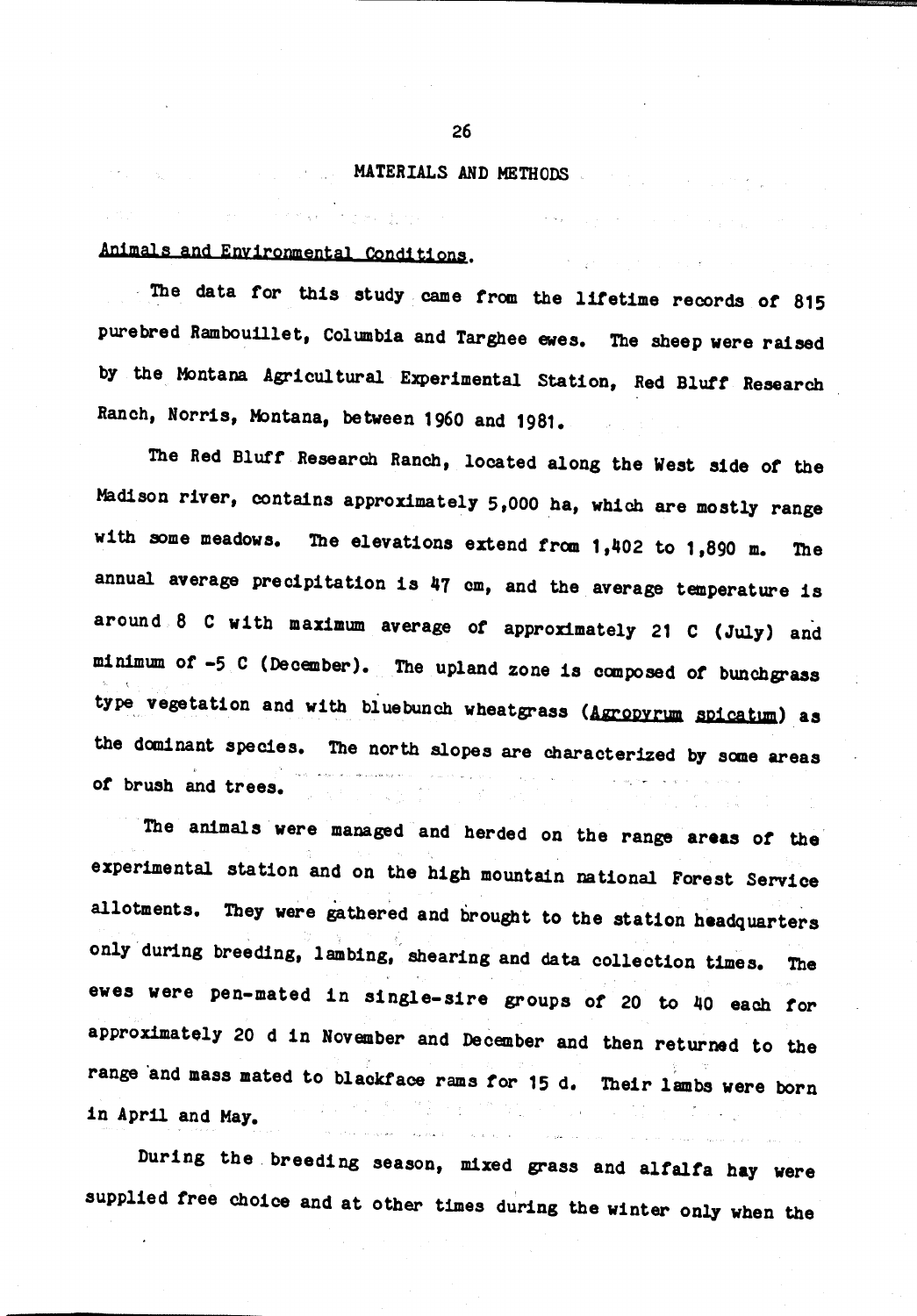snow cover was too deep for grazing. At the end of the breeding season, the ewes were herded together on the range until the start of the lambing season. Shortly after parturition, ewes and lambs were placed in 1.3 m<sup>2</sup> lambing pens for 24 h or more. All the lambs were ear-tagged and their weights recorded within that interval. Then, the ewe and her offspring were moved to small pens, with capacity for approximately 8 dams and their lambs, and maintained there for 2 to 3 days.

The lambs were weaned in the fall at an average age of 128 d, wintered on the ranch, and feed .23 kg of protein supplement per day. Data.

Table 6 presents the number and distribution of the ewes that provided data for the study.

TABLE 6. DISTRIBUTION OF THE EWES BY BREED, AGE PRODUCTION GROUP AND YEAR OF BIRTH

| <b>Breed</b> | Group<br>number of<br>records |        | <b>Sold in Year of birth.</b> |         |       |  |                                                                                                   |  |                 |  |  |  |                             |                                             |       |              |                                              |                 |
|--------------|-------------------------------|--------|-------------------------------|---------|-------|--|---------------------------------------------------------------------------------------------------|--|-----------------|--|--|--|-----------------------------|---------------------------------------------|-------|--------------|----------------------------------------------|-----------------|
|              |                               |        |                               |         |       |  |                                                                                                   |  |                 |  |  |  |                             |                                             |       |              | 60 61 62 63 64 65 66 67 68 69 70 72 73 75 76 | Total           |
| Rambouillet  |                               | 3<br>5 |                               |         |       |  | $9$ 4 11 1 3 6 11 2 16 3 3 2 3<br>7 7 1 1 6 1 8 3 4 4 21<br>12 12 5 13 12 20 13 17 15 13          |  |                 |  |  |  |                             |                                             | 10157 |              |                                              | 74<br>64<br>164 |
| Targhee      |                               | 3<br>5 |                               |         |       |  | 4 1 3 6 2 10 6 6 6 6 3 12<br>$6$ 3 3 6 4 4 4 3 5 2 3 1<br>17 10 15 15 27 30 21 16 10 14 19 12 3 8 |  |                 |  |  |  |                             |                                             | 5.    | - 2          | 2                                            | 74<br>47<br>217 |
| Columbia     |                               | 5      |                               | $13-13$ | 5 4 2 |  | 1351222<br>7 13 14                                                                                |  | 4 7 6 6<br>9.49 |  |  |  | $\ddot{\textbf{2}}$<br>8 10 | $5$ 5 5 3 2<br>$\overline{\mathbf{3}}$<br>5 |       | $\mathbf{7}$ |                                              | 54<br>21<br>100 |
| Total        |                               |        |                               |         |       |  | 55 56 52 62 73 83 70 73 42 68 66 51 30 29                                                         |  |                 |  |  |  |                             |                                             |       |              | 5                                            | 815             |

**SECTION AND STATE**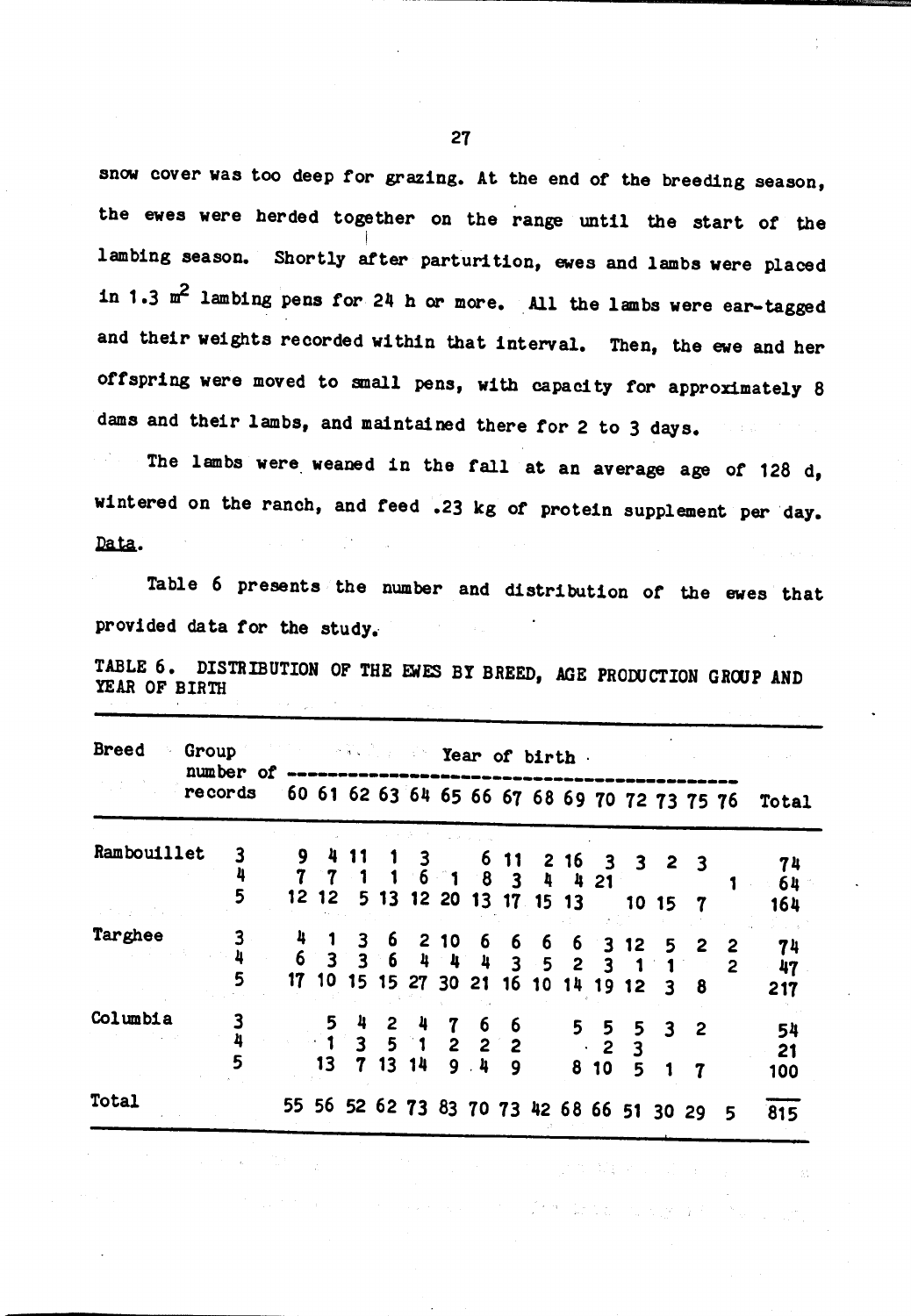Only ewes having at least three consecutive years of lamb production, four years in the case of wool production, were included in the study. The normal culling age for ewes was done after the 5 yr of production, thus the maximum age for ewes in this study was 6 yr.

Ewes that provided data for the study were classified according to whether they had a total of three, four or five cumulated reproductive records in order to study the level of performance of ewes that remained in the flock for these different periods of time. This classification is referred to as "group" in the thesis. Only data from the ewes which left the flock were considered for study. For example, for Rambouillet ewes born in 1960, 9 left the flock after 3 records, 7 after 4 records and 12 after 5 records.

Variables were calculated to evaluate the cumulative lifetime producing ability of each ewe. These new variables were; Average total number of lambs born (ATLB), Average total number of lambs weaned (ATLW), Average total weight of lambs weaned (ATWW) and Average total weight of grease fleece produced (ATFP). a na Pa

A minimum of seven body weights were required for ewes with three cumulative production records. The other ewes with four and five cumulative production records had eight and nine weights, respectively. The weights were recorded at birth, weaning and 12 mo during the first year, then in the fall for the subsequent years. The corresponding ages were recorded in months.  $\alpha_{\rm{max}}$  and  $\alpha_{\rm{max}}$ 

These weight-age records for each ewe were analyzed to estimate the parameters of Brody's (1927a) non-linear growth model by using a microcomputer program written specifically for this study (S. Kachman,

28